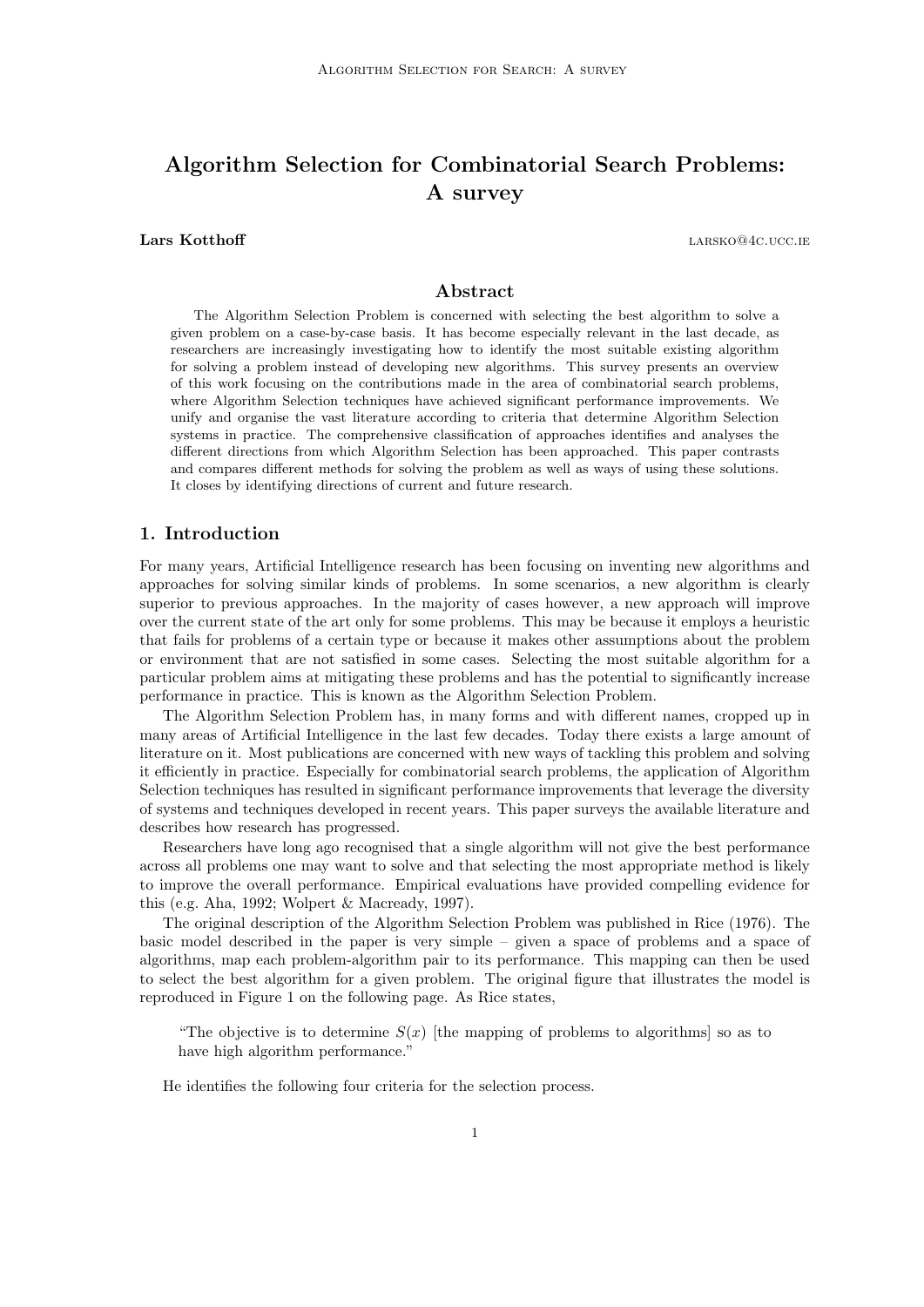

Figure 1: Basic model for the Algorithm Selection Problem as published in Rice (1976).

- 1. Best selection for all mappings  $S(x)$  and problems x. For every problem, an algorithm is chosen to give maximum performance.
- 2. Best selection for a subclass of problems. A single algorithm is chosen to apply to each of a subclass of problems such that the performance degradation compared to choosing from all algorithms is minimised.
- 3. Best selection from a subclass of mappings. Choose the selection mapping from a subset of all mappings from problems to algorithms such that the performance degradation is minimised.
- 4. Best selection from a subclass of mappings and problems. Choose a single algorithm from a subset of all algorithms to apply to each of a subclass of problems such that the performance degradation is minimised.

The first case is clearly the most desirable one. In practice however, the other cases are more common – we might not have enough data about individual problems or algorithms to select the best mapping for everything.

Rice (1976) lists five main steps for solving the problem.

**Formulation** Determination of the subclasses of problems and mappings to be used.

**Existence** Does a best selection mapping exist?

**Uniqueness** Is there a unique best selection mapping?

**Characterization** What properties characterize the best selection mapping and serve to identify it?

**Computation** What methods can be used to actually obtain the best selection mapping?

This framework is taken from the theory of approximation of functions. The questions for existence and uniqueness of a best selection mapping are usually irrelevant in practice. As long as a *good* performance mapping is found and improves upon the current state of the art, the question of whether there is a different mapping with the same performance or an even better mapping is secondary. While it is easy to determine the theoretically best selection mapping on a set of given problems, casting this mapping into a *generalisable* form that will give good performance on new problems or even into a form that can be used in practice is hard. Indeed, Guo (2003) shows that the Algorithm Selection Problem in general is undecidable. It may be better to choose a mapping that generalises well rather than the one with the best performance. Other considerations can be involved as well. Guo and Hsu (2004) and Cook and Varnell (1997) compare different Algorithm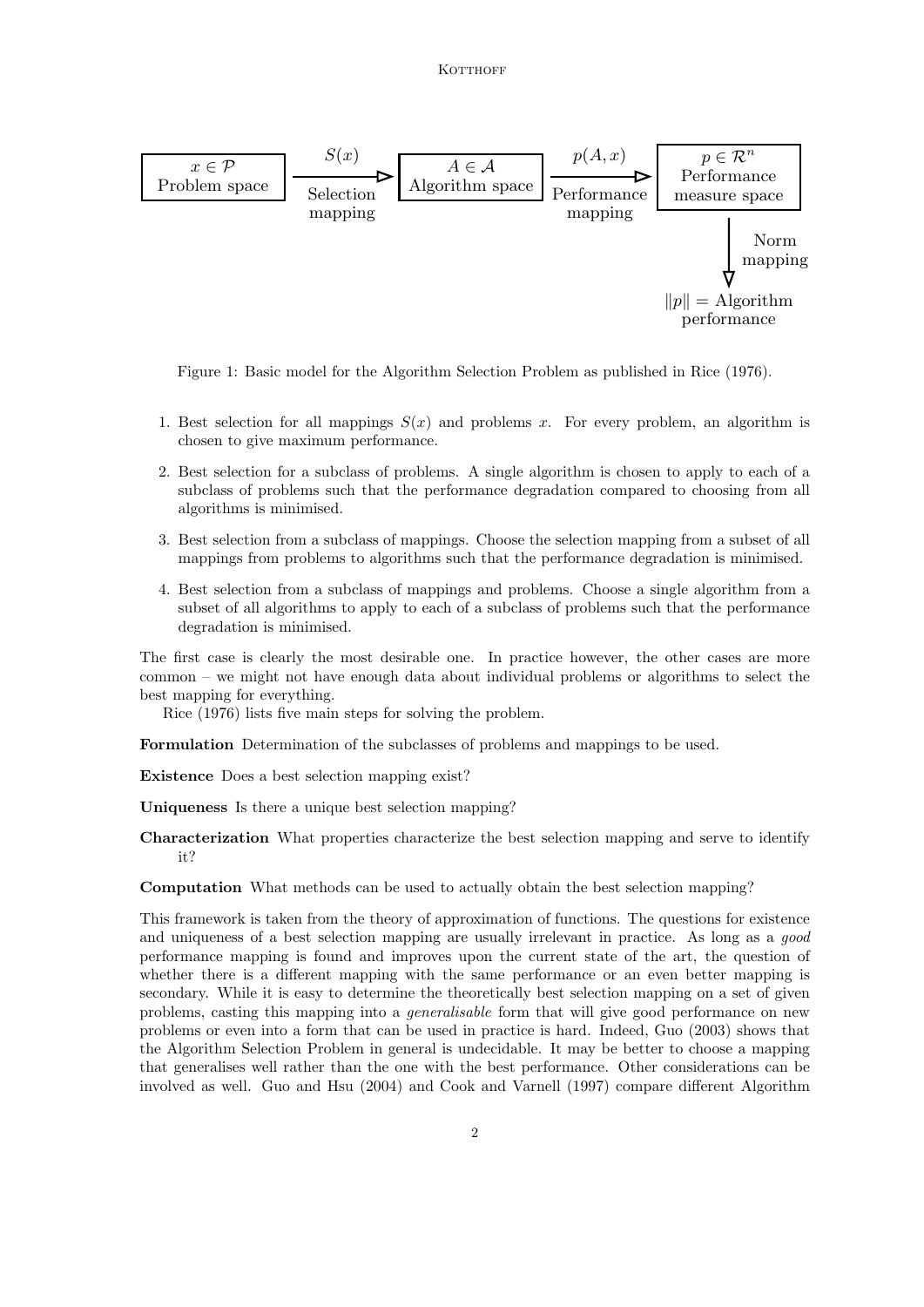

Figure 2: Refined model for the Algorithm Selection Problem with problem features (Rice, 1976).

selection models and select not the one with the best performance, but one with good performance that is also easy to understand, for example. Vrakas, Tsoumakas, Bassiliades, and Vlahavas (2003) select their method of choice for the same reason. Similarly, Xu, Hutter, Hoos, and Leyton-Brown (2008) choose a model that is cheap to compute instead of the one with the best performance. They note that,

"All of these techniques are computationally more expensive than ridge regression, and in our previous experiments we found that they did not improve predictive performance enough to justify this additional cost."

Rice continues by giving practical examples of where his model applies. He refines the original model to include features of problems that can be used to identify the selection mapping. The original figure depicting the refined model is given in Figure 2. This model, or a variant of it, is what is used in most practical approaches. Including problem features is the crucial difference that often makes an approach feasible.

For each problem in a given set, the features are extracted. The aim is to use these features to produce the mapping that selects the algorithm with the best performance for each problem. The actual performance mapping for each problem-algorithm pair is usually of less interest as long as the individual best algorithm can be identified.

Rice poses additional questions about the determination of features.

- What are the best features for predicting the performance of a specific algorithm?
- What are the best features for predicting the performance of a specific class of algorithms?
- What are the best features for predicting the performance of a subclass of selection mappings?

He also states that,

"The determination of the best (or even good) features is one of the most important, yet nebulous, aspects of the algorithm selection problem."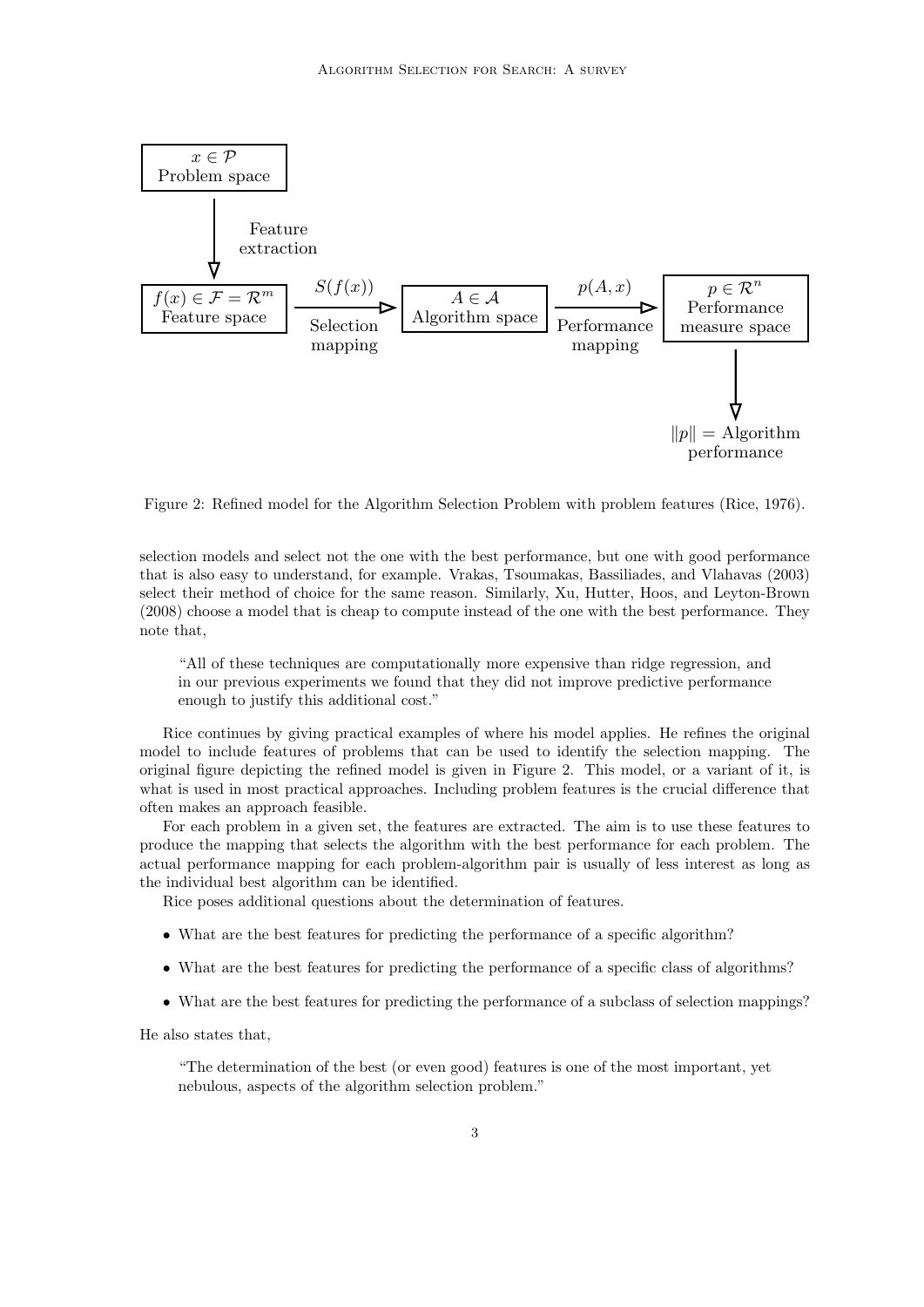He refers to the difficulty of knowing the problem space. Many problem spaces are not well known and often a sample of problems is drawn from them to evaluate empirically the performance of the given set of algorithms. If the sample is not representative, or the features do not facilitate a good separation of the problem classes in the feature space, there is little hope of finding the best or even a good selection mapping.

Vassilevska, Williams, and Woo (2006) note that,

"While it seems that restricting a heuristic to a special case would likely improve its performance, we feel that the ability to partition the problem space of some  $\mathcal{NP}$ -hard problems by efficient selectors is mildly surprising."

This sentiment was shared by many researchers and part of the great prominence of Algorithm Selection systems especially for combinatorial search problems can probably be attributed to the surprise that it actually works.

Most approaches employ Machine Learning to learn the performance mapping from problems to algorithms using features extracted from the problems. This often involves a *training phase*, where the candidate algorithms are run on a sample of the problem space to experimentally evaluate their performance. This training data is used to create a *performance model* that can be used to predict the performance on new, unseen problems. The term *model* is used only in the loosest sense here; it can be as simple as a representation of the training data without any further analysis.

### **1.1 Practical motivation**

Aha (1992) notes that in Machine Learning, researchers often perform experiments on a limited number of data sets to demonstrate the performance improvements achieved and implicitly assume that these improvements generalise to other data. He proposes a framework for better experimental evaluation of such claims and deriving rules that determine the properties a data set must have in order for an algorithm to have superior performance. His objective is

". . . to derive rules of the form 'this algorithm outperforms these other algorithms on these dependent measures for databases with these characteristics'. Such rules summarize *when* [...] rather than *why* the observed performance difference occurred."

Tsang, Borrett, and Kwan (1995) make similar observations and show that there is no algorithm that is universally the best when solving constraint problems. They also demonstrate that the best algorithm-heuristic combination is not what one might expect for some of the surveyed problems. This provides an important motivation for research into performing Algorithm Selection automatically. They close by noting that,

". . . research should focus on how to retrieve the most efficient [algorithm-heuristic] combinations for a problem."

The focus of Algorithm Selection is on identifying algorithms with good performance, not on providing explanations for why this is the case. Most publications do not consider the question of "Why?" at all. Rice's framework does not address this question either. The simple reason for this is that explaining the Why? is difficult and for most practical applications not particularly relevant as long as improvements can be achieved. Research into what makes a problem hard, how this affects the behaviour of specific algorithms and how to exploit this knowledge is a fruitful area, but outside the scope of this paper. However, we present a brief exposition of one of the most important concepts to illustrate its relevance.

The notion of a *phase transition* (Cheeseman, Kanefsky, & Taylor, 1991) refers to a sudden change in the hardness of a problem as the value of a single parameter of the problem is changed. Detecting such transitions is an obvious way to facilitate Algorithm Selection. Hogg, Huberman, and Williams (1996) note that,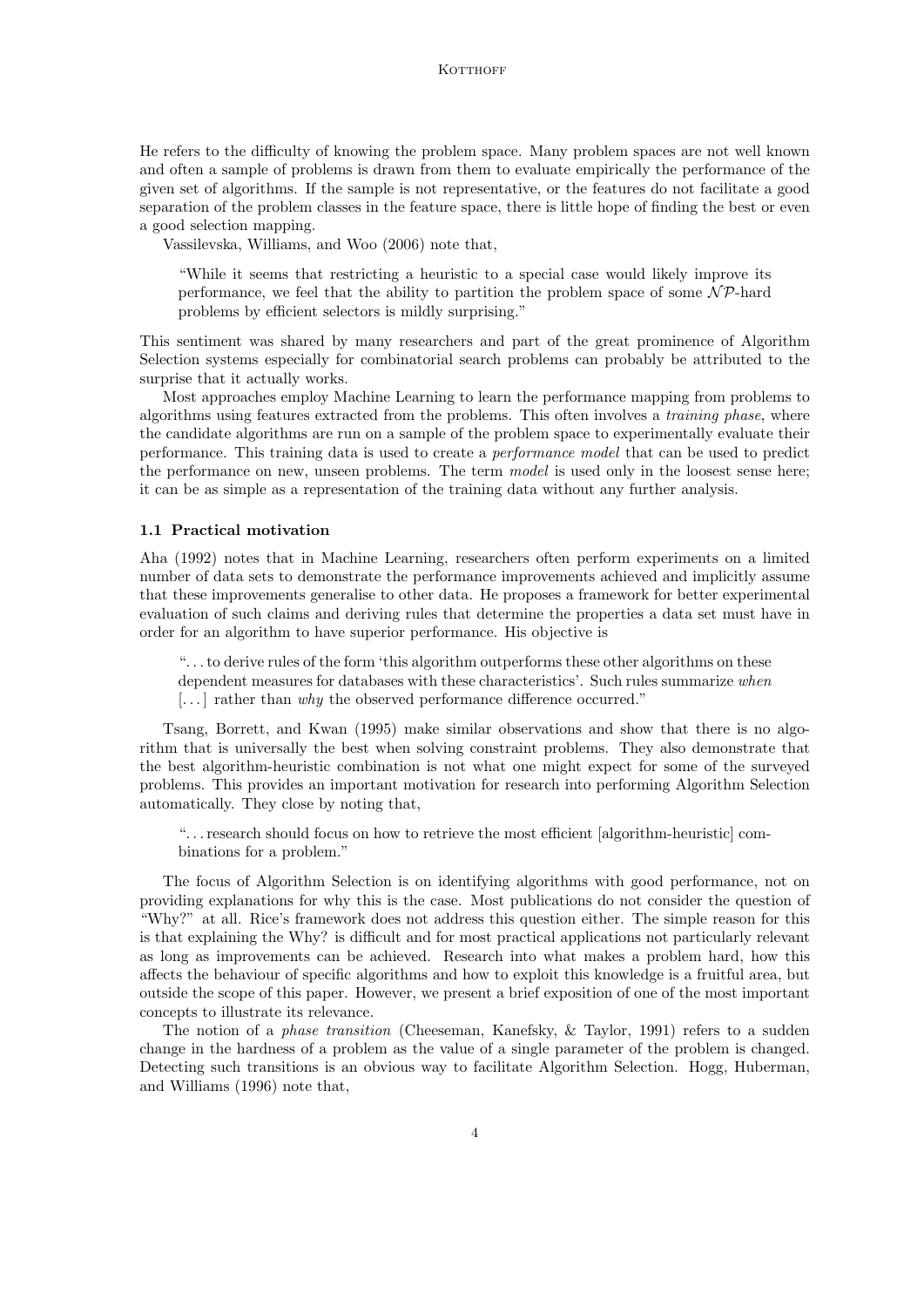"In particular, the location of the phase transition point might provide a systematic basis for selecting the type of algorithm to use on a given problem."

While some approaches make use of this knowledge to generate challenging training problems for their systems, it is hardly used at all to facilitate Algorithm Selection. Nudelman, Leyton-Brown, Hoos, Devkar, and Shoham (2004) use a set of features that can be used to characterise a phase transition and note that,

"It turns out that [. . . ] this group of features alone suffices to construct reasonably good models."

It remains unclear how relevant phase transitions are to Algorithm Selection in practice. On one hand, their theoretical properties seem to make them highly suitable, but on the other hand almost nobody has explored their use in actual Algorithm Selection systems.

#### 1.1.1 No Free Lunch theorems

The question arises of whether, in general, the performance of a system can be improved by always picking the best algorithm. The "No Free Lunch" (NFL) theorems (Wolpert & Macready, 1997) state that no algorithm can be the best across all possible problems and that on average, all algorithms perform the same. This seems to provide a strong motivation for Algorithm Selection – if, on average, different algorithms are the best for different parts of the problem space, selecting them based on the problem to solve has the potential to improve performance.

The theorems would apply to Algorithm Selection systems themselves as well though (in particular the version for supervised learning are relevant, see Wolpert, 2001). This means that although performance improvements can be achieved by selecting the right algorithms on one part of the problem space, wrong decisions will be made on other parts, leading to a loss of performance. On average over all problems, the performance achieved by an Algorithm Selection meta-algorithm will be the same as that of all other algorithms.

The NFL theorems are the source of some controversy however. Among the researchers to doubt their applicability is the first proponent of the Algorithm Selection Problem (Rice & Ramakrishnan, 1999). Several other publications show that the assumptions underlying the NFL may not be satisfied (Rao, Gordon, & Spears, 1995; Domingos, 1998). In particular, the distribution of the best algorithms from the portfolio to problems is not random – it is certainly true that certain algorithms are the best on a much larger number of problems than others.

A detailed assessment of the applicability of the NFL theorems to the Algorithm Selection Problem is outside the scope of this paper. However, a review of the literature suggests that, if the theorems are applicable, the ramifications in practice may not be significant. Most of the many publications surveyed here do achieve performance improvements across a range of different problems using Algorithm Selection techniques. As a research area, it is very active and thriving despite the potentially negative implications of the NFL.

### **1.2 Scope and related work**

Algorithm Selection is a very general concept that applies not only in almost all areas of Computer Science, but also other disciplines. However, it is especially relevant in many areas of Artificial Intelligence. This is a large field itself though and surveying all Artificial Intelligence publications that are relevant to Algorithm Selection in a single paper is infeasible.

In this paper, we focus on Algorithm Selection for *combinatorial search problems*. This is a large and important subfield of Artificial Intelligence where Algorithm Selection techniques have become particularly prominent in recent years because of the impressive performance improvements that have been achieved by some approaches. Combinatorial search problems include for example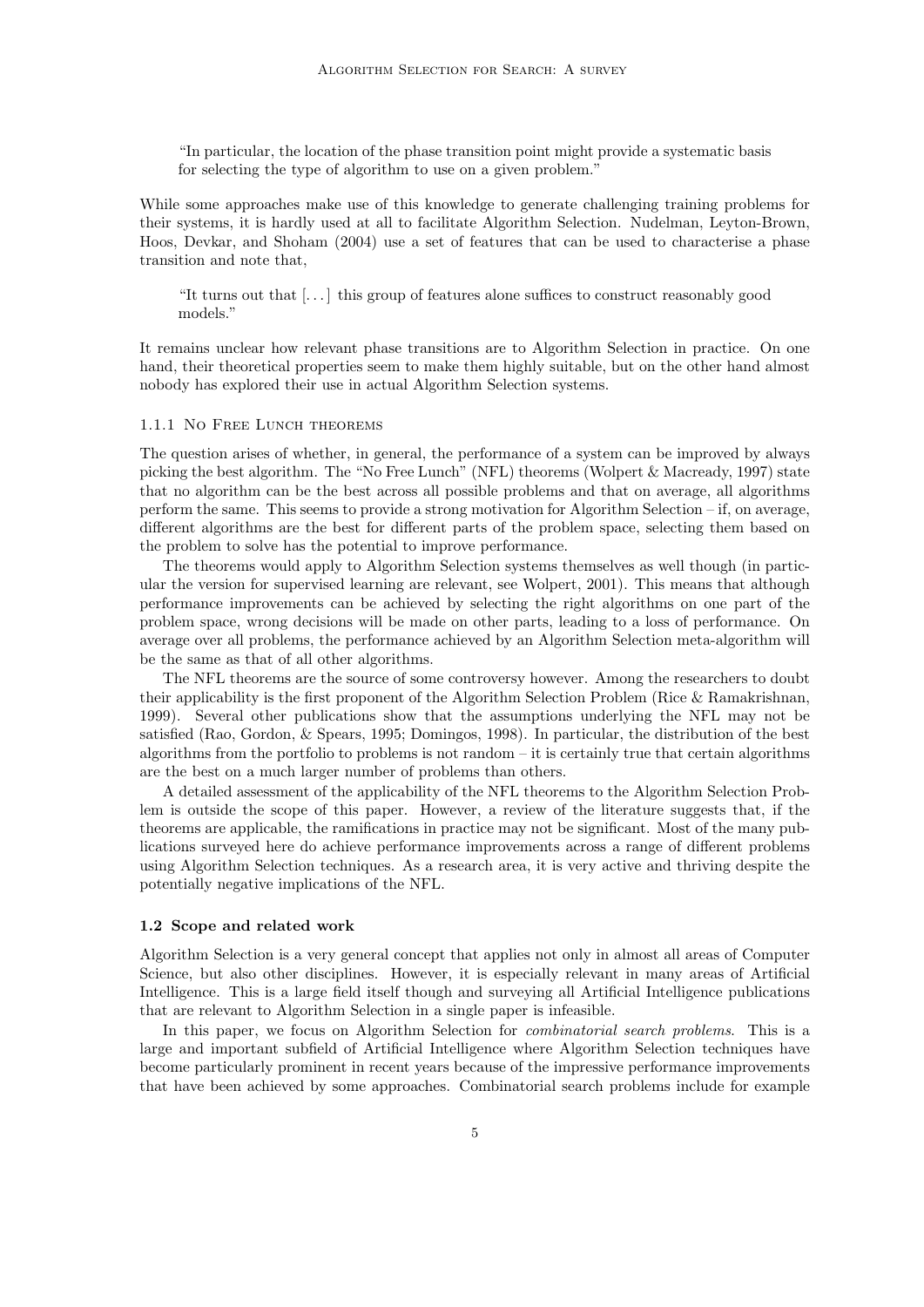satisfiability (SAT), constraint problems, planning, quantified Boolean formulae (QBF), scheduling and combinatorial optimisation.

A combinatorial search problem is one where an initial state is to be transformed into a goal state by application of a series of operators, such as assignment of values to variables. The space of possible states is usually exponential in the size of the input and finding a solution is *N P*-hard. A common way of solving such problems is to use *heuristics*. A heuristic is a strategy that determines which operators to apply when. Heuristics are not necessarily complete or deterministic, i.e. they are not guaranteed to find a solution if it exists or to always make the same decision under the same circumstances. The nature of heuristics makes them particularly amenable to Algorithm Selection – choosing a heuristic manually is difficult even for experts, but choosing the correct one can improve performance significantly.

Several doctoral dissertations with related work chapters that survey the literature on Algorithm Selection have been produced. Examples of the more recent ones include Streeter (2007), Hutter (2009), Carchrae (2009), Gagliolo (2010), Ewald (2010), Kotthoff (2012b), Malitsky (2012). Smith-Miles (2008a) presents a survey with similar aims. It looks at the Algorithm Selection Problem from the Machine Learning point of view and focuses on seeing Algorithm Selection as a learning problem. As a consequence, great detail is given for aspects that are relevant to Machine Learning. In this paper, we take a more practical point of view and focus on techniques that facilitate and implement Algorithm Selection systems. We are furthermore able to take more recent work in this fast-moving area into account.

In contrast to most other work surveying Algorithm Selection literature, we take an approachcentric view instead of a literature-centric one. This means that instead of analysing a particular publication or system according to various criteria, the different aspects of Algorithm Selection are illustrated with appropriate references. A single publication may therefore appear in different sections of this paper, giving details on different aspects of the authors' approach.

There exists a large body of work that is relevant to Algorithm Selection in the Machine Learning literature. Smith-Miles (2008a) presents a survey of many approaches. Repeating this here is unnecessary and outside the scope of this paper, which focuses on the application of such techniques. The most relevant area of research is that into *ensembles*, where several models are created instead of one. Such ensembles are either implicitly assumed or explicitly engineered so that they complement each other. Errors made by one model are corrected by another. Ensembles can be engineered by techniques such as *bagging* (Breiman, 1996) and *boosting* (Schapire, 1990). Bauer and Kohavi (1999), Opitz and Maclin (1999) present studies that compare bagging and boosting empirically. Dietterich (2000) provides explanations for why ensembles can perform better than individual algorithms.

There is increasing interest in the integration of Algorithm Selection techniques with programming language paradigms (e.g. Ansel, Chan, Wong, Olszewski, Zhao, Edelman, & Amarasinghe, 2009; Hoos, 2012). While these issues are sufficiently relevant to be mentioned here, exploring them in detail is outside the scope of the paper. Similarly, technical issues arising from the computation, storage and application of performance models, the integration of Algorithm Selection techniques into complex systems, the execution of choices and the collection of experimental data to facilitate Algorithm Selection are not surveyed here.

# **1.3 Terminology**

Algorithm Selection is a widely applicable concept and as such has cropped up frequently in various lines of research. Often, different terminologies are used.

Borrett, Tsang, and Walsh (1996) use the term *algorithm chaining* to mean switching from one algorithm to another while the problem is being solved. Lobjois and Lemaître (1998) call Algorithm Selection *selection by performance prediction*. Vassilevska et al. (2006) use the term *hybrid algorithm* for the combination of a set of algorithms and an Algorithm Selection model (which they term *selector* ).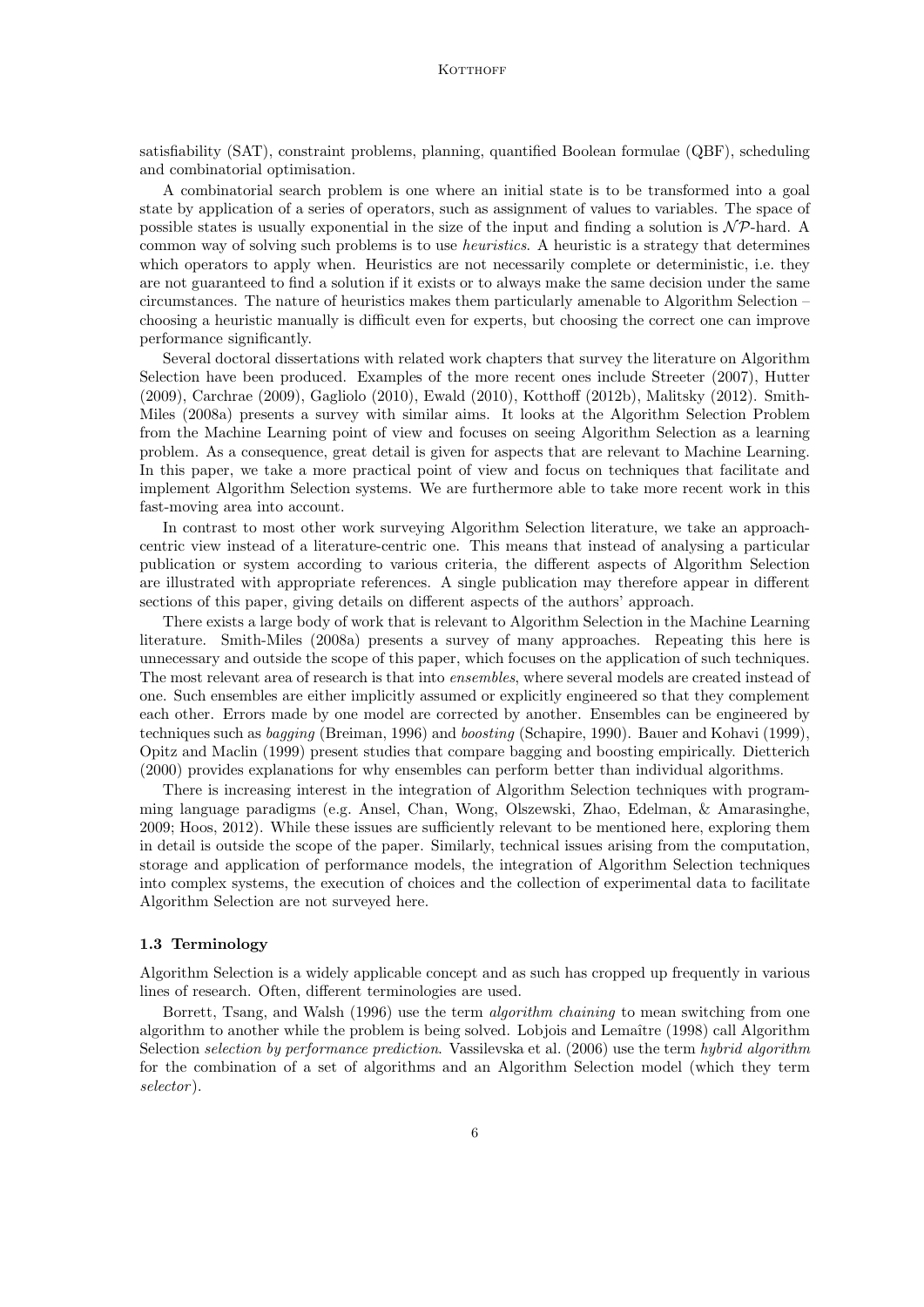In Machine Learning, Algorithm Selection is usually referred to as *meta-learning*. This is because Algorithm Selection models for Machine Learning learn when to use which method of Machine Learning. The earliest approaches also spoke of *hybrid approaches* (e.g. Utgoff, 1988). Aha (1992) proposes rules for selecting a Machine Learning algorithm that take the characteristics of a data set into account. He uses the term *meta-learning*. Brodley (1993) introduces the notion of *selective superiority*. This concept refers to a particular algorithm being best on some, but not all tasks.

In addition to the many terms used for the process of Algorithm Selection, researchers have also used different terminology for the models of what Rice calls *performance measure space*. Allen and Minton (1996) call them *runtime performance predictors*. Leyton-Brown, Nudelman, and Shoham (2002), Hutter, Hamadi, Hoos, and Leyton-Brown (2006), Xu, Hoos, and Leyton-Brown (2007), Leyton-Brown, Nudelman, and Shoham (2009) coined the term *Empirical Hardness model*. This stresses the reliance on empirical data to create these models and introduces the notion of *hardness* of a problem. The concept of hardness takes into account all performance considerations and does not restrict itself to, for example, runtime performance. In practice however, the described empirical hardness models only take runtime performance into account. In all cases, the predicted measures are used to select an algorithm.

Throughout this paper, the term *algorithm* is used to refer to what is selected for solving a problem. This is for consistency and to make the connection to Rice's framework. An algorithm may be a system, a programme, a heuristic, a classifier or a configuration. This is not made explicit unless it is relevant in the particular context.

# **1.4 Organisation**

An organisation of the Algorithm Selection literature is challenging, as there are many different criteria that can be used to classify it. Each publication can be evaluated from different points of view. The organisation of this paper follows the main criteria below.

### **What to select algorithms from**

Section 2 describes how sets of algorithms, or *portfolios*, can be constructed. A portfolio can be *static*, where the designer decides which algorithms to include, or *dynamic*, where the composition or individual algorithms vary or change for different problems.

### **What to select and when**

Section 3 describes how algorithms from portfolios are selected to solve problems. Apart from the obvious approach of picking a single algorithm, time slots can be allocated to all or part of the algorithms or the execution monitored and earlier decisions revised. We also distinguish between selecting before the solving of the actual problem starts and while the problem is being solved.

### **How to select**

Section 4 surveys techniques used for making the choices described in Section 3. It details how performance models can be built and what kinds of predictions they inform. Example predictions are the best algorithm in the portfolio and the runtime performance of each portfolio algorithm.

## **How to facilitate the selection**

Section 5 gives an overview of the types of analysis different approaches perform and what kind of information is gathered to facilitate Algorithm Selection. This includes the past performance of algorithms and structural features of the problems to be solved.

The order of the material follows a top-down approach. Starting with the high-level idea of Algorithm Selection, as proposed by Rice (1976) and described in this introduction, more technical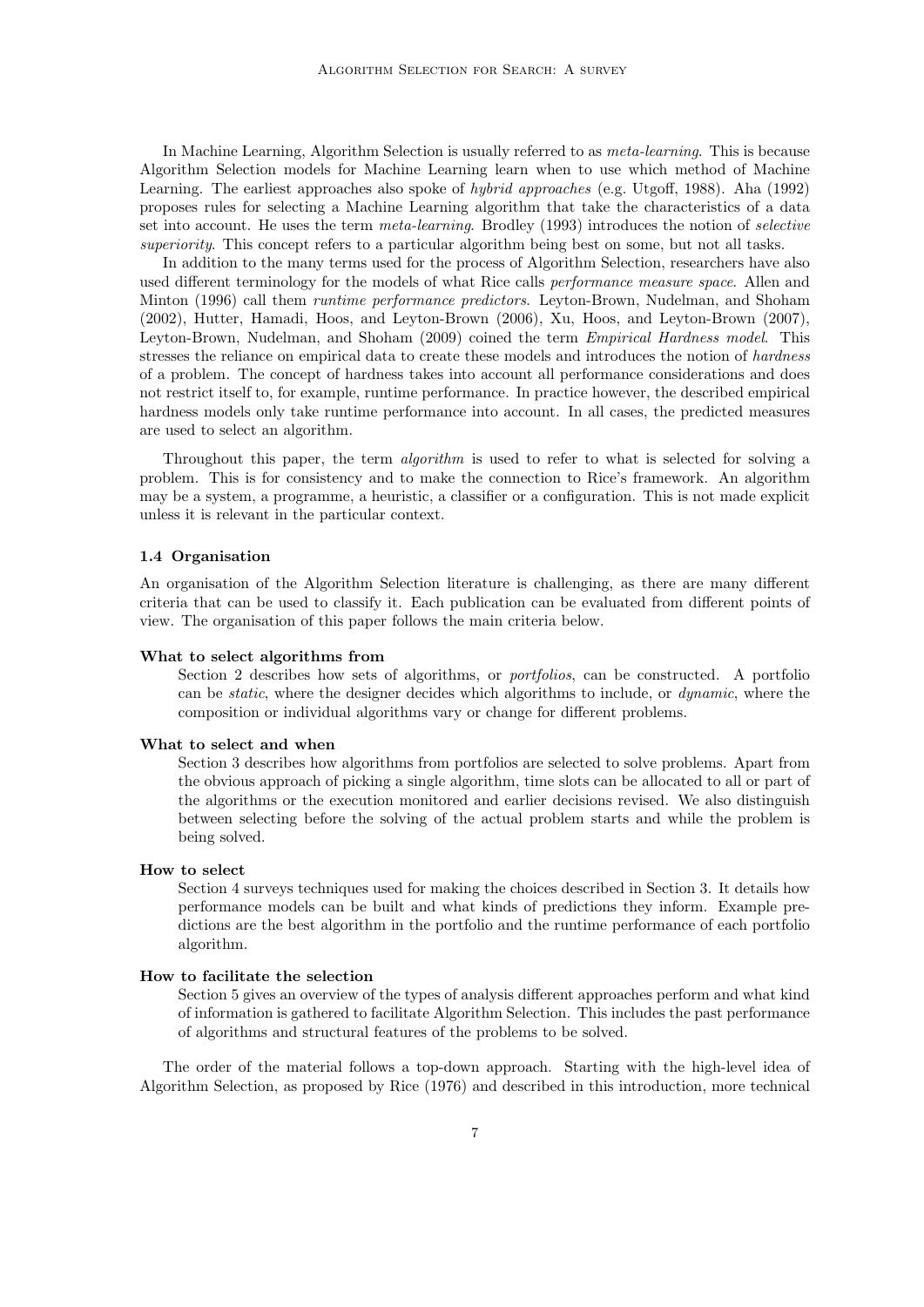details are gradually explored. Earlier concepts provide motivation and context for later technical details. For example, the choice of whether to select a single algorithm or monitor its execution (Section 3) determines the types of predictions required and techniques suitable for making them (Section 4) as well as the properties that need to be measured (Section 5).

The individual sections are largely self-contained. If the reader is more interested in a bottomup approach that starts with technical details on what can be observed and measured to facilitate Algorithm Selection, Sections 2 through 5 may be read in reverse order.

Section 6 again illustrates the importance of the field by surveying the many different application domains of Algorithm Selection techniques with a focus on combinatorial search problems. We close by briefly discussing current and future research directions in Section 7 and summarising in Section 8.

# **2. Algorithm portfolios**

For diverse sets of problems, it is unlikely that a single algorithm will be the most suitable one in all cases. A way of mitigating this restriction is to use a *portfolio* of algorithms. This idea is closely related to the notion of Algorithm Selection itself – instead of making an up-front decision on what algorithm to use, it is decided on a case-by-case basis for each problem individually. In the framework presented by Rice (1976), portfolios correspond to the algorithm space *A*.

Portfolios are a well-established technique in Economics. Portfolios of assets, securities or similar products are used to reduce the risk compared to holding only a single product. The idea is simple – if the value of a single security decreases, the total loss is less severe. The problem of allocating funds to the different parts of the portfolio is similar to allocating resources to algorithms in order to solve a computational problem. There are some important differences though. Most significantly, the past performance of an algorithm can be a good indicator of future performance. There are fewer factors that affect the outcome and in most cases, they can be measured directly. In Machine Learning, *ensembles* (Dietterich, 2000) are instances of algorithm portfolios. In fact, the only difference between algorithm portfolios and Machine Learning ensembles is the way in which its constituents are used.

The idea of algorithm portfolios was first presented by Huberman, Lukose, and Hogg (1997). They describe a formal framework for the construction and application of algorithm portfolios and evaluate their approach on graph colouring problems. Within the Artificial Intelligence community, algorithm portfolios were popularised by Gomes and Selman (1997a, 1997b) and a subsequent extended investigation (Gomes & Selman, 2001). The technique itself however had been described under different names by other authors at about the same time in different contexts.

Tsang et al. (1995) experimentally show for a selection of constraint satisfaction algorithms and heuristics that none is the best on all evaluated problems. They do not mention portfolios, but propose that future research should focus on identifying when particular algorithms and heuristics deliver the best performance. This implicitly assumes a portfolio to choose algorithms from. Allen and Minton (1996) perform a similar investigation and come to similar conclusions. They talk about selecting an appropriate algorithm from an *algorithm family*.

Beyond the simple idea of using a set of algorithms instead of a single one, there is a lot of scope for different approaches. One of the first problems faced by researchers is how to construct the portfolio. There are two main types. *Static portfolios* are constructed offline before any problems are solved. While solving a problem, the composition of the portfolio and the algorithms within it do not change. *Dynamic portfolios* change in composition, configuration of the constituent algorithms or both during solving.

### **2.1 Static portfolios**

Static portfolios are the most common type. The number of algorithms or systems in the portfolio is fixed, as well as their parameters. In Rice's notation, the algorithm space  $A$  is constant, finite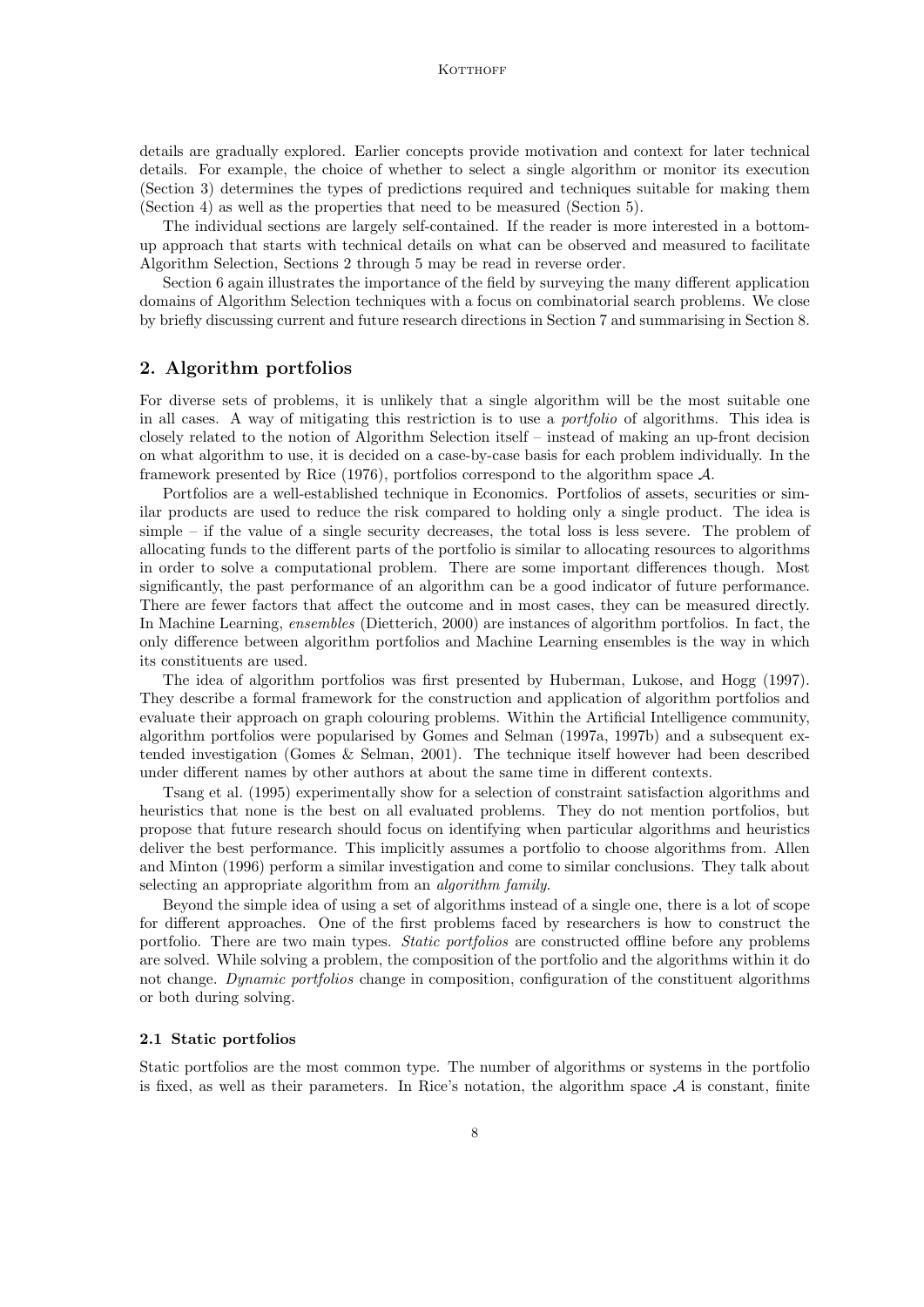and known. This approach is used for example in SATzilla (Nudelman et al., 2004; Xu, Hutter, Hoos, & Leyton-Brown, 2007; Xu et al., 2008), AQME (Pulina & Tacchella, 2007, 2009), CPhydra (O'Mahony, Hebrard, Holland, Nugent, & O'Sullivan, 2008), ARGOSMART (Nikolić, Marić, & Janičić, 2009) and BUS (Howe, Dahlman, Hansen, Scheetz, & von Mayrhauser, 1999).

The vast majority of approaches composes static portfolios from different algorithms or different algorithm configurations. Huberman et al. (1997) however use a portfolio that contains the same randomised algorithm twice. They run the portfolio in parallel and as such essentially use the technique to parallelise an existing sequential algorithm.

Some approaches use a large number of algorithms in the portfolio, such as ArgoSmArT, whose portfolio size is 60. SATzilla uses 19 algorithms, although the authors use portfolios containing only subsets of those for specific applications. BUS uses six algorithms and CPhydra five. Gent, Jefferson, Kotthoff, Miguel, Moore, Nightingale, and Petrie (2010a) select from a portfolio of only two algorithms. AQME has different versions with different portfolio sizes, one with 16 algorithms, one with five and three algorithms of different types and one with two algorithms (Pulina & Tacchella, 2009). The authors compare the different portfolios and conclude that the one with eight algorithms offers the best performance, as it has more variety than the portfolio with two algorithms and it is easier to make a choice for eight than for 16 algorithms. There are also approaches that use portfolios of variable size that is determined by training data (Kadioglu, Malitsky, Sellmann, & Tierney, 2010; Xu, Hoos, & Leyton-Brown, 2010).

As the algorithms in the portfolio do not change, their selection is crucial for its success. Ideally, the algorithms will complement each other such that good performance can be achieved on a wide range of different problems. Hong and Page (2004) report that portfolios composed of a random selection from a large pool of diverse algorithms outperform portfolios composed of the algorithms with the best overall performance. They develop a framework with a mathematical model that theoretically justifies this observation. Samulowitz and Memisevic (2007) use a portfolio of heuristics for solving quantified Boolean formulae problems that have specifically been crafted to be orthogonal to each other. Xu et al. (2010) automatically engineer a portfolio with algorithms of complementary strengths. In Xu, Hutter, Hoos, and Leyton-Brown (2012), the authors analyse the contributions of the portfolio constituents to the overall performance and conclude that not algorithms with the best overall performance, but with techniques that set them apart from the rest contribute most. Kadioglu et al. (2010) use a static portfolio of variable size that adapts itself to the training data. They cluster the training problems and choose the best algorithm for each cluster. They do not emphasise diversity, but suitability for distinct parts of the problem space. Xu et al. (2010) also construct a portfolio with algorithms that perform well on different parts of the problem space, but do not use clustering.

In financial theory, constructing portfolios can be seen as a quadratic optimisation problem. The aim is to balance expected performance and risk (the expected variation of performance) such that performance is maximised and risk minimised. Ewald, Schulz, and Uhrmacher (2010) solve this problem for algorithm portfolios using genetic algorithms.

Most approaches make the composition of the portfolio less explicit. Many systems use portfolios of solvers that have performed well in solver competitions with the implicit assumption that they have complementing strengths and weaknesses and the resulting portfolio will be able to achieve good performance.

# **2.2 Dynamic portfolios**

Rather than relying on a priori properties of the algorithms in the portfolio, dynamic portfolios adapt the composition of the portfolio or the algorithms depending on the problem to be solved. The algorithm space A changes with each problem and is a subspace of the potentially infinite super algorithm space  $A'$ . This space contains all possible (hypothetical) algorithms that could be used to solve problems from the problem space. In static portfolios, the algorithms in the portfolio are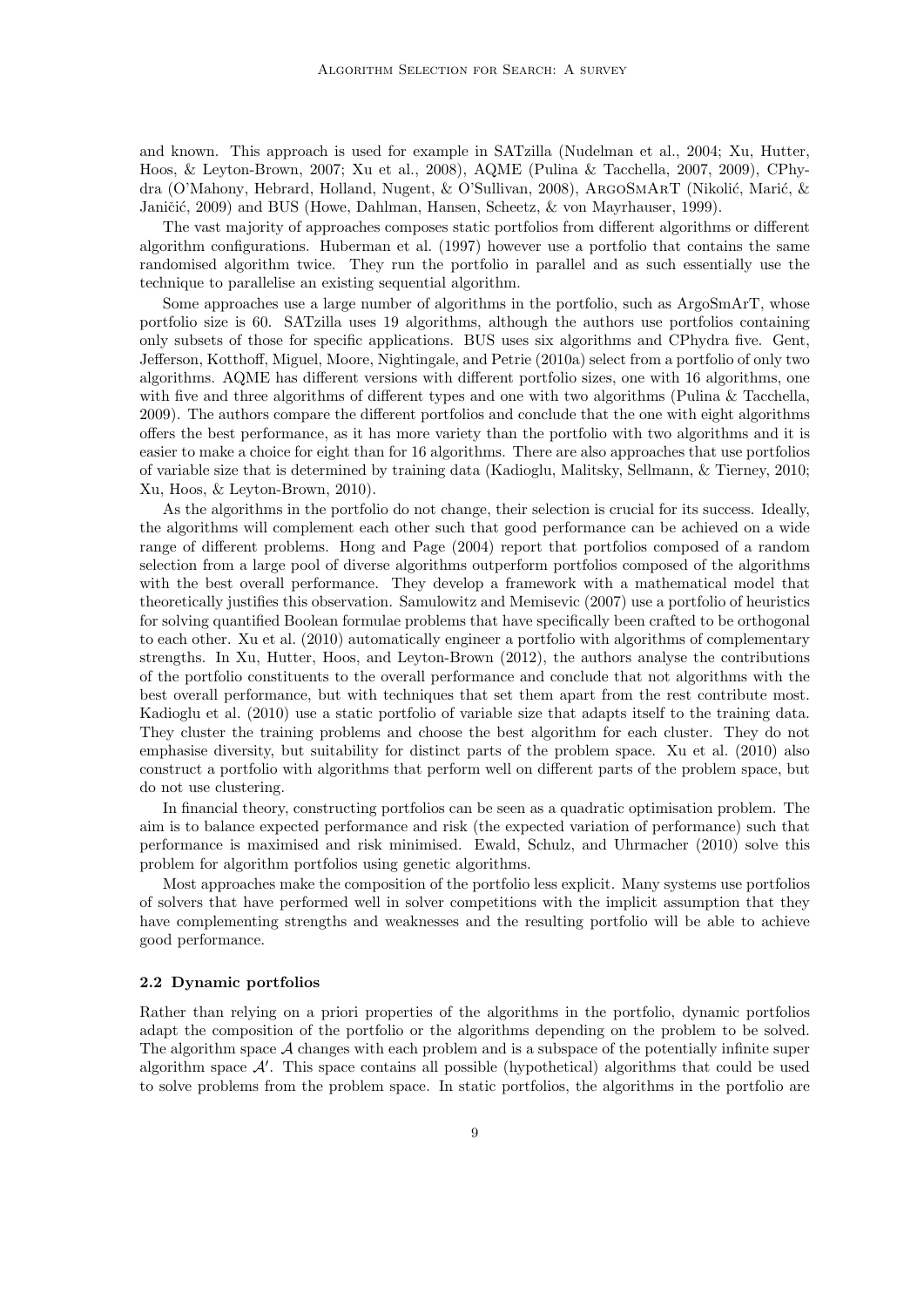selected from  $A'$  once either manually by the designer of the portfolio or automatically based on empirical results from training data.

One approach is to build a portfolio by combining algorithmic building blocks. An example of this is the Adaptive Constraint Engine (ACE) (Epstein & Freuder, 2001; Epstein, Freuder, Wallace, Morozov, & Samuels, 2002). The building blocks are so-called advisors, which characterise variables of the constraint problem and give recommendations as to which one to process next. ACE combines these advisors into more complex ones. Elsayed and Michel (2010, 2011) use a similar idea to construct search strategies for solving constraint problems. Fukunaga (2002, 2008) proposes CLASS, which combines heuristic building blocks to form composite heuristics for solving SAT problems. In these approaches, there is no strong notion of a portfolio – the algorithm or strategy used to solve a problem is assembled from lower level components.

Closely related is the concept of specialising generic building blocks for the problem to solve. This approach is taken in the SAGE system (Strategy Acquisition Governed by Experimentation) (Langley, 1983b, 1983a). It starts with a set of general operators that can be applied to a search state. These operators are refined by making the preconditions more specific based on their utility for finding a solution. The MULTI-TAC (Multi-tactic Analytic Compiler) system (Minton, 1993b, 1993a, 1996) specialises a set of generic heuristics for the constraint problem to solve.

There can be complex restrictions on how the building blocks are combined. RT-Syn (Smith & Setliff, 1992) for example uses a preprocessing step to determine the possible combinations of algorithms and data structures to solve a software specification problem and then selects the most appropriate combination using simulated annealing. Balasubramaniam, Gent, Jefferson, Kotthoff, Miguel, and Nightingale (2012) model the construction of a constraint solver from components as a constraint problem whose solutions denote valid combinations of components.

Another approach is to modify the parameters of parameterised algorithms in the portfolio. This is usually referred to as automatic tuning and not only applicable in the context of algorithm portfolios, but also for single algorithms. The HAP system (Vrakas et al., 2003) automatically tunes the parameters of a planning system depending on the problem to solve. Horvitz, Ruan, Gomes, Kautz, Selman, and Chickering (2001) dynamically modify algorithm parameters during search based on statistics collected during the solving process.

# 2.2.1 AUTOMATIC TUNING

The area of automatic parameter tuning has attracted a lot of attention in recent years. This is because algorithms have an increasing number of parameters that are difficult to tune even for experts and because of research into dynamic algorithm portfolios that benefits from automatic tuning. A survey of the literature on automatic tuning is outside the scope of this paper, but some of the approaches that are particularly relevant to this survey are described below.

Automatic tuning and portfolio selection can be treated separately, as done in the Hydra portfolio builder (Xu et al., 2010). Hydra uses ParamILS (Hutter, Hoos, & Stützle, 2007; Hutter, Hoos, Leyton-Brown,  $&$  Stützle, 2009) to automatically tune algorithms in a SATzilla (Xu et al., 2008) portfolio. ISAC (Kadioglu et al., 2010) uses GGA (Ansótegui, Sellmann, & Tierney, 2009) to automatically tune algorithms for clusters of problem instances.

Minton (1996) first enumerates all possible rule applications up to a certain time or size bound. Then, the most promising configuration is selected using beam search, a form of parallel hill climbing, that empirically evaluates the performance of each candidate. Balasubramaniam et al. (2012) use hill climbing to similarly identify the most efficient configuration for a constraint solver on a set of problems. Terashima-Marín, Ross, and Valenzuela-Rendón (1999), Fukunaga (2002) use genetic algorithms to evolve promising configurations.

The systems described in the previous paragraph are only of limited suitability for dynamic algorithm portfolios. They either take a long time to find good configurations or are restricted in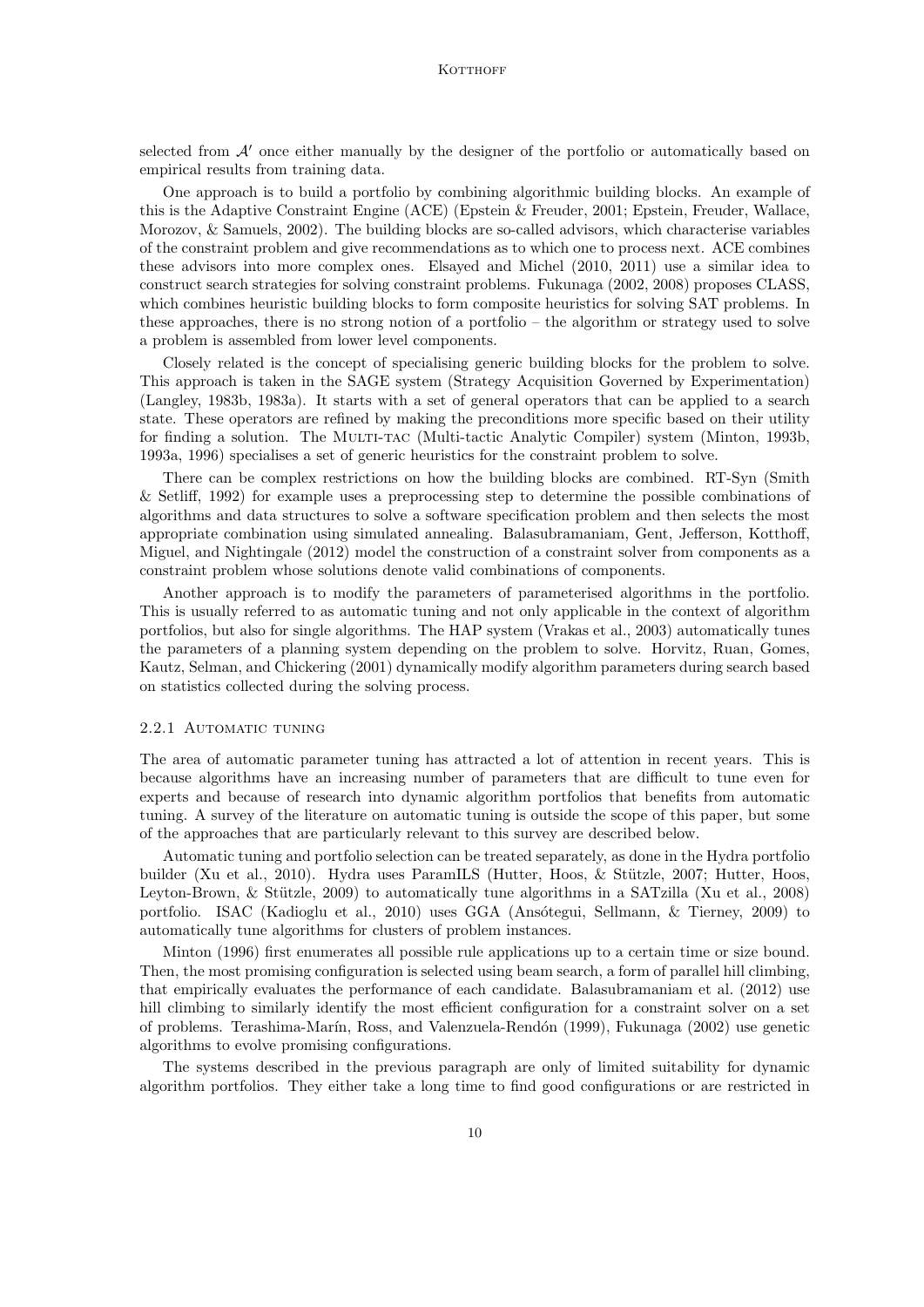the number or type of parameters. Interactions between parameters are only taken into account in a limited way. More recent approaches have focused on overcoming these limitations.

The ParamILS system (Hutter et al., 2007, 2009) uses techniques based on local search to identify parameter configurations with good performance. The authors address over-confidence (overestimating the performance of a parameter configuration on a test set) and over-tuning (determining a parameter configuration that is too specific). Ansotegui et al. (2009) use genetic algorithms to discover favourable parameter configurations for the algorithms being tuned. The authors use a racing approach to avoid having to run all generated configurations to completion. They also note that one of the advantages of the genetic algorithm approach is that it is inherently parallel.

Both of these approaches are capable of tuning algorithms with a large number of parameters and possible values as well as taking interactions between parameters into account. They are used in practice in the Algorithm Selection systems Hydra and ISAC, respectively. In both cases, they are only used to construct static portfolios however. More recent approaches focus on exploiting parallelism (e.g. Hutter, Hoos, & Leyton-Brown, 2012).

Dynamic portfolios are in general a more fruitful area for Algorithm Selection research because of the large space of possible decisions. Static portfolios are usually relatively small and the decision space is amenable for human exploration. This is not a feasible approach for dynamic portfolios though. Minton (1996) notes that

"Multi-tac turned out to have an unexpected advantage in this arena, due to the complexity of the task. Unlike our human subjects, MULTI-TAC experimented with a wide variety of combinations of heuristics. Our human subjects rarely had the inclination or patience to try many alternatives, and on at least one occasion incorrectly evaluated alternatives that they did try."

# **3. Problem solving with portfolios**

Once an algorithm portfolio has been constructed, the way in which it is to be used has to be decided. There are different considerations to take into account. The two main issues are as follows.

### **What to select**

Given the full set of algorithms in the portfolio, a subset has to be chosen for solving the problem. This subset can consist of only a single algorithm that is used to solve the problem to completion, the entire portfolio with the individual algorithms interleaved or running in parallel or anything in between.

# **When to select**

The selection of the subset of algorithms can be made only once before solving starts or continuously during search. If the latter is the case, selections can be made at well-defined points during search, for example at each node of a search tree, or when the system judges it to be necessary to make a decision.

Rice's model assumes that only a single algorithm  $A \in \mathcal{A}$  is selected. It implicitly assumes that this selection occurs only once and before solving the actual problem.

### **3.1 What to select**

A common and the simplest approach is to select a single algorithm from the portfolio and use it to solve the problem completely. This single algorithm has been determined to be the best for the problem at hand. For example SATzilla (Nudelman et al., 2004; Xu et al., 2007, 2008), ArgoSmArT (Nikolić et al., 2009), SALSA (Demmel, Dongarra, Eijkhout, Fuentes, Petitet, Vuduc, Whaley, & Yelick, 2005) and EUREKA (Cook & Varnell, 1997) do this. The disadvantage of this approach is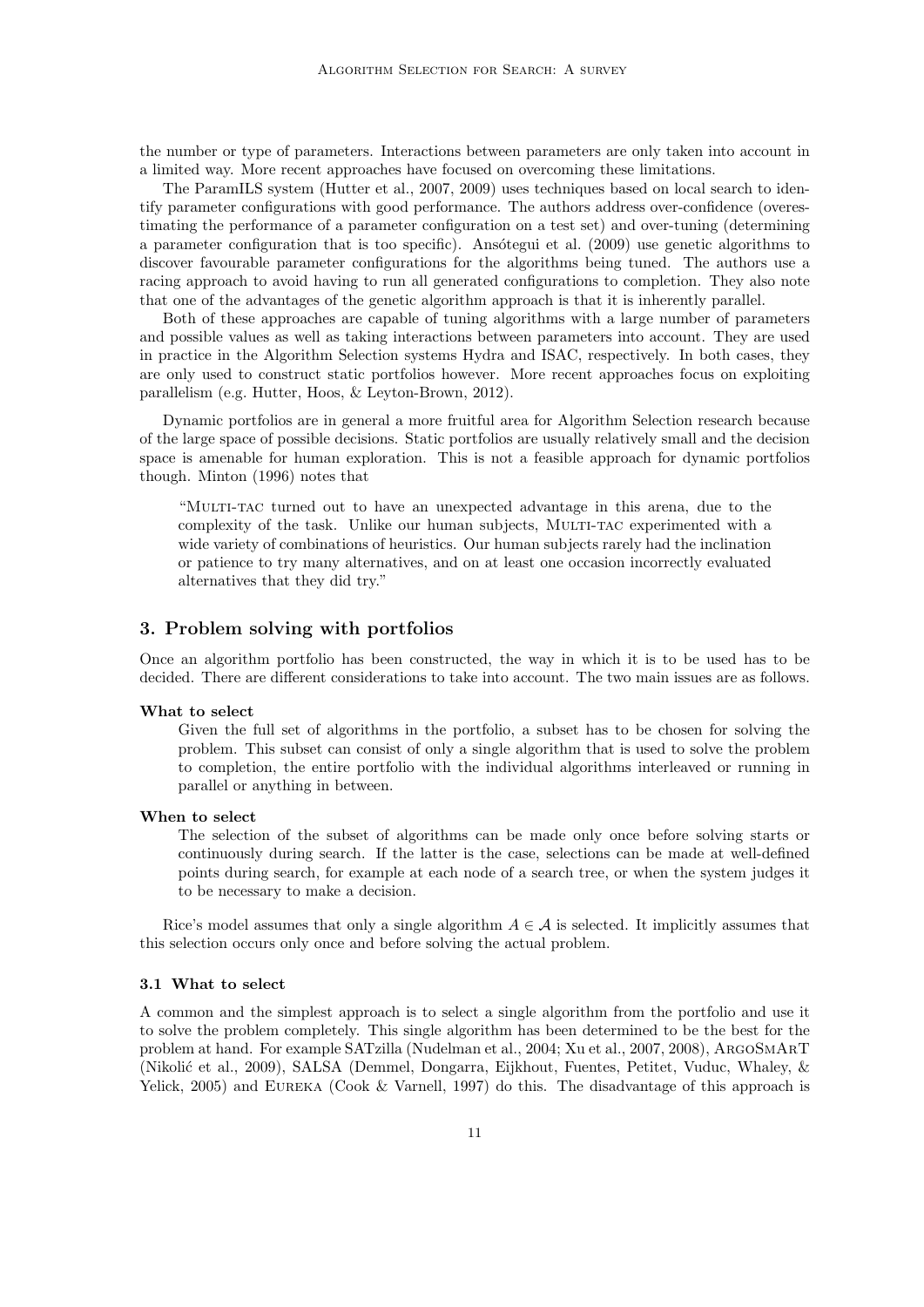that there is no way of mitigating a wrong selection. If an algorithm is chosen that exhibits bad performance on the problem, the system is "stuck" with it and no adjustments are made, even if all other portfolio algorithms would perform much better.

An alternative approach is to compute schedules for running (a subset of) the algorithms in the portfolio. In some approaches, the terms portfolio and schedule are used synonymously – all algorithms in the portfolio are selected and run according to a schedule that allocates time slices to each of them. The task of Algorithm Selection becomes determining the schedule rather than to select algorithms.

Roberts and Howe (2006) rank the portfolio algorithms in order of expected performance and allocate time according to this ranking. Howe et al. (1999) propose a round-robin schedule that contains all algorithms in the portfolio. The order of the algorithms is determined by the expected run time and probability of success. The first algorithm is allocated a time slice that corresponds to the expected time required to solve the problem. If it is unable to solve the problem during that time, it and the remaining algorithms are allocated additional time slices until the problem is solved or a time limit is reached.

Pulina and Tacchella (2009) determine a schedule according to three strategies. The first strategy is to run all portfolio algorithms for a short time and if the problem has not been solved after this, run the predicted best algorithm exclusively for the remaining time. The second strategy runs all algorithms for the same amount of time, regardless of what the predicted best algorithm is. The third variation allocates exponentially increasing time slices to each algorithm such that the total time is again distributed equally among them. In addition to the three different scheduling strategies, the authors evaluate four different ways of ordering the portfolio algorithms within a schedule that range from ranking based on past performance to random. They conclude that ordering the algorithms based on their past performance and allocating the same amount of time to all algorithms gives the best overall performance.

O'Mahony et al. (2008) optimise the computed schedule with respect to the probability that the problem will be solved. They use the past performance data of the portfolio algorithms for this. However, they note that their approach of using a simple complete search procedure to find this optimal schedule relies on small portfolio sizes and that "for a large number of solvers, a more sophisticated approach would be necessary".

Kadioglu, Malitsky, Sabharwal, Samulowitz, and Sellmann (2011) formulate the problem of computing a schedule that solves most problems in a training set in the lowest amount of time as a resource constrained set covering integer programme. They pursue similar aims as O'Mahony et al. (2008) but note that their approach is more efficient and able to scale to larger schedules. However, their evaluation concludes that the approach with the best overall performance is to run the predicted best algorithm for 90% of the total available time and distribute the remaining 10% across the other algorithms in the portfolio according to a static schedule.

Petrik (2005) presents a framework for calculating optimal schedules. The approach is limited by a number of assumptions about the algorithms and the execution environment, but is applicable to a wide range of research in the literature. Petrik and Zilberstein (2006), Bougeret, Dutot, Goldman, Ngoko, and Trystram (2009) compute an optimal static schedule for allocating fixed time slices to each algorithm. Sayag, Fine, and Mansour (2006) propose an algorithm to efficiently compute an optimal schedule for portfolios of fixed size and show that the problem of generating or even approximating an optimal schedule is computationally intractable. Roberts and Howe (2007) explore different strategies for allocating time slices to algorithms. In a serial execution strategy, each algorithm is run once for an amount of time determined by the average time to find a solution on previous problems or the time that was predicted for finding a solution on the current problem. A round-robin strategy allocates increasing time slices to each algorithm. The length of a time slice is based on the proportion of successfully solved training problems within this time. Gerevini, Saetti, and Vallati (2009) compute round-robin schedules following a similar approach. Not all of their computed schedules contain all portfolio algorithms. Streeter, Golovin, and Smith (2007a) compute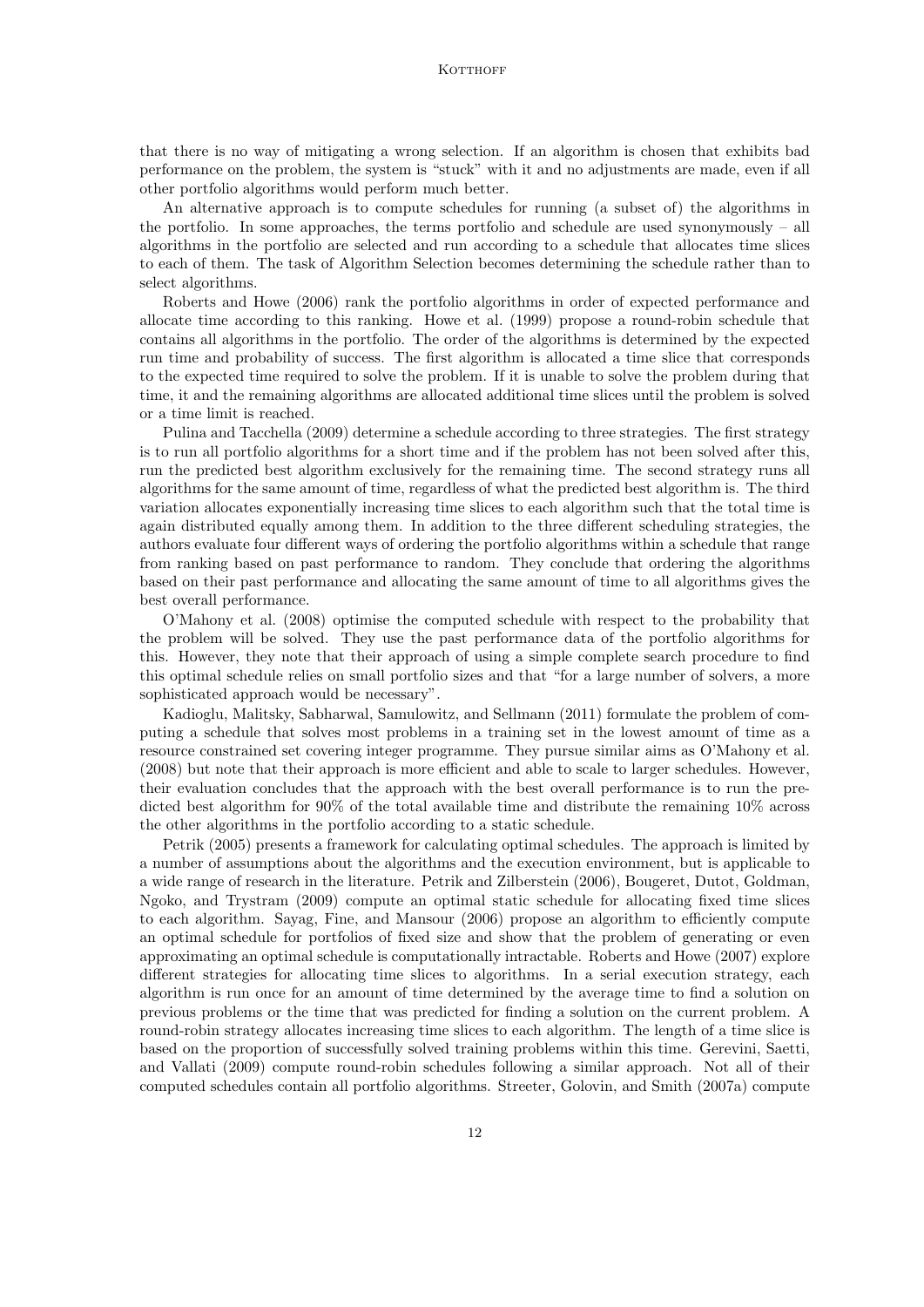a schedule with the aim of improving the average-case performance. In later work, they compute theoretical guarantees for the performance of their schedule (Streeter & Smith, 2008).

Wu and van Beek (2007) approach scheduling the chosen algorithms in a different way and assume a fixed limit on the amount of resources an algorithm can consume while solving a problem. All algorithms are run sequentially for this fixed amount of time. Similar to Gerevini et al. (2009), they simulate the performance of different allocations and select the best one based on the results of these simulations. (Fukunaga, 2000) estimates the performance of candidate allocations through bootstrap sampling. Gomes and Selman (1997a, 2001) also evaluate the performance of different candidate portfolios, but take into account how many algorithms can be run in parallel. They demonstrate that the optimal schedule (in this case the number of algorithms that are being run) changes as the number of available processors increases. Gagliolo and Schmidhuber (2008) investigate how to allocate resources to algorithms in the presence of multiple CPUs that allow to run more than one algorithm in parallel. Yun and Epstein (2012) craft portfolios with the specific aim of running the algorithms in parallel.

Related research is concerned with the scheduling of restarts of stochastic algorithms – it also investigates the best way of allocating resources. The paper that introduced algorithm portfolios (Huberman et al., 1997) uses a portfolio of identical stochastic algorithms that are run with different random seeds. There is a large amount of research on how to determine restart schedules for randomised algorithms and a survey of this is outside the scope of this paper. A few approaches that are particularly relevant to Algorithm Selection and portfolios are mentioned below.

Horvitz et al. (2001) determine the amount of time to allocate to a stochastic algorithm before restarting it. They use dynamic policies that take performance predictions into account, showing that it can outperform an optimal fixed policy.

Cicirello and Smith (2005) investigate a restart model model that allocates resources to an algorithm proportional to the number of times it has been successful in the past. In particular, they note that the allocated resources should grow doubly exponentially in the number of successes. Allocation of fewer resources results in over-exploration (too many different things are tried and not enough resources given to each) and allocation of more resources in over-exploitation (something is tried for to too long before moving on to something different).

Streeter, Golovin, and Smith (2007b) compute restart schedules that take the runtime distribution of the portfolio algorithms into account. They present an approach that does so statically based on the observed performance on a set of training problems as well as an approach that learns the runtime distributions as new problems are solved without a separate training set.

### **3.2 When to select**

In addition to whether they choose a single algorithm or compute a schedule, existing approaches can also be distinguished by whether they operate before the problem is being solved (offline) or while the problem is being solved (online). The advantage of the latter is that more fine-grained decisions can be made and the effect of a bad choice of algorithm is potentially less severe. The price for this added flexibility is a higher overhead however, as algorithms are selected more frequently.

Examples of approaches that only make offline decisions include Xu et al. (2008), Minton (1996), Smith and Setliff (1992), O'Mahony et al. (2008). In addition to having no way of mitigating wrong choices, often these will not even be detected. These approaches do not monitor the execution of the chosen algorithms to confirm that they conform with the expectations that led to them being chosen. Purely offline approaches are inherently vulnerable to bad choices. Their advantage however is that they only need to select an algorithm once and incur no overhead while the problem is being solved.

Moving towards online systems, the next step is to monitor the execution of an algorithm or a schedule to be able to intervene if expectations are not met. Fink (1997, 1998) investigates setting a time bound for the algorithm that has been selected based on the predicted performance. If the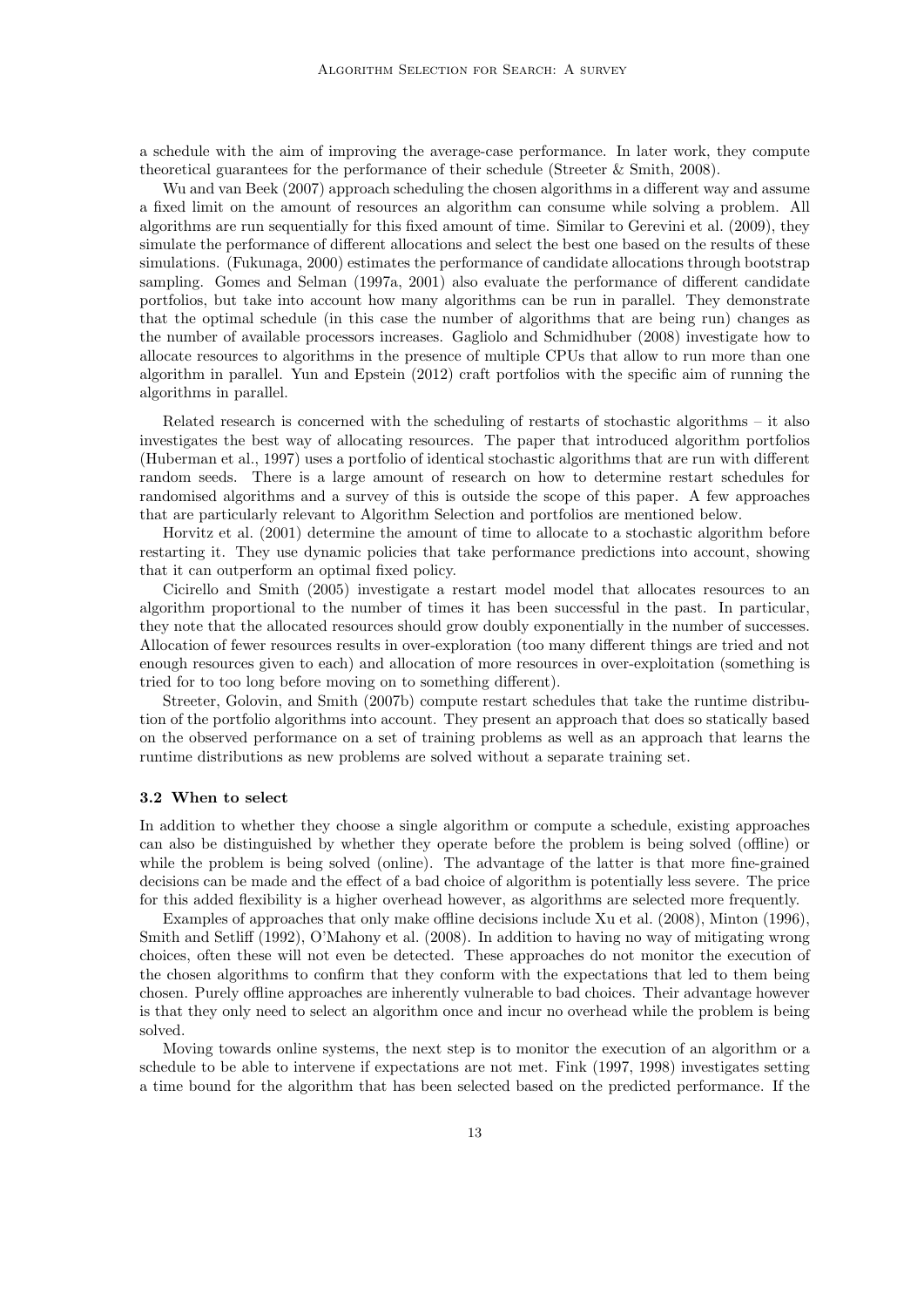time bound is exceeded, the solution attempt is abandoned. More sophisticated systems furthermore adjust their selection if such a bound is exceeded. Borrett et al. (1996) try to detect behaviour during search that indicates that the algorithm is performing badly, for example visiting nodes in a subtree of the search that clearly do not lead to a solution. If such behaviour is detected, they propose switching the currently running algorithm according to a fixed replacement list.

Sakkout, Wallace, and Richards (1996) explore the same basic idea. They switch between two algorithms for solving constraint problems that achieve different levels of consistency. The level of consistency refers to the amount of search space that is ruled out by inference before actually searching it. Their approach achieves the same level of search space reduction as the more expensive algorithm at a significantly lower cost. This is possible because doing more inference does not necessarily result in a reduction of the search space in all cases. The authors exploit this fact by detecting such cases and doing the cheaper inference. Stergiou (2009) also investigates switching propagation methods during solving. Yu, Zhang, and Rauchwerger (2004), Yu and Rauchwerger (2006) do not monitor the execution of the selected algorithm, but instead the values of the features used to select it. They re-evaluate the selection function when its inputs change.

Further examples of approaches that monitor the execution of the selected algorithm are Pulina and Tacchella (2009), Gagliolo, Zhumatiy, and Schmidhuber (2004), but also Horvitz et al. (2001) where the offline selection of an algorithm is combined with the online selection of a restart strategy. An interesting feature of Pulina and Tacchella (2009) is that the authors adapt the model used for the offline algorithm selection if the actual run time is much higher than the predicted runtime. In this way, they are not only able to mitigate bad choices during execution, but also prevent them from happening again.

The approaches that make decisions during search, for example at every node of the search tree, are necessarily online systems. Arbelaez, Hamadi, and Sebag (2009) select the best search strategy at checkpoints in the search tree. Similarly, Brodley (1993) recursively partitions the classification problem to be solved and selects an algorithm for each partition. In this approach, a lower-level decision can lead to changing the decision at the level above. This is usually not possible for combinatorial search problems, as decisions at a higher level cannot be changed easily.

Closely related is the work by Lagoudakis and Littman (2000, 2001), which partitions the search space into recursive subtrees and selects the best algorithm from the portfolio for every subtree. They specifically consider recursive algorithms. At each recursive call, the Algorithm Selection procedure is invoked. This is a more natural extension of offline systems than monitoring the execution of the selected algorithms, as the same mechanisms can be used. Samulowitz and Memisevic (2007) also select algorithms for recursively solving sub-problems.

The PRODIGY system (Carbonell, Etzioni, Gil, Joseph, Knoblock, Minton, & Veloso, 1991) selects the next operator to apply in order to reach the goal state of a planning problem at each node in the search tree. Similarly, Langley (1983a) learn weights for operators that can be applied at each search state and select from among them accordingly.

Most approaches rely on an offline element that makes a decision before search starts. In the case of recursive calls, this is no different from making a decision during search however. Gagliolo et al. (2004), Gagliolo and Schmidhuber (2005, 2006b) on the other hand learn the Algorithm Selection model only dynamically while the problem is being solved. Initially, all algorithms in the portfolio are allocated the same (small) time slice. As search progresses, the allocation strategy is updated, giving more resources to algorithms that have exhibited better performance. The expected fastest algorithm receives half of the total time, the next best algorithm half of the remaining time and so on. Armstrong, Christen, McCreath, and Rendell (2006) also rely exclusively on a selection model trained online in a similar fashion. They evaluate different strategies of allocating resources to algorithms according to their progress during search. All of these strategies converge to allocating all resources to the algorithm with the best observed performance.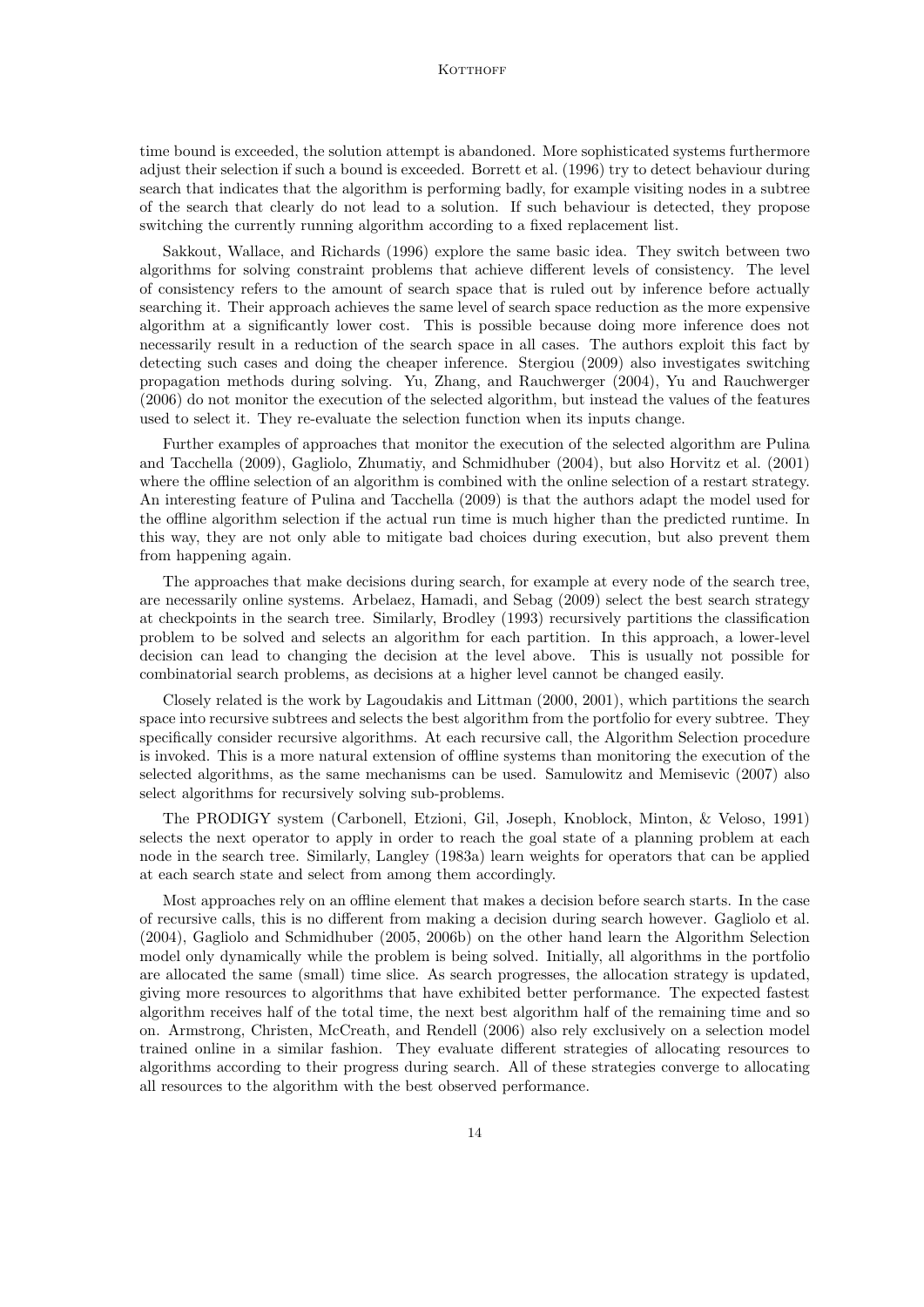# **4. Portfolio selectors**

Research on *how* to select from a portfolio in an Algorithm Selection system has generated the largest number of different approaches within the framework of Algorithm Selection. In Rice's framework, it roughly corresponds to the performance mapping  $p(A, x)$ , although only few approaches use this exact formulation. Rice assumes that the performance of a particular algorithm on a particular problem is of interest. While this is true in general, many approaches only take this into account implicitly. Selecting the single best algorithm for a problem for example has no explicit mapping into Rice's performance measure space  $\mathcal{R}^n$  at all. The selection mapping  $S(f(x))$  is also related to the problem of how to select.

There are many different ways a mechanism to select from a portfolio can be implemented. Apart from accuracy, one of the main requirements for such a selector is that it is relatively cheap to run – if selecting an algorithm for solving a problem is more expensive than solving the problem, there is no point in doing so. Vassilevska et al. (2006) explicitly define the selector as "an efficient (polynomial time) procedure".

There are several challenges associated with making selectors efficient. Algorithm Selection systems that analyse the problem to be solved, such as SATzilla, need to take steps to ensure that the analysis does not become too expensive. Two such measures are the running of a pre-solver and the prediction of the time required to analyse a problem (Xu et al., 2008). The idea behind the presolver is to choose an algorithm with reasonable general performance from the portfolio and use it to start solving the problem before starting to analyse it. If the problem happens to be very easy, it will be solved even before the results of the analysis are available. After a fixed time, the pre-solver is terminated and the results of the Algorithm Selection system are used. Pulina and Tacchella (2009) use a similar approach and run all algorithms for a short time in one of their strategies. Only if the problem has not been solved after that, they move on to the algorithm that was actually selected.

Predicting the time required to analyse a problem is a closely related idea. If the predicted required analysis time is too high, a default algorithm with reasonable performance is chosen and run on the problem. This technique is particularly important in cases where the problem is hard to analyse, but easy to solve. As some systems use information that comes from exploring part of the search space (cf. Section 5), this is a very relevant concern in practice. On some problems, even probing just a tiny part of the search space may take a very long time.

Gent et al. (2010a), Gent, Kotthoff, Miguel, and Nightingale (2010b) report that using the misclassification penalty as a weight for the individual problems during training improves the quality of the predictions. The misclassification penalty quantifies the "badness" of a wrong prediction; in this case as the additional time required to solve a problem. If an algorithm was chosen that is only slightly worse than the best one, it has less impact than choosing an algorithm that is orders of magnitude worse. Using the penalty during training is a way of guiding the learned model towards the problems where the potential performance improvement is large.

There are many different approaches to how portfolio selectors operate. The selector is not necessarily an explicit part of the system. Minton (1996) compiles the Algorithm Selection system into a Lisp programme for solving the original constraint problem. The selection rules are part of the programme logic. Fukunaga (2008), Garrido and Riff (2010) evolve selectors and combinators of heuristic building blocks using genetic algorithms. The selector is implicit in the evolved programme.

### **4.1 Performance models**

The way the selector operates is closely linked to the way the performance model of the algorithms in the portfolio is built. In early approaches, the performance model was usually not learned but given in the form of human expert knowledge. Borrett et al. (1996), Sakkout et al. (1996) use handcrafted rules to determine whether to switch the algorithm during solving. Allen and Minton (1996) also have hand-crafted rules, but estimate the runtime performance of an algorithm. More recent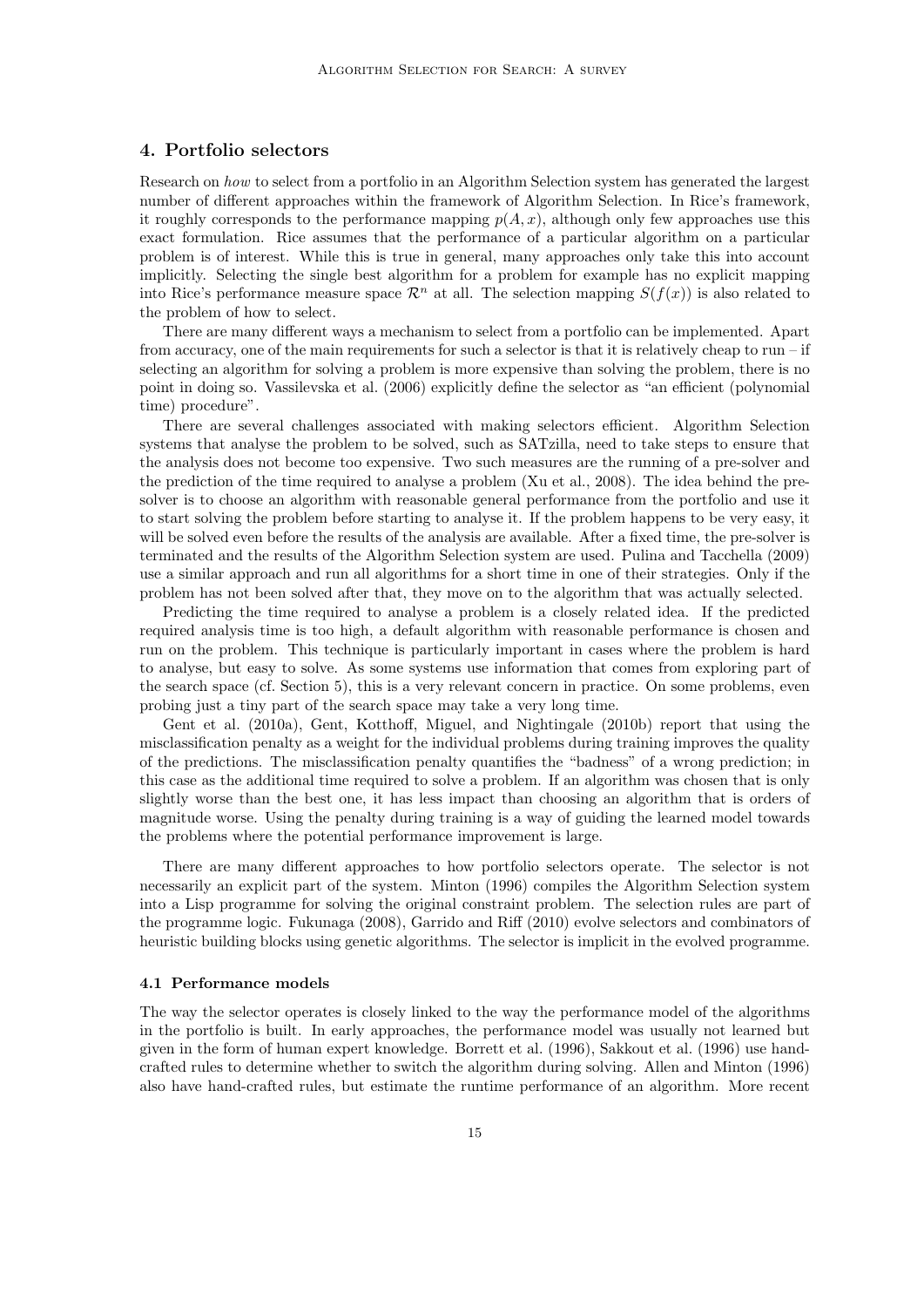approaches sometimes use only human knowledge as well. Wei, Li, and Zhang (2008) select a local search heuristic for solving SAT problems by a hand-crafted rule that considers the distribution of clause weights. Tolpin and Shimony (2011) model the performance space manually using statistical methods and use this hand-crafted model to select a heuristic for solving constraint problems. Vrakas et al. (2003) learn rules automatically, but then filter them manually.

A more common approach today is to automatically learn performance models using Machine Learning on training data. The portfolio algorithms are run on a set of representative problems and based on these experimental results, performance models are built. This approach is used by Xu et al. (2008), Pulina and Tacchella (2007), O'Mahony et al. (2008), Kadioglu et al. (2010), Guerri and Milano (2004), to name but a few examples. A drawback of this approach is that the training time is usually large. Gagliolo and Schmidhuber (2006a) investigate ways of mitigating this problem by using censored sampling, which introduces an upper bound on the runtime of each experiment in the training phase. Kotthoff, Gent, and Miguel (2012) also investigate censored sampling where not all algorithms are run on all problems in the training phase. Their results show that censored sampling may not have a significant effect on the performance of the learned model.

Models can also be built without a separate training phase, but while the problem is solved. This approach is used by Gagliolo and Schmidhuber (2006b), Armstrong et al. (2006) for example. While this significantly reduces the time to build a system, it can mean that the result is less effective and efficient. At the beginning, when no performance models have been built, the decisions of the selector might be poor. Furthermore, creating and updating performance models why the problem is being solved incurs an overhead.

The choice of Machine Learning technique is affected by the way the portfolio selector operates. Some techniques are more amenable to offline approaches (e.g. linear regression models used by Xu et al., 2008), while others lend themselves to online methods (e.g. reinforcement learning used by Armstrong et al., 2006).

Performance models can be categorised by the type of entity whose performance is modelled – the entire portfolio or individual algorithms within it. There are publications that use both of those categories however (e.g. Smith-Miles, 2008b). In some cases, no performance models as such are used at all. Caseau, Laburthe, and Silverstein (1999), Minton (1996), Balasubramaniam et al. (2012) run the candidates on a set of test problems and select the one with the best performance that way for example. Gomes and Selman (1997a), Wu and van Beek (2007), Gerevini et al. (2009) simulate the performance of different selections on training data.

### 4.1.1 Per-portfolio models

One automated approach is to learn a performance model of the entire portfolio based on training data. Usually, the prediction of such a model is the best algorithm from the portfolio for a particular problem. There is only a weak notion of an individual algorithm's performance. In Rice's notation for the performance mapping  $P(A, x)$ , *A* is the (subset of the) portfolio instead of an individual algorithm, i.e.  $A \subseteq \mathcal{A}$  instead of Rice's  $A \in \mathcal{A}$ .

This is used for example by O'Mahony et al. (2008), Cook and Varnell (1997), Pulina and Tacchella (2007), Nikolić et al. (2009), Guerri and Milano (2004). Again there are different ways of doing this. Lazy approaches do not learn an explicit model, but use the set of training examples as a case base. For new problems, the closest problem or the set of *n* closest problems in the case base is determined and decisions made accordingly. Wilson, Leake, and Bramley (2000), Pulina and Tacchella (2007), O'Mahony et al. (2008), Nikolić et al. (2009), Gebruers, Guerri, Hnich, and Milano (2004), Malitsky, Sabharwal, Samulowitz, and Sellmann (2011) use nearest-neighbour classifiers to achieve this. Apart from the conceptual simplicity, such an approach is attractive because it does not try to abstract from the examples in the training data. The problems that Algorithm Selection techniques are applied to are usually complex and factors that affect the performance are hard to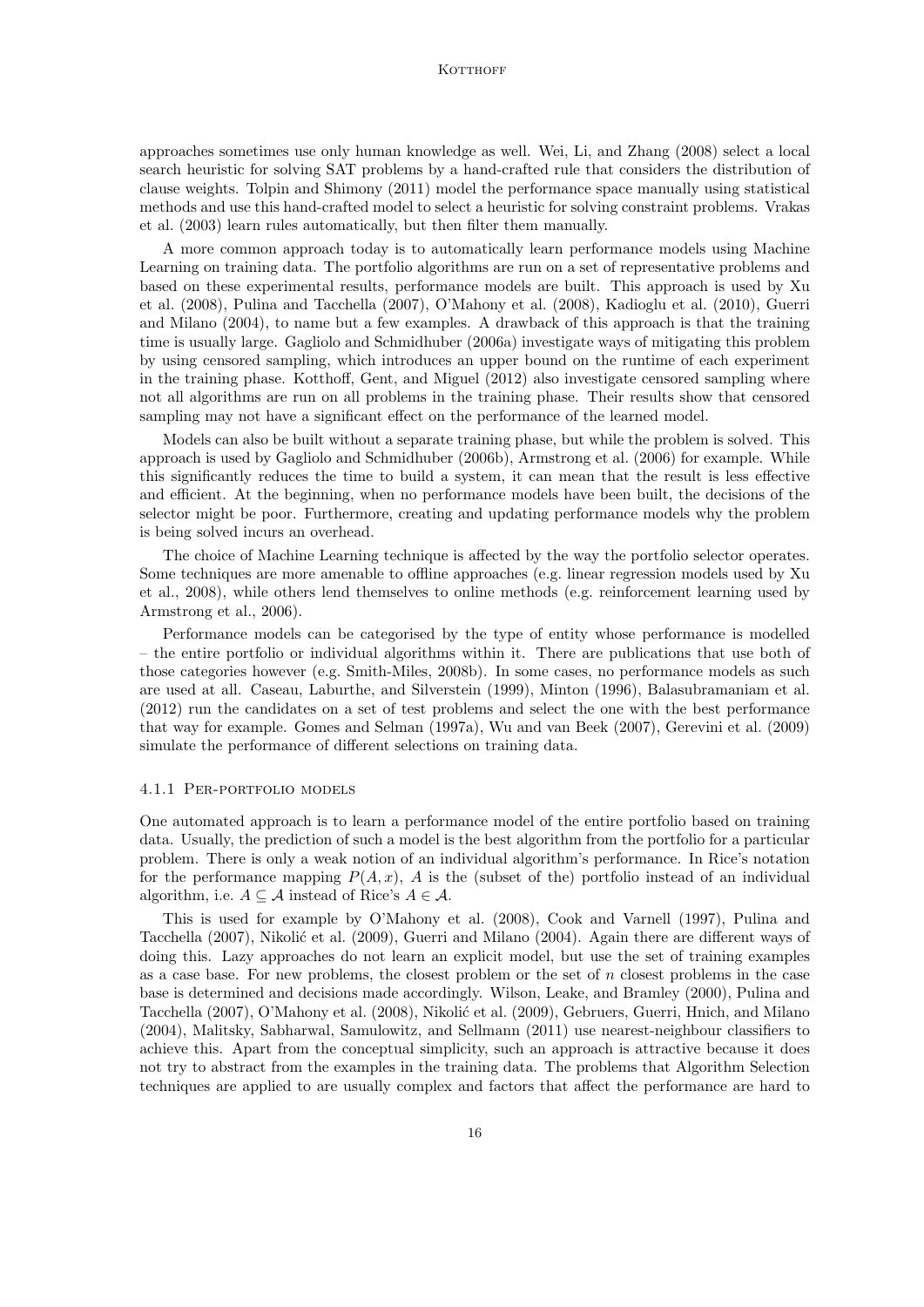understand. This makes it hard to assess whether a learned abstract model is appropriate and what its requirements and limitations are.

Explicitly-learned models try to identify the concepts that affect performance for a given problem. This acquired knowledge can be made explicit to improve the understanding of the researchers of the problem domain. There are several Machine Learning techniques that facilitate this, as the learned models are represented in a form that is easy to understand by humans. Carbonell et al. (1991), Gratch and DeJong (1992), Brodley (1993), Vrakas et al. (2003) learn classification rules that guide the selector. Vrakas et al. (2003) note that the decision to use a classification rule leaner was not so much guided by the performance of the approach, but the easy interpretability of the result. Langley (1983a), Epstein et al. (2002), Nareyek (2001) learn weights for decision rules to guide the selector towards the best algorithms. Cook and Varnell (1997), Guerri and Milano (2004), Guo and Hsu (2004), Roberts and Howe (2006), Bhowmick, Eijkhout, Freund, Fuentes, and Keyes (2006), Gent et al. (2010a) go one step further and learn decision trees. Guo and Hsu (2004) again note that the reason for choosing decision trees was not primarily the performance, but the understandability of the result. Pfahringer, Bensusan, and Giraud-Carrier (2000) show the set of learned rules in the paper to illustrate its compactness. Similarly, Gent et al. (2010a) show their final decision tree in the paper.

Some approaches learn probabilistic models that take uncertainty and variability into account. Gratch and DeJong (1992) use a probabilistic model to learn control rules. The probabilities for candidate rules being beneficial are evaluated and updated on a training set until a threshold is reached. This methodology is used to avoid having to evaluate candidate rules on larger training sets, which would show their utility more clearly but be more expensive. Demmel et al. (2005) learn multivariate Bayesian decision rules. Carchrae and Beck (2004) learn a Bayesian classifier to predict the best algorithm after a certain amount of time. Stern, Samulowitz, Herbrich, Graepel, Pulina, and Tacchella (2010) learn Bayesian models that incorporate collaborative filtering. Domshlak, Karpas, and Markovitch (2010) learn decision rules using na¨ıve Bayes classifiers. Lagoudakis and Littman (2000), Petrik (2005) learn performance models based on Markov Decision Processes. Kotthoff et al. (2012) use statistical relational learning to predict the ranking of the algorithms in the portfolio on a particular problem. None of these approaches make explicit use of the uncertainty attached to a decision though.

Other approaches include support vector machines (Hough & Williams, 2006; Arbelaez et al., 2009), reinforcement learning (Armstrong et al., 2006), neural networks (Gagliolo & Schmidhuber, 2005), decision tree ensembles (Hough & Williams, 2006), ensembles of general classification algorithms (Kotthoff, Miguel, & Nightingale, 2010), boosting (Bhowmick et al., 2006), hybrid approaches that combine regression and classification (Kotthoff, 2012a), multinomial logistic regression (Samulowitz & Memisevic, 2007), self-organising maps (Smith-Miles, 2008b) and clustering (Stamatatos & Stergiou, 2009; Stergiou, 2009; Kadioglu et al., 2010). Sayag et al. (2006), Streeter et al. (2007a) compute schedules for running the algorithms in the portfolio based on a statistical model of the problem instance distribution and performance data for the algorithms. This is not an exhaustive list, but focuses on the most prominent approaches and publications. Within a single family of approaches, such as decision trees, there are further distinctions that are outside the scope of this paper, such as the type of decision tree inducer.

Arbelaez et al. (2009) discuss a technical issue related to the construction of per-portfolio performance models. A particular algorithm often exhibits much better performance in general than other algorithms on a particular instance distribution. Therefore, the training data used to learn the performance model will be skewed towards that algorithm. This can be a problem for Machine Learning, as always predicting this best algorithm might have a very high accuracy already, making it very hard to improve on. The authors mention two means of mitigating this problem. The training set can be *under-sampled*, where examples where the best overall algorithm performs best are deliberately omitted. Alternatively, the set can be *over-sampled* by artificially increasing the number of examples where another algorithm is better.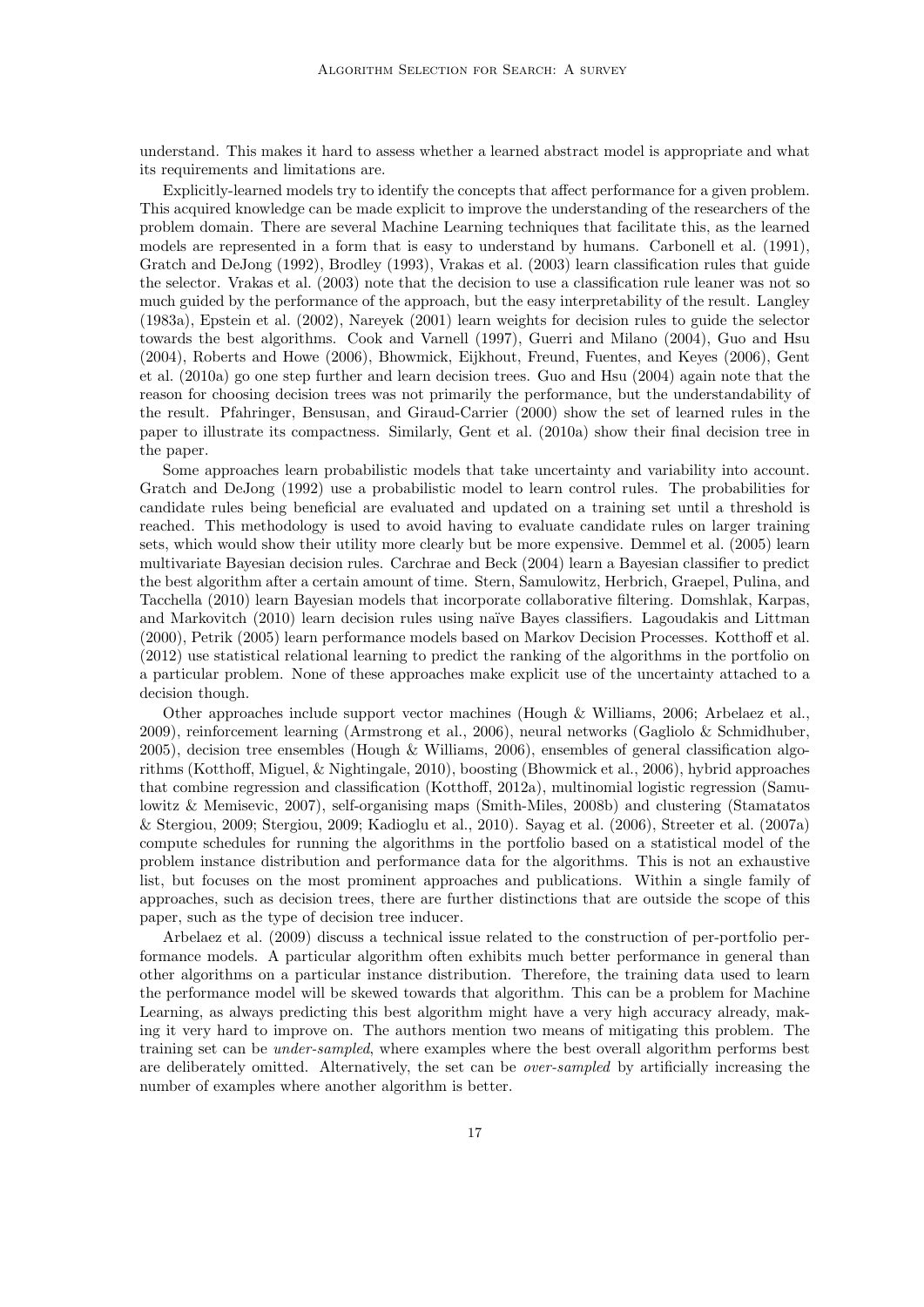#### 4.1.2 Per-algorithm models

A different approach is to learn performance models for the individual algorithms in the portfolio. The predicted performance of an algorithm on a problem can be compared to the predicted performance of the other portfolio algorithms and the selector can proceed based on this. The advantage of this approach is that it is easier to add and remove algorithms from the portfolio – instead of having to retrain the model for the entire portfolio, it suffices to train a model for the new algorithm or remove one of the trained models. Most approaches only rely on the order of predictions being correct. It does not matter if the prediction of the performance itself is wildly inaccurate as long as it is correct relative to the other predictions.

This is the approach that is implicitly assumed in Rice's framework. The prediction is the performance mapping  $P(A, x)$  for an algorithm  $A \in \mathcal{A}$  on a problem  $x \in \mathcal{P}$ . Models for each algorithm in the portfolio are used for example by Xu et al. (2008), Howe et al. (1999), Allen and Minton (1996), Lobjois and Lemaître (1998), Gagliolo and Schmidhuber (2006b).

A common way of doing this is to use regression to directly predict the performance of each algorithm. This is used by Xu et al. (2008), Howe et al. (1999), Leyton-Brown et al. (2002), Haim and Walsh (2009), Roberts and Howe (2007). The performance of the algorithms in the portfolio is evaluated on a set of training problems, and a relationship between the characteristics of a problem and the performance of an algorithm derived. This relationship usually has the form of a simple formula that is cheap to compute at runtime.

Silverthorn and Miikkulainen (2010) on the other hand learn latent class models of unobserved variables to capture relationships between solvers, problems and run durations. Based on the predictions, the expected utility is computed and used to select an algorithm. Sillito (2000) surveys sampling methods to estimate the cost of solving constraint problems. Watson (2003) models the behaviour of local search algorithms with Markov chains.

Another approach is to build statistical models of an algorithm's performance based on past observations. Weerawarana, Houstis, Rice, Joshi, and Houstis (1996) use Bayesian belief propagation to predict the runtime of a particular algorithm on a particular problem. Bayesian inference is used to determine the class of a problem and the closest case in the knowledge base. A performance profile is extracted from that and used to estimate the runtime. The authors also propose an alternative approach that uses neural nets. Fink (1997, 1998) computes the expected gain for time bounds based on past success times. The computed values are used to choose the algorithm and the time bound for running it. Brazdil and Soares (2000) compare algorithm rankings based on different past performance statistics. Similarly, Leite, Brazdil, Vanschoren, and Queiros (2010) maintain a ranking based on past performance. Cicirello and Smith (2005) propose a bandit problem model that governs the allocation of resources to each algorithm in the portfolio. Wang and Tropper (2007) also use a bandit model, but furthermore evaluate a Q-learning approach, where in addition to bandit model rewards, the states of the system are taken into account. Gomes and Selman (1997a), Wu and van Beek (2007), Gerevini et al. (2009) use the past performance of algorithms to simulate the performance of different algorithm schedules and use statistical tests to select one of the schedules.

### 4.1.3 Hierarchical models

There are some approaches that combine several models into a hierarchical performance model. There are two basic types of hierarchical models. One type predicts additional *properties of the problem* that cannot be measured directly or are not available without solving the problem. The other type makes *intermediate predictions* that do not inform Algorithm Selection directly, but rather the final predictions.

Xu et al. (2007) use sparse multinomial logistic regression to predict whether a SAT problem instance is satisfiable and, based on that prediction, use a logistic regression model to predict the runtime of each algorithm in the portfolio. Haim and Walsh (2009) also predict the satisfiability of a SAT instance and then choose an algorithm from a portfolio. Both report that being able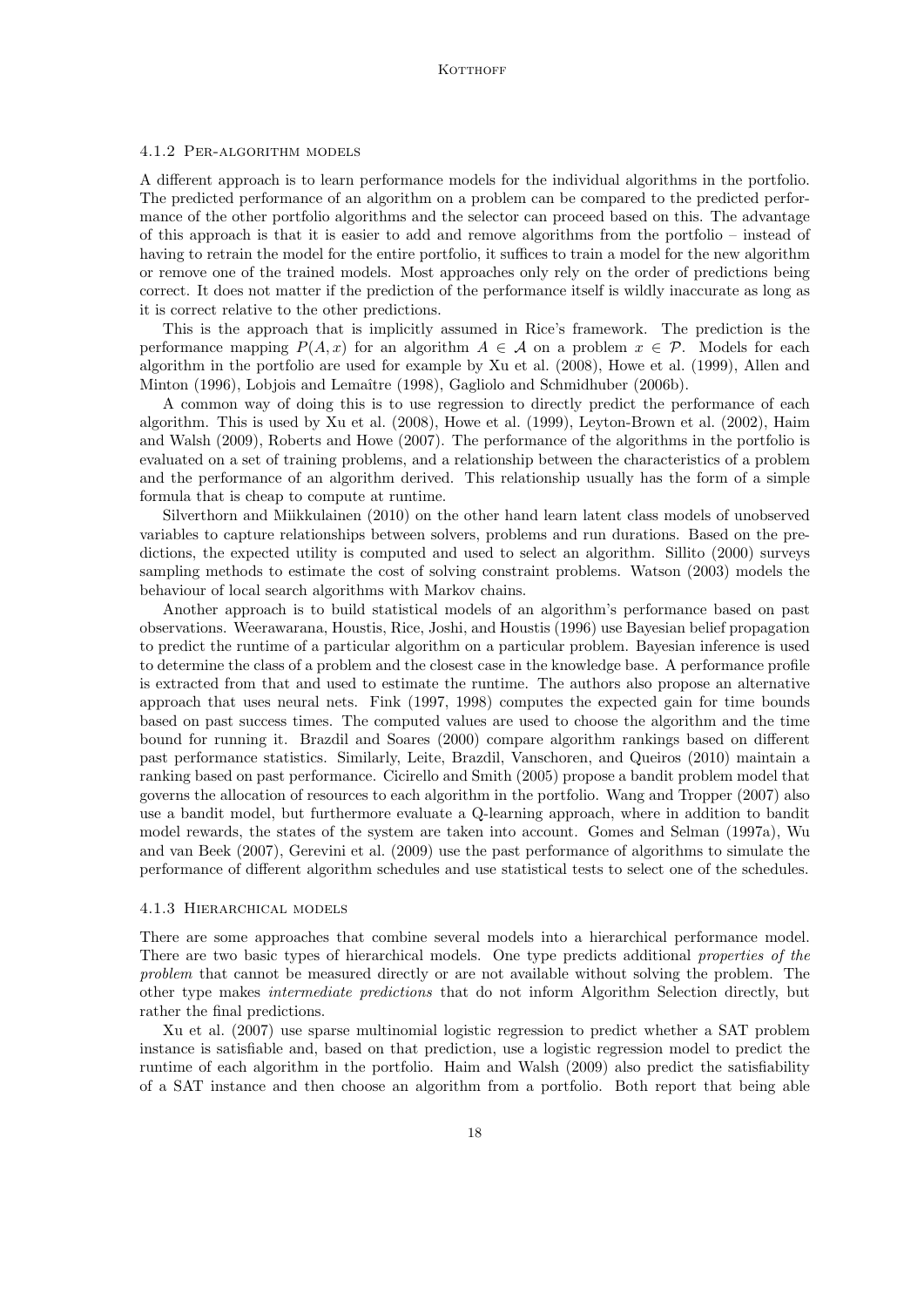to distinguish between satisfiable and unsatisfiable problems enables performance improvements. The satisfiability of a problem is a property that needs to be *predicted* in order to be useful for Algorithm Selection. If the property is *computed* (i.e. the problem is solved), there is no need to perform Algorithm Selection anymore.

Gent et al. (2010b) use classifiers to first decide on the level of consistency a constraint propagator should achieve and then on the actual implementation of the propagator that achieves the selected level of consistency. A different publication that uses the same data set does not make this distinction however (Kotthoff et al., 2010), suggesting that the performance benefits are not significant in practice.

Such hierarchical models are only applicable in a limited number of scenarios, which explains the comparatively small amount of research into them. For many application domains, only a single property needs to be predicted and can be predicted without intermediate steps with sufficient accuracy. Kotthoff (2012a) proposes a hierarchical approach that is domain-independent. He uses the performance predictions of regression models as input to a classifier that decides which algorithm to choose and demonstrates performance improvements compared to selecting an algorithm directly based on the predicted performance. The idea is very similar to that of *stacking* in Machine Learning Wolpert (1992).

### 4.1.4 Selection of model learner

Apart from the different types of performance models, there are different Machine Learning algorithms that can be used to learn a particular kind of model. While most of the approaches mentioned here rely on a single way of doing this, some of the research compares different methods.

Xu et al. (2008) mention that, in addition to the chosen ridge regression for predicting the runtime, they explored using lasso regression, support vector machines and Gaussian processes. They chose ridge regression not because it provided the most accurate predictions, but the best trade-off between accuracy and cost to make the prediction. Weerawarana et al. (1996) propose an approach that uses neural networks in addition to the Bayesian belief propagation approach they describe initially. Cook and Varnell (1997) compare different decision tree learners, a Bayesian classifier, a nearest neighbour approach and a neural network. They chose the C4.5 decision tree inducer because even though it may be outperformed by a neural network, the learned trees are easily understandable by humans and may provide insight into the problem domain. Leyton-Brown et al. (2002) compare several versions of linear and non-linear regression. Hutter et al. (2006) report having explored support vector machine regression, multivariate adaptive regression splines (MARS) and lasso regression before deciding to use the linear regression approach of Leyton-Brown et al. (2002). They also report experimental results with sequential Bayesian linear regression and Gaussian Process regression. Guo (2003), Guo and Hsu (2004) explore using decision trees, naïve Bayes rules, Bayesian networks and meta-learning techniques. They also chose the C4.5 decision tree inducer because it is one of the top performers and creates models that are easy to understand and quick to execute. Gebruers, Hnich, Bridge, and Freuder (2005) compare nearest neighbour classifiers, decision trees and statistical models. They show that a nearest neighbour classifier outperforms all the other approaches on their data sets.

Hough and Williams (2006) use decision tree ensembles and support vector machines. Bhowmick et al. (2006) investigate alternating decision trees and various forms of boosting, while Pulina and Tacchella (2007) use decision trees, decision rules, logistic regression and nearest neighbour approaches. They do not explicitly choose one of these methods in the paper, but their Algorithm Selection system AQME uses a nearest neighbour classifier by default. Roberts and Howe (2007) use 32 different Machine Learning algorithms to predict the runtime of algorithms and probability of success. They attempt to provide explanations for the performance of the methods they have chosen in Roberts, Howe, Wilson, and desJardins (2008). Silverthorn and Miikkulainen (2010) compare the performance of different latent class models. Gent et al. (2010b) evaluate the performance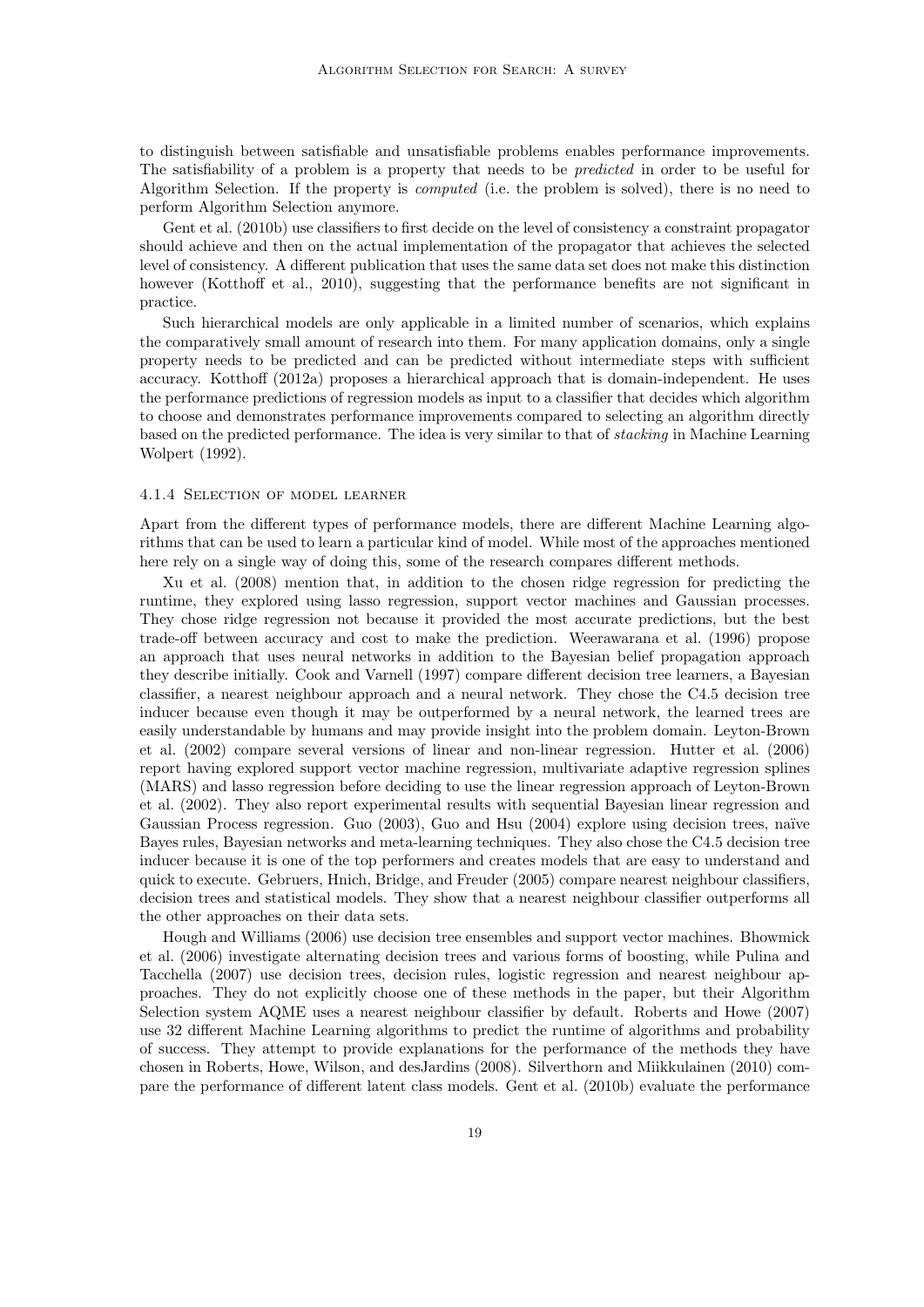of 19 different Machine Learning classifiers on an Algorithm Selection problem in constraint programming. The investigation is extended to include more Machine Learning algorithms as well as different performance models and more problem domains in Kotthoff et al. (2012). They identify several Machine Learning algorithms that show particularly good performance across different problem domains, namely linear regression and alternating decision trees. They do not consider issues such as how easy the models are to understand or how efficient they are to compute.

Only Guo and Hsu (2004), Gebruers et al. (2005), Hough and Williams (2006), Pulina and Tacchella (2007), Silverthorn and Miikkulainen (2010), Gent et al. (2010b), Kotthoff et al. (2012) quantify the differences in performance of the methods they used. The other comparisons give only qualitative evidence. Not all comparisons choose one of the approaches over the other or provide sufficient detail to enable the reader to do so. In cases where a particular technique is chosen, performance is often not the only selection criterion. In particular, the ability to understand a learned model plays a significant role.

# **4.2 Types of predictions**

The way of creating the performance model of a portfolio or its algorithms is not the only choice researchers face. In addition, there are different predictions the performance model can make to inform the decision of the selector of a subset of the portfolio algorithms. The type of decision is closely related to the learned performance model however. The prediction can be a single categorical value – the algorithm to choose. This type of prediction is usually the output of per-portfolio models and used for example in Gent et al. (2010a), Cook and Varnell (1997), Pulina and Tacchella (2007), Nikolić et al. (2009), Guerri and Milano (2004). The advantage of this simple prediction is that it determines the choice of algorithm without the need to compare different predictions or derive further quantities. One of its biggest disadvantages however is that there is no flexibility in the way the system runs or even the ability to monitor the execution for unexpected behaviour.

A different approach is to predict the runtime of the individual algorithms in the portfolio. This requires per-algorithm models. For example Horvitz et al. (2001), Petrik (2005), Silverthorn and Miikkulainen (2010) do this. Xu et al. (2008) do not predict the runtime itself, but the logarithm of the runtime. They note that,

"In our experience, we have found this log transformation of runtime to be very important due to the large variation in runtimes for hard combinatorial problems."

Kotthoff et al. (2012) also compare predicting the runtime itself and the log thereof, but find no significant difference between the two. Kotthoff (2012a) however also reports better results with the logarithm.

Allen and Minton (1996) estimate the runtime by proxy by predicting the number of constraint checks. Lobjois and Lemaître (1998) estimate the runtime by predicting the number of search nodes to explore and the time per node. Lagoudakis and Littman (2000) talk of the *cost* of selecting a particular algorithm, which is equal to the time it takes to solve the problem. Nareyek (2001) uses the *utility* of a choice to make his decision. The utility is an abstract measure of the "goodness" of an algorithm that is adapted dynamically. Tolpin and Shimony (2011) use the *value of information* of selecting an algorithm, defined as the amount of time saved by making this choice. Xu, Hutter, Hoos, and Leyton-Brown (2009) predict the *penalized average runtime score*, a measure that combines runtime with possible timeouts. This approach aims to provide more realistic performance predictions when runtimes are capped.

More complex predictions can be made, too. In most cases, these are made by combining simple predictions such as the runtime performance. Brazdil and Soares (2000), Soares, Brazdil, and Kuba (2004), Leite et al. (2010) produce rankings of the portfolio algorithms. Kotthoff et al. (2012) use statistical relational learning to directly predict the ranking instead of deriving it from other predictions. Howe et al. (1999), Gagliolo et al. (2004), Gagliolo and Schmidhuber (2006b), Roberts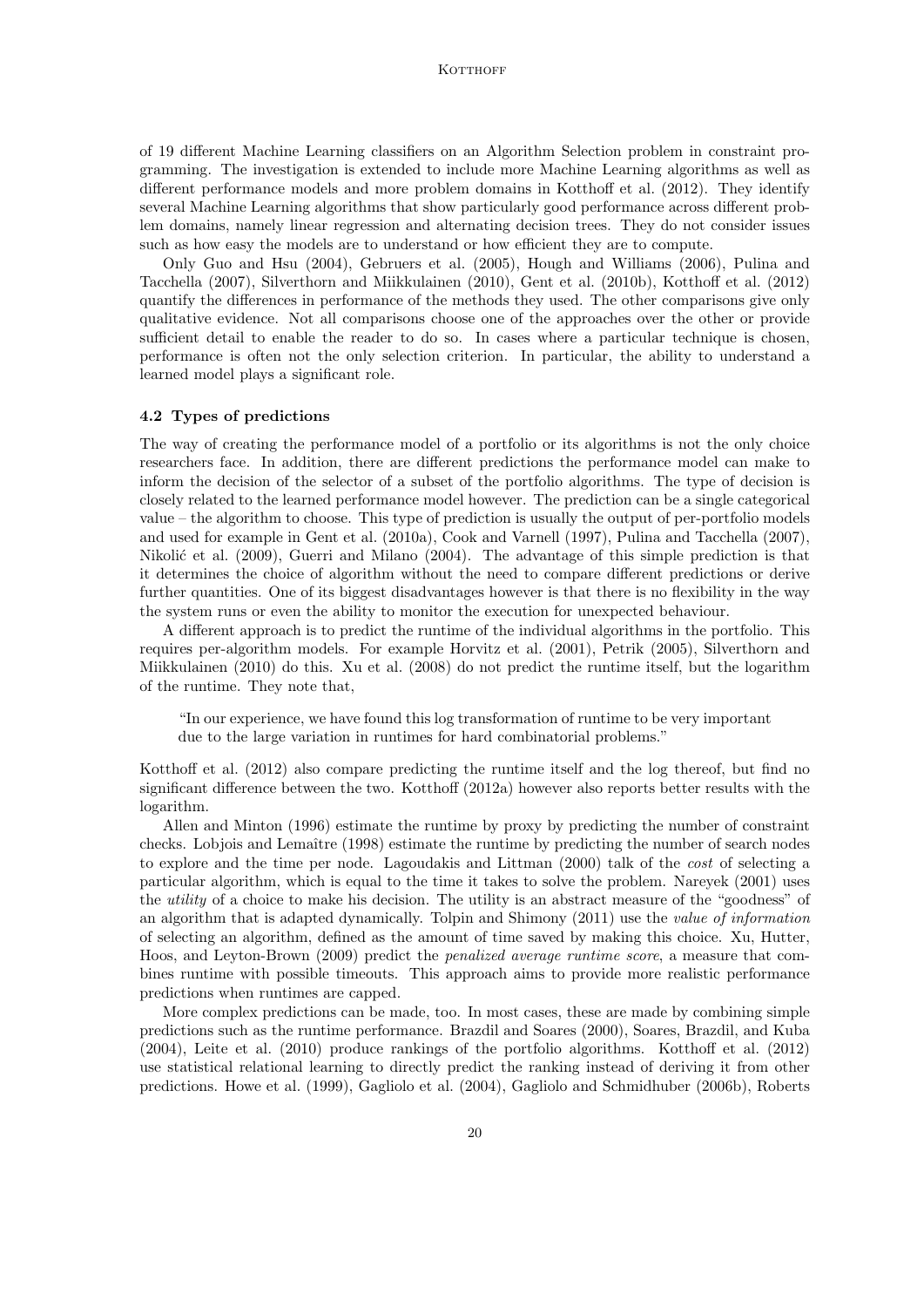and Howe (2006), O'Mahony et al. (2008) predict resource allocations for the algorithms in the portfolios. Gebruers et al. (2005), Little, Gebruers, Bridge, and Freuder (2002), Borrett and Tsang (2001) consider selecting the most appropriate formulation of a constraint problem. Smith and Setliff (1992), Brewer (1995), Wilson et al. (2000), Balasubramaniam et al. (2012) select algorithms and data structures to be used in a software system.

Some types of predictions require online approaches that make decisions during search. Borrett et al. (1996), Sakkout et al. (1996), Carchrae and Beck (2004), Armstrong et al. (2006) predict when to switch the algorithm used to solve a problem. Horvitz et al. (2001) predict whether to restart an algorithm. Lagoudakis and Littman (2000, 2001) predict the cost to solve a sub-problem. However, most online approaches make predictions that can also be used in offline settings, such as the best algorithm to proceed with.

The primary selection criteria and prediction for Soares et al. (2004) and Leite et al. (2010) is the quality of the solution an algorithm produces rather than the time it takes the algorithm to find that solution. In addition to the primary selection criteria, a number of approaches predict secondary criteria. Howe et al. (1999), Fink (1998), Roberts and Howe (2007) predict the probability of success for each algorithm. Weerawarana et al. (1996) predict the quality of a solution.

In Rice's model, the prediction of an Algorithm Selection system is the performance  $p \in \mathbb{R}^n$  of an algorithm. This abstract notion does not rely on time and is applicable to many approaches. It does not fit techniques that predict the portfolio algorithm to choose or more complex measures such as a schedule however. As Rice developed his approach long before the advent of algorithm portfolios, it should not be surprising that the notion of the performance of individual algorithms as opposed to sets of algorithms dominates. The model is sufficiently general to be able to accommodate algorithm portfolios with only minor modifications to the overall framework however.

# **5. Features**

The different types of performance models described in the previous sections usually use features to inform their predictions. Features are an integral part of systems that do Machine Learning. They characterise the inputs, such as the problem to be solved or the algorithm employed to solve it, and facilitate learning the relationship between the inputs and the outputs, such as the time it will take the algorithm to solve the problem. In Rice's model, features  $f(x)$  for a particular problem x are extracted from the feature space *F*.

The selection of the most suitable features is an important part of the design of Algorithm Selection systems. There are different types of features researchers can use and different ways of computing these. They can be categorised according to two main criteria.

First, they can be categorised according to how much background knowledge a researcher needs to have to be able to use them. Features that require no or very little knowledge of the application domain are usually very general and can be applied to new Algorithm Selection problems with little or no modification. Features that are specific to a domain on the other hand may require the researcher building the Algorithm Selection system to have a thorough understanding of the domain. These features usually cannot be applied to other domains, as they may be non-existent or uninformative in different contexts.

The second way of distinguishing different classes of features is according to when and how they are computed. Features can be computed *statically*, i.e. before the search process starts, or *dynamically*, i.e. during search. These two categories roughly align with the offline and online approaches to portfolio problem solving described in Section 3.

Smith-Miles and Lopes (2012) present a survey that focuses on what features can be used for Algorithm Selection. This paper categorises the features used in the literature.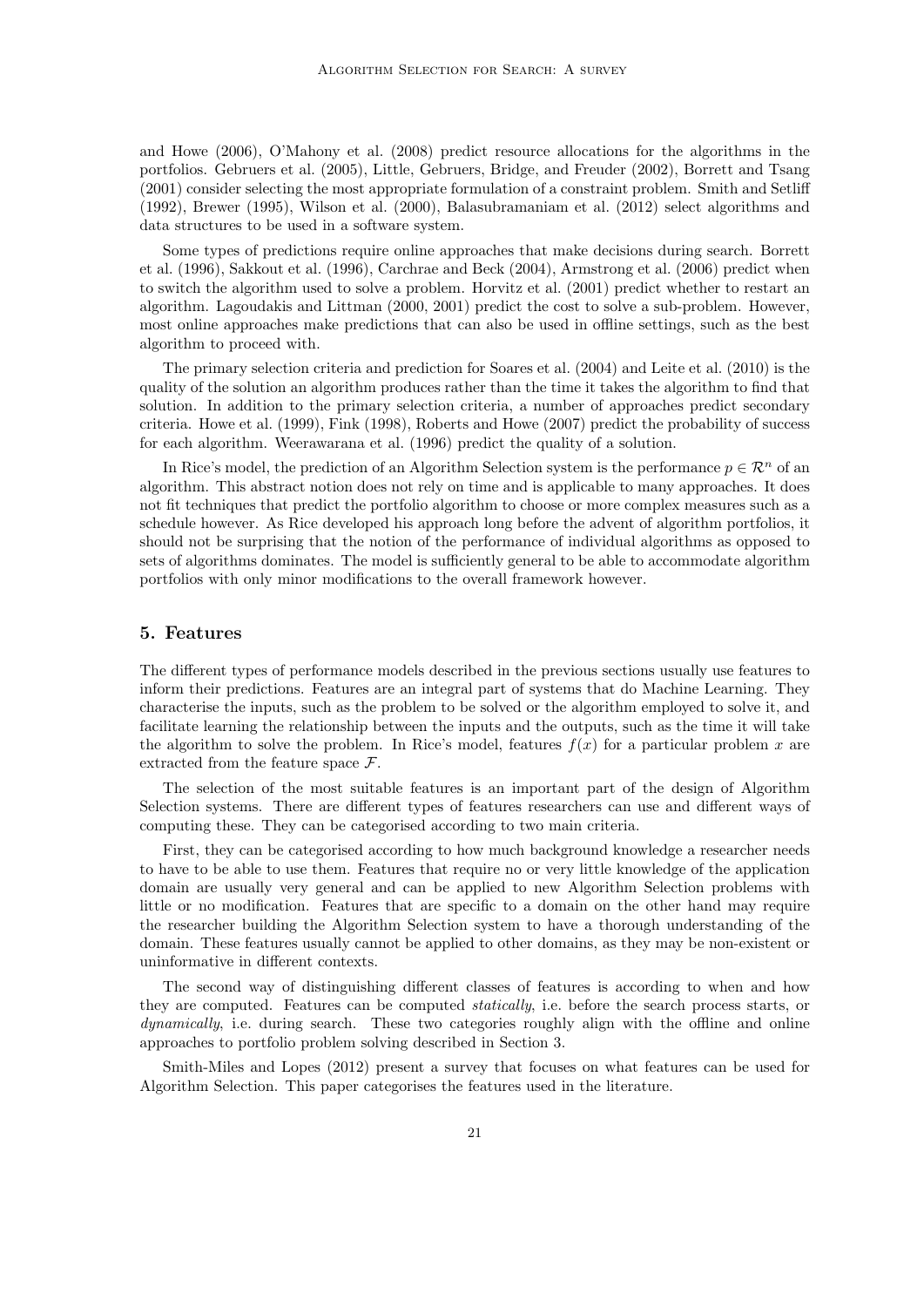### **5.1 Low and high-knowledge features**

In some cases, researchers use a large number of features that are specific to the particular problem domain they are interested in, but there are also publications that only use a single, general feature – the performance of a particular algorithm on past problems. Gagliolo et al. (2004), Petrik (2005), Cicirello and Smith (2005), Streeter et al. (2007a), Silverthorn and Miikkulainen (2010), to name but a few examples, use this approach to build statistical performance models of the algorithms in their portfolios. The underlying assumption is that all problems are similar with respect to the relative performance of the algorithms in the portfolio – the algorithm that has done best in the past has the highest chance of performing best in the future.

Approaches that build runtime distribution models for the portfolio algorithms usually do not select a single algorithm for solving a problem, but rather use the distributions to compute resource allocations for the individual portfolio algorithms. The time allocated to each algorithm is proportional to its past performance.

Other sources of features that are not specific to a particular problem domain are more finegrained measures of past performance or measures that characterise the behaviour of an algorithm during search. Langley (1983b) for example determines whether a search step performed by a particular algorithm is good, i.e. leading towards a solution, or bad, i.e. straying from the path to a solution if the solution is known or revisiting an earlier search state if the solution is not known. Gomes and Selman (1997a, 2001) use the runtime distributions of algorithms over the size of a problem, as measured by the number of backtracks. Fink (1998) uses the past success times of an algorithm as candidate time bounds on new problems. Brazdil and Soares (2000) do not consider the runtime, but the error rate of algorithms. Gerevini et al. (2009) use both computation time and solution quality.

Beck and Freuder (2004), Carchrae and Beck (2004, 2005) evaluate the performance also during search. They explicitly focus on features that do not require a lot of domain knowledge. Beck and Freuder (2004) note that,

"While existing algorithm selection techniques have shown impressive results, their knowledge-intensive nature means that domain and algorithm expertise is necessary to develop the models. The overall requirement for expertise has not been reduced: it has been shifted from algorithm selection to predictive model building."

They do, like several other approaches, assume *anytime* algorithms – after search has started, the algorithm is able to return the best solution found so far at any time. The features are based on how search progresses and how the quality of solutions is improved by algorithms. While this does not require any knowledge about the application domain, it is not applicable in cases when only a single solution is sought.

Most approaches learn models for the performance on particular problems and do not use past performance as a feature, but to inform the prediction to be made. Considering problem features facilitates a much more nuanced approach than a broad-brush general performance model. This is the classic supervised Machine Learning approach – given the correct prediction derived from the behaviour on a set of training problems, learn a model that enables to make this prediction.

The features that are considered to learn the model are specific to the problem domain or even a subset of the problem domain to varying extents. For combinatorial search problems, the most commonly used basic features include,

- the number of variables.
- properties of the variable domains, i.e. the list of possible assignments,
- the number of clauses in SAT, the number of constraints in constraint problems, the number of goals in planning,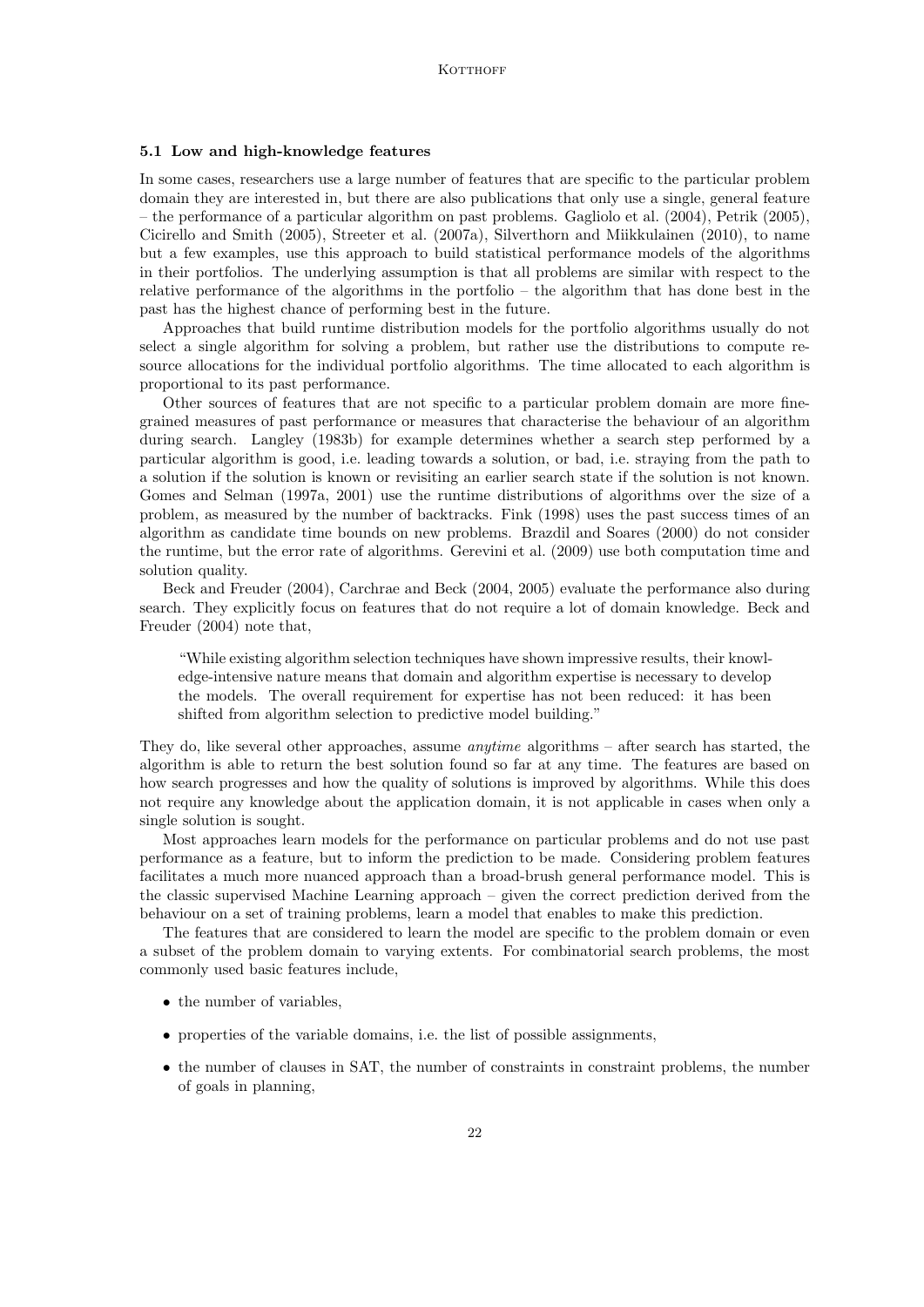- the number of clauses/constraints/goals of a particular type (for example the number of alldifferent constraints, Gent et al., 2010b),
- *•* ratios of several of the above features and summary statistics.

Such features are used for example in O'Mahony et al. (2008), Pulina and Tacchella (2007), Weerawarana et al. (1996), Howe et al. (1999), Xu et al. (2008).

Other sources of features include the generator that produced the problem to be solved (Horvitz et al., 2001), the runtime environment (Armstrong et al., 2006), structures derived from the problem such as the primal graph of a constraint problem (Gebruers et al., 2004; Guerri & Milano, 2004; Gent et al., 2010a), specific parts of the problem model such as variables (Epstein & Freuder, 2001), the algorithms in the portfolio themselves (Hough & Williams, 2006) or the domain of the problem to be solved (Carbonell et al., 1991), Gerevini et al. (2009) rely on the problem domain as the only problem-specific feature and select based on past performance data for the particular domain. Beck and Fox (2000) consider not only the values of properties of a problem, but the changes of those values while the problem is being solved. Smith and Setliff (1992) consider features of abstract representations of the algorithms. Yu et al. (2004), Yu and Rauchwerger (2006) use features that represent technical details of the behaviour of an algorithm on a problem, such as the type of computations done in a loop.

Most approaches use features that are applicable to all problems of the application domain they are considering. However, Horvitz et al. (2001) use features that are not only specific to their application domain, but also to the specific family of problems they are tackling, such as the variance of properties of variables in different columns of Latin squares. They note that,

". . . the inclusion of such domain-specific features was important in learning strongly predictive models."

### **5.2 Static and dynamic features**

In most cases, the approaches that use a large number of domain-specific features compute them *offline*, i.e. before the solution process starts (cf. Section 3.2). Examples of publications that only use such static features are Leyton-Brown et al. (2002), Pulina and Tacchella (2007), Guerri and Milano (2004).

An implication of using static features is that the decisions of the Algorithm Selection system are only informed by the performance of the algorithms on past problems. Only dynamic features allow to take the performance on the current problem into account. This has the advantage that remedial actions can be taken if the problem is unlike anything seen previously or the predictions are wildly inaccurate for another reason.

A more flexible approach than to rely purely on static features is to incorporate features that can be determined statically, but try to estimate the performance on the current problem. Such features are computed by probing the search space. This approach relies on the performance probes being sufficiently representative of the entire problem and sufficiently equal across the different evaluated algorithms. If an algorithm is evaluated on a part of the search space that is much easier or harder than the rest, a misleading impression of its true performance may result.

Examples of systems that combine static features of the problem to be solved with features derived from probing the search space are Xu et al. (2008), Gent et al. (2010a), O'Mahony et al. (2008). There are also approaches that use only probing features. We term this *semi-static* feature computation because it happens before the actual solving of the problem starts, but parts of the search space are explored during feature extraction. Examples include Allen and Minton (1996), Beck and Freuder (2004), Lobjois and Lemaître (1998).

The idea of probing the search space is related to *landmarking* (Pfahringer et al., 2000), where the performance of a set of initial algorithms (the *landmarkers*) is linked to the performance of the set of algorithms to select from. The main consideration when using this technique is to select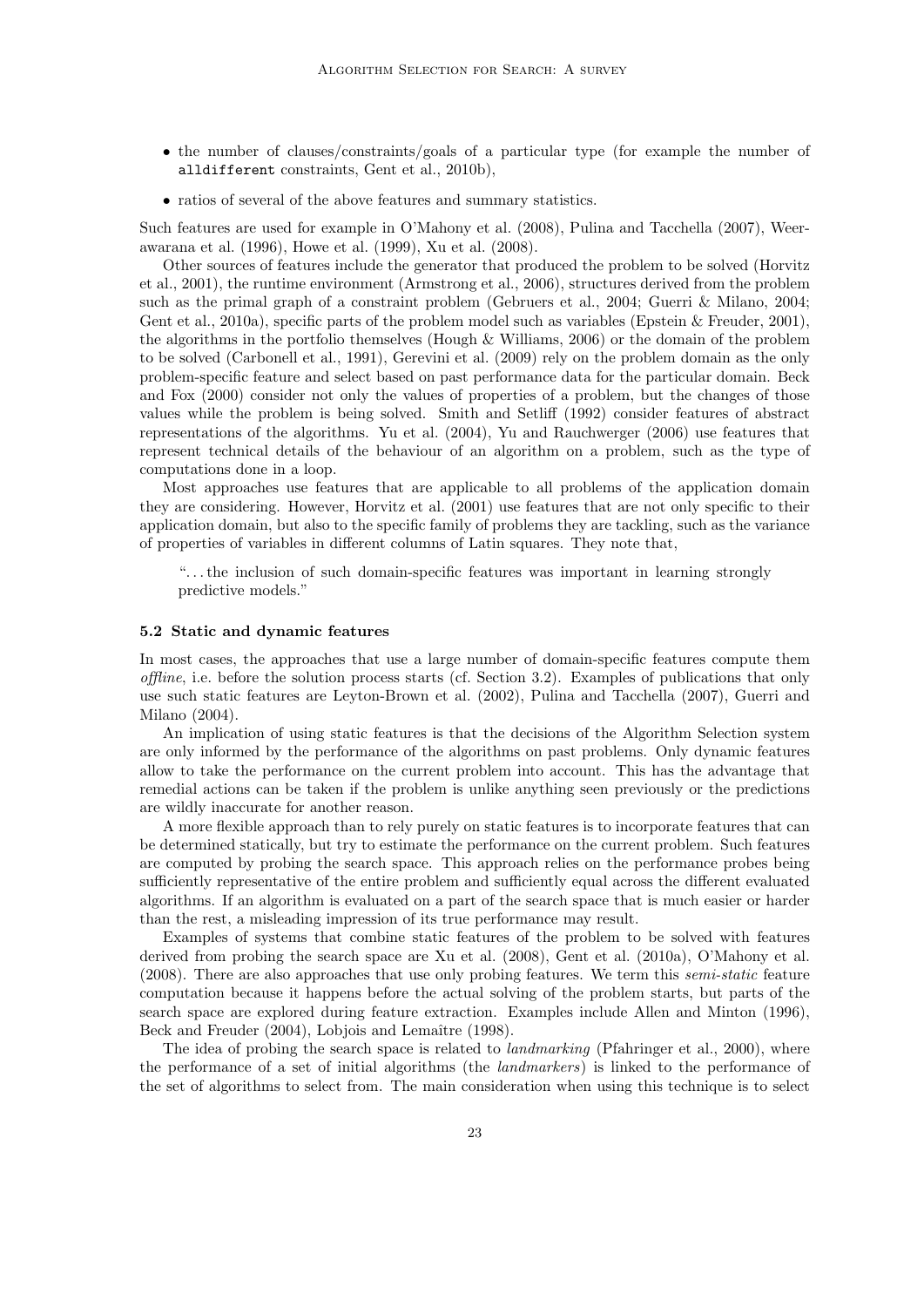landmarkers that are computationally cheap. Therefore, they are usually versions of the portfolio algorithms that have either been simplified or are run only on a subset of the data the selected algorithm will run on.

While the work done during probing explores part of the search space and could be used to speed search up subsequently by avoiding to revisit known areas, almost no research has been done into this. Beck and Freuder (2004) run all algorithms in their (small) portfolio on a problem for a fixed time and select the one that has made the best progress. The chosen algorithm resumes its earlier work, but no attempt is made to avoid duplicating work done by the other algorithms. To the best of our knowledge, there exist no systems that attempt to avoid redoing work performed by a different algorithm during the probing stage.

For successful systems, the main source of performance improvements is the selection of the right algorithm using the features computed through probing. As the time to compute the features is usually small compared to the runtime improvements achieved by Algorithm Selection, using the results of probing during search to avoid duplicating work does not have the potential to achieve large additional performance improvements.

The third way of computing features is to do so *online*, i.e. while search is taking place. These dynamic features are computed by an execution monitor that adapts or changes the algorithm during search based on its performance. Approaches that rely purely on dynamic features are for example Borrett et al. (1996), Nareyek (2001), Stergiou (2009).

There are many different features that can be computed during search. Minton (1996) determines how closely a generated heuristic approximates a generic target heuristic by checking the heuristic choices at random points during search. He selects the one with the closest match. Similarly, Nareyek (2001) learn how to select heuristics during the search process based on their performance. Armstrong et al. (2006) use an agent-based model that rewards good actions and punishes bad actions based on computation time. Kuefler and Chen (2008) follow a very similar approach that also takes success or failure into account.

Carchrae and Beck (2004, 2005) monitor the solution quality during search. They decide whether to switch the current algorithm based on this by changing the allocation of resources. Wei et al. (2008) monitor a feature that is specific to their application domain, the distribution of clause weights in SAT, during search and use it to decide whether to switch a heuristic. Stergiou (2009) monitors propagation events in a constraint solver to a similar aim. Caseau et al. (1999) evaluate the performance of candidate algorithms in terms of number of calls to a specific high-level procedure. They note that in contrast to using the runtime, their approach is machine-independent.

### **5.3 Feature selection**

The features used for learning the Algorithm Selection model are crucial to its success. Uninformative features might prevent the model learner from recognising the real relation between problem and performance or the most important feature might be missing. Many researchers have recognised this problem.

Howe et al. (1999) manually select the most important features. They furthermore take the unique approach of learning one model per feature for predicting the probability of success and combine the predictions of the models. Leyton-Brown et al. (2002), Xu et al. (2008) perform automatic feature selection by greedily adding features to an initially empty set. In addition to the basic features, they also use the pairwise products of the features. Pulina and Tacchella (2007) also perform automatic greedy feature selection, but do not add the pairwise products. Kotthoff et al. (2012) automatically select the most important subset of the original set of features, but conclude that in practice the performance improvement compared to using all features is not significant. Wilson et al. (2000) use genetic algorithms to determine the importance of the individual features. Petrovic and Qu (2002) evaluate subsets of the features they use and learn weights for each of them. Roberts et al. (2008) consider using a single feature and automatic selection of a subset of all features. Guo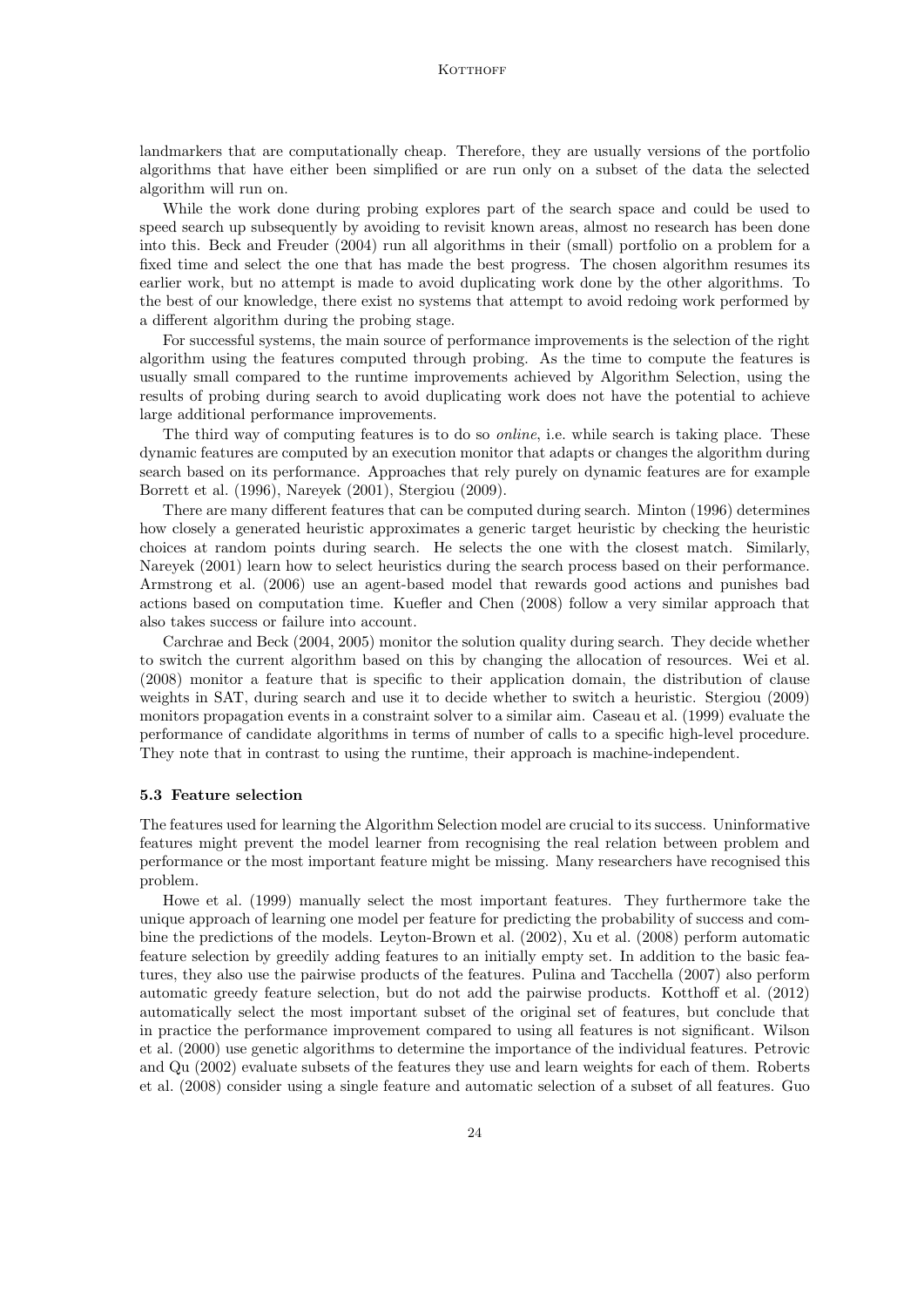and Hsu (2004) and Kroer and Malitsky (2011) also use techniques for automatically determining the most predictive subset of features. Kotthoff (2012a) compares the performance of ten different sets of features.

It is not only important to use informative features, but also features that are cheap to compute. If the cost of computing the features and making the decision is too high, the performance improvement from selecting the best algorithm might be eroded. Xu et al. (2009) predict the feature computation time for a given problem and fall back to a default selection if it is too high to avoid this problem. They also limit the computation time for the most expensive features as well as the total time allowed to compute features. Bhowmick, Toth, and Raghavan (2009) consider the computational complexity of calculating problem features when selecting the features to use. They show that while achieving comparable accuracy to the full set of features, the subset of features selected by their method is significantly cheaper to compute. Gent et al. (2010a) explicitly exclude features that are expensive to compute.

# **6. Application domains**

The approaches for solving the Algorithm Selection Problem that have been surveyed here are usually not specific to a particular application domain, within combinatorial search problems or otherwise. Nevertheless this survey would not be complete without a brief exposition of the various contexts in which Algorithm Selection techniques have been applied.

Over the years, Algorithm Selection systems have been used in many different application domains. These range from Mathematics, e.g. differential equations (Kamel, Enright, & Ma, 1993; Weerawarana et al., 1996), linear algebra (Demmel et al., 2005) and linear systems (Bhowmick et al., 2006; Kuefler & Chen, 2008), to the selection of algorithms and data structures in software design (Smith & Setliff, 1992; Cahill, 1994; Brewer, 1995; Wilson et al., 2000). A very common application domain are combinatorial search problems such as SAT (Xu et al., 2008; Lagoudakis & Littman, 2001; Silverthorn & Miikkulainen, 2010), constraints (Minton, 1996; Epstein et al., 2002; O'Mahony et al., 2008), Mixed Integer Programming (Xu, Hutter, Hoos, & Leyton-Brown, 2011), Quantified Boolean Formulae (Pulina & Tacchella, 2009; Stern et al., 2010), planning (Carbonell et al., 1991; Howe et al., 1999; Vrakas et al., 2003), scheduling (Beck & Fox, 2000; Beck & Freuder, 2004; Cicirello & Smith, 2005), combinatorial auctions (Leyton-Brown et al., 2002; Gebruers et al., 2004; Gagliolo & Schmidhuber, 2006b), Answer Set Programming (Gebser, Kaminski, Kaufmann, Schaub, Schneider, & Ziller, 2011), the Travelling Salesperson Problem (Fukunaga, 2000) and general search algorithms (Langley, 1983b; Cook & Varnell, 1997; Lobjois & Lemaître, 1998).

Other domains include Machine Learning (Soares et al., 2004; Leite et al., 2010), the most probable explanation problem (Guo & Hsu, 2004), parallel reduction algorithms Yu et al. (2004), Yu and Rauchwerger (2006) and simulation (Wang & Tropper, 2007; Ewald et al., 2010). It should be noted that a significant part of Machine Learning research is concerned with developing Algorithm Selection techniques; the publications listed in this paragraph are the most relevant that use the specific techniques and framework surveyed here.

Some publications consider more than one application domain. Stern et al. (2010) choose the best algorithm for Quantified Boolean Formulae and combinatorial auctions. Allen and Minton (1996), Kroer and Malitsky (2011) look at SAT and constraints. Gomes and Selman (2001) consider SAT and Mixed Integer Programming. In addition to these two domains, Kadioglu et al. (2010) also investigate set covering problems. Streeter and Smith (2008) apply their approach to SAT, Integer Programming and planning. Gagliolo and Schmidhuber (2011), Kotthoff et al. (2012), Kotthoff (2012a) compare the performance across Algorithm Selection problems from constraints, Quantified Boolean Formulae and SAT.

In most cases, researchers take some steps to adapt their approaches to the application domain. This is usually done by using domain-specific features, such as the number of constraints and variables in constraint programming. In principle, this is not a limitation of the proposed techniques as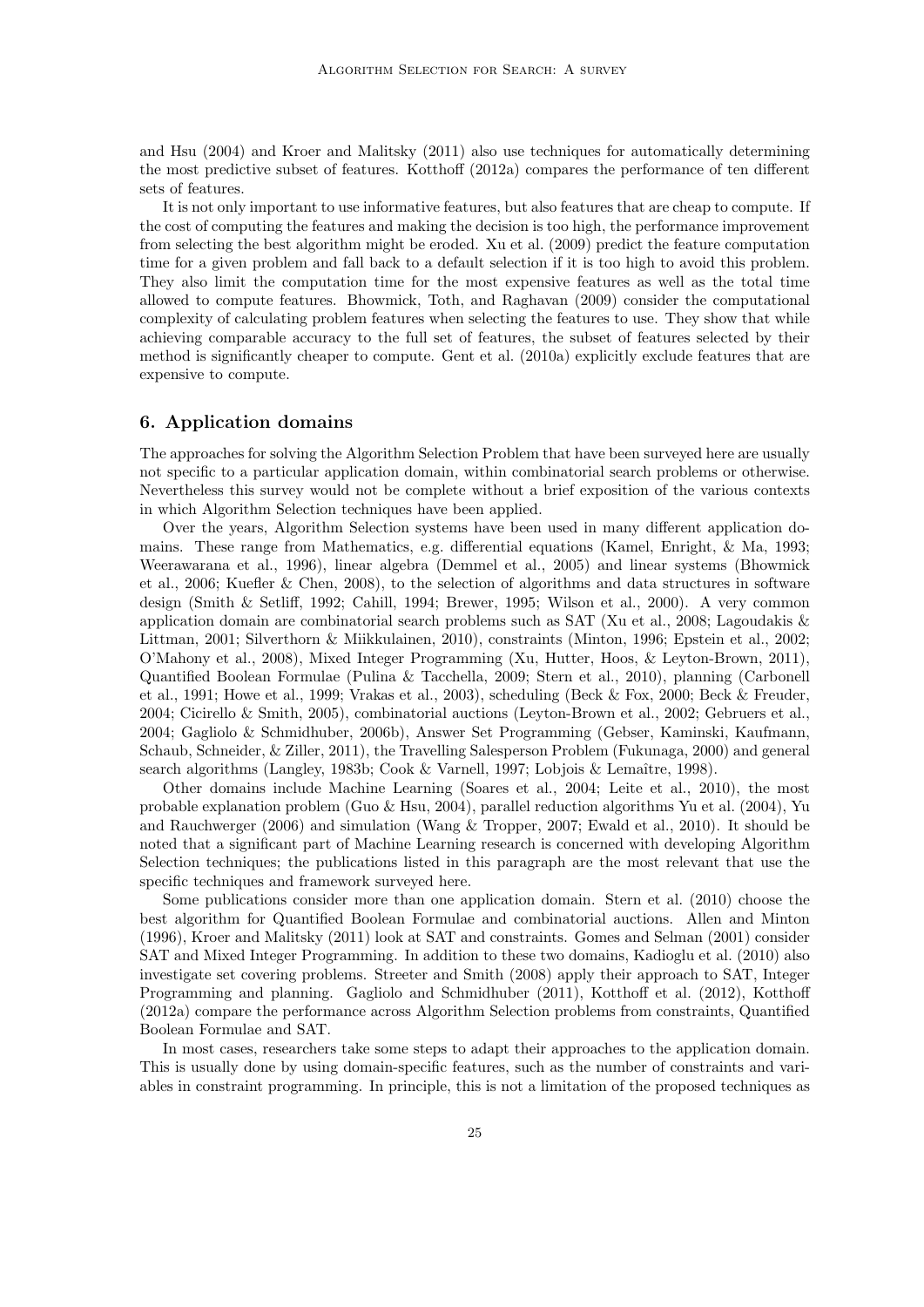those features can be exchanged for ones that are applicable in other application domains. While the overall approach remains valid, the question of whether the performance would be acceptable arises. Kotthoff et al. (2012) investigate how specific techniques perform across several domains with the aim of selecting the one with the best overall performance. There are approaches that have been tailored to a specific application domain to such an extent that the technique cannot be used for other applications. This is the case for example in the case of hierarchical models for SAT (Xu et al., 2007; Haim & Walsh, 2009).

# **7. Current and future directions**

Research into the Algorithm Selection Problem is ongoing. Many aspects of Algorithm Selection in various contexts have been explored already. Current research is extending and refining existing approaches, as well as exploring new directions. Some of them are listed below, in no particular order.

# **7.1 Use of more sophisticated Machine Learning techniques**

Most of the research to date has focused on predicting either the best algorithm in a portfolio or the performance of an algorithm on a particular problem. In some cases, these simple predictions are used to generate more complex outputs, such as a schedule according to which to run the algorithms. Kotthoff et al. (2012) have started exploring Machine Learning techniques to predict such complex outputs more directly, but their results are not competitive with other approaches.

A related direction is to explore the use of generic Machine Learning techniques that can be applied to many approaches to improve performance. Kotthoff (2012a) for example explores this. Xu et al. (2012) analyse the performance of a portfolio and the contributions of its constituent algorithms. The results of such an analysis could be used to inform the choice of suitable Machine Learning techniques. Smith-Miles and Lopes (2012) focus on identifying features that are suitable for Machine Learning in Algorithm Selection.

This raises the question of what type of Machine Learning to use in general. While this has long been a research topic in Machine Learning research, there is almost no research that applies such knowledge to Algorithm Selection. This problem is in particular interesting as the authors of the SATzilla system decided to fundamentally change the type of Machine Learning they use in a recent publication (Xu et al., 2011).

## **7.2 Exploitation of parallelism**

Many researchers acknowledge at least implicitly that their approaches can be parallelised across the many cores that modern computers provide. Current research has started to focus on explicitly exploiting parallelism (e.g. Gagliolo & Schmidhuber, 2008; Yun & Epstein, 2012; Hutter et al., 2012). Apart from technical considerations, one of the main issues is that the composition of a good algorithm portfolio changes with the number of processors available to run those algorithms.

There remain challenges that have been largely ignored so far however. As an example, some portfolio algorithms may be able to take advantage of specialised processing units such as GPUs while others are not. This would place restrictions on how the algorithms can be run in parallel. Given the current trend to have more powerful GPUs with increasing numbers of processing elements in off-the-shelf computers, we expect this direction of research to become more prominent.

# **7.3 Application to new domains**

Even though Algorithm Selection techniques have been applied to many domains, especially in Artificial Intelligence, there remain many more that might benefit from its research. Recently, Algorithm Selection techniques have been applied to Answer Set Programming for example (Gebser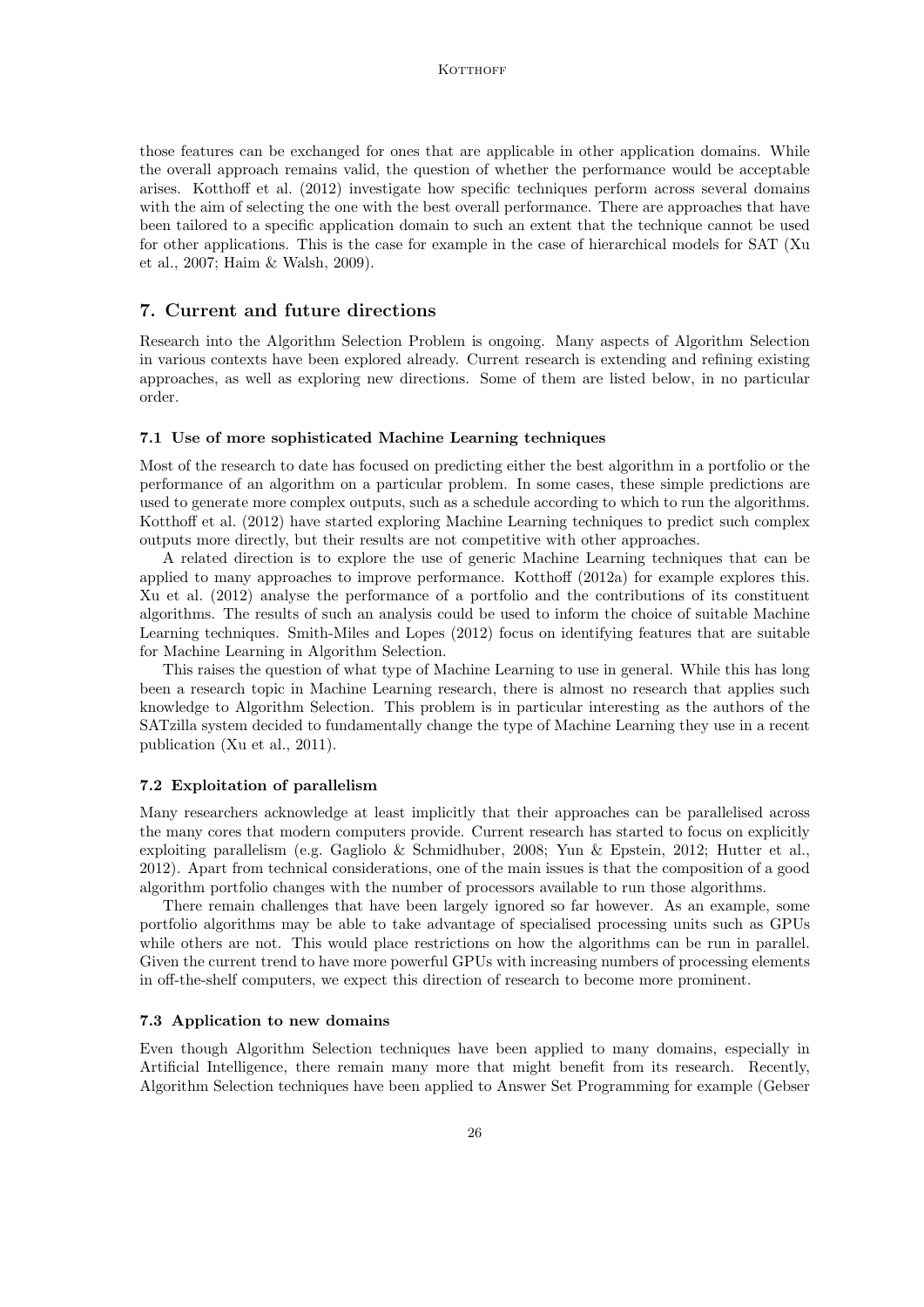et al., 2011). An increasing number of research communities are becoming aware of Algorithm Selection techniques and the potential benefits for their domain.

Related research explores how Algorithm Selection techniques can be used in the construction of software (Balasubramaniam et al., 2012; Hoos, 2012). This is not just the application in a new problem domain, but the deployment of techniques in a new context that has the potential for much higher performance improvements. While at the moment Algorithm Selection is somewhat of a specialised subject, the integration of relevant techniques into mainstream programming languages and software development systems will stimulate further research in this direction.

# **8. Summary**

Over the years, there have been many approaches to solving the Algorithm Selection Problem. Especially in Artificial Intelligence and for combinatorial search problems, researchers have recognised that using Algorithm Selection techniques can provide significant performance improvements with relatively little effort. Most of the time, the approaches involve some kind of Machine Learning that attempts to learn the relation between problems and the performance of algorithms automatically. This is not a surprise, as the relationship between an algorithm and its performance is often complex and hard to describe formally. In many cases, even the designer of an algorithm does not have a general model of its performance.

Despite the theoretical difficulty of Algorithm Selection, dozens of systems have demonstrated that it can be done in practice with great success. In some sense, this mirrors achievements in other areas of Artificial Intelligence. Satisfiability is formally a problem that cannot be solved efficiently, yet researchers have come up with ways of solving very large instances of satisfiability problems with very few resources. Similarly, some Algorithm Selection systems have come very close to always choosing the best algorithm.

This survey presented an overview of the Algorithm Selection research that has been done to date with a focus on combinatorial search problems. A categorisation of the different approaches with respect to fundamental criteria that determine Algorithm Selection systems in practice was introduced. This categorisation abstracts from many of the low level details and additional considerations that are presented in most publications to give a clear view of the underlying principles. We furthermore gave details of the many different ways that can be used to tackle Algorithm Selection and the many techniques that have been used to solve it in practice.

On a high level, the approaches surveyed here can be summarised as follows.

- Algorithms are chosen from portfolios, which can be statically constructed or dynamically augmented with newly constructed algorithms as problems are being solved. Portfolios can be engineered such that the algorithms in it complement each other (i.e. are as diverse as possible), by automatically tuning algorithms on a set of training problems or by using a set of algorithms from the literature or competitions. Dynamic portfolios can be composed of algorithmic building blocks that are combined into complete algorithms by the selection system. Compared to tuning the parameters of algorithms, the added difficulty is that not all combinations of building blocks may be valid.
- A single algorithm can be selected from a portfolio to solve a problem to completion or a set of larger size can be selected that is run in parallel or according to a schedule. Another approach is to select a single algorithm to start with and then decide if and when to switch to another algorithm. Some approaches always select the entire portfolio and vary the resource allocation to the algorithms.
- Algorithm Selection can happen offline, without any interaction with the Algorithm Selection system after solving starts, or online. Some approaches monitor the performance of the selected algorithm and take action if it does not conform to the expectations or some other criteria.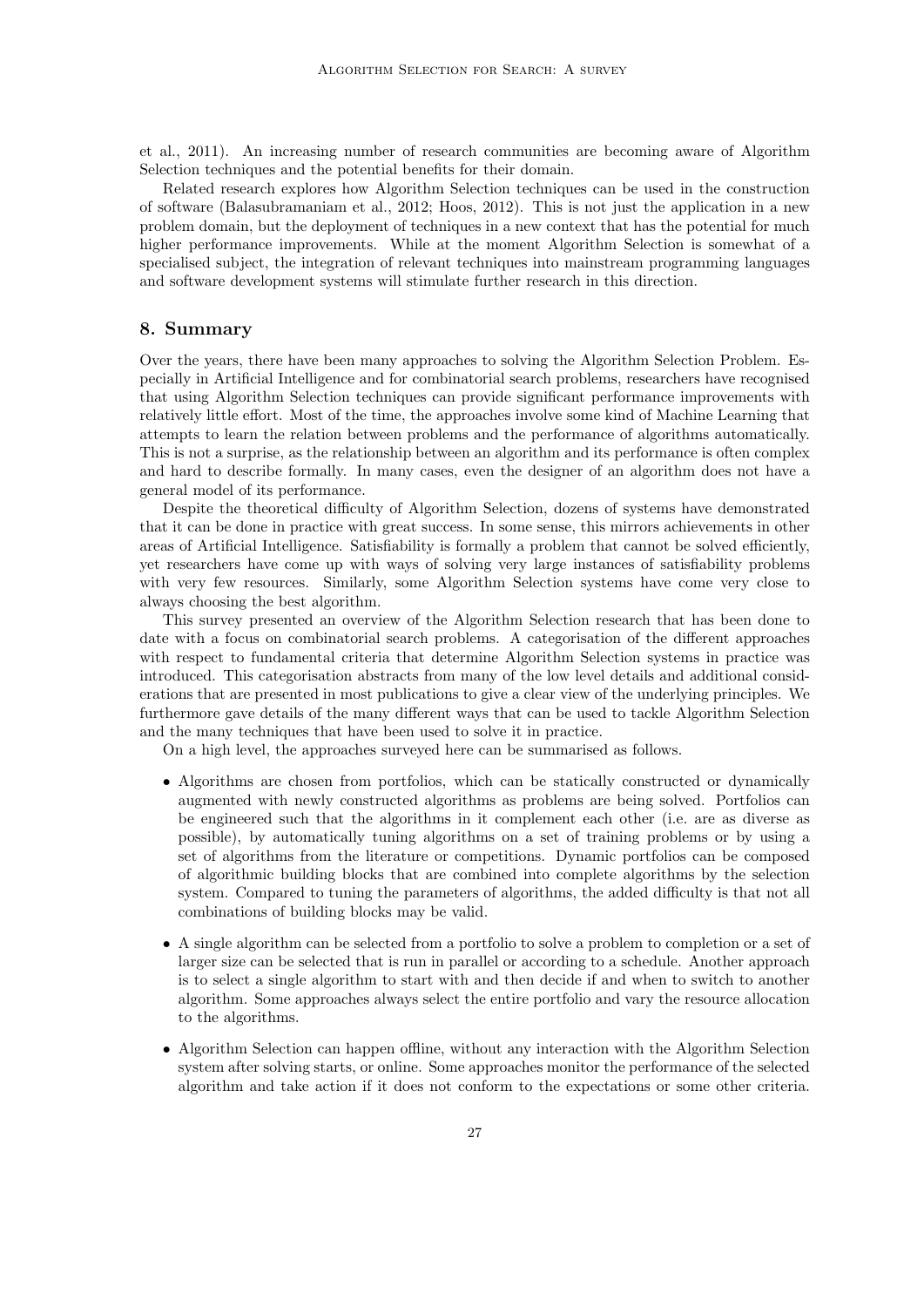Others repeat the selection process at specific points during the search (e.g. every node in the search tree), skew a computed schedule towards the best performers or decide whether to restart stochastic algorithms.

- Performance can be modelled and predicted either for a portfolio as a whole (i.e. the prediction is the best algorithm) or for each algorithm independently (i.e. the prediction is the performance). A few approaches use hierarchical models that make a series of predictions to facilitate selection. Some publications make secondary predictions (e.g. the quality of a solution) that are taken into account when selecting the most suitable algorithm, while others make predictions that the desired output is derived from instead of predicting it directly. The performance models are usually learned automatically using Machine Learning, but a few approaches use hand-crafted models and rules. Models can be learned from separate training data or incrementally while a problem is being solved.
- Learning and using performance models is facilitated by features of the algorithms, problems or runtime environment. Features can be domain-independent or specific to a particular set of problems. Similarly, features can be computed by inspecting the problem before solving or while it is being solved. The use of feature selection techniques that automatically determine the most important and relevant features is quite common.

Given the amount of relevant literature, it is infeasible to discuss every approach in detail. The scope of this survey is necessarily limited to the detailed description of high-level details and a summary overview of low-level traits. Work in related areas that is not immediately relevant to Algorithm Selection for combinatorial search problems has been pointed to, but cannot be explored in more detail.

A tabular summary of the literature organised according to the criteria introduced here can be found at http://4c.ucc.ie/~larsko/assurvey/.

# **Acknowledgments**

Ian Miguel and Ian Gent provided valuable feedback that helped shape this paper. We also thank the anonymous reviewers of a previous version of this paper whose detailed comments helped to greatly improve it. This work was supported by an EPSRC doctoral prize.

# **References**

- Aha, D. W. (1992). Generalizing from case studies: A case study. In *Proceedings of the 9th International Workshop on Machine Learning*, pp. 1–10, San Francisco, CA, USA. Morgan Kaufmann Publishers Inc.
- Allen, J. A., & Minton, S. (1996). Selecting the right heuristic algorithm: Runtime performance predictors. In *The 11th Biennial Conference of the Canadian Society for Computational Studies of Intelligence*, pp. 41–53. Springer-Verlag.
- Ansel, J., Chan, C., Wong, Y. L., Olszewski, M., Zhao, Q., Edelman, A., & Amarasinghe, S. (2009). PetaBricks: a language and compiler for algorithmic choice. *SIGPLAN Not.*, *44* (6), 38–49.
- Ansótegui, C., Sellmann, M., & Tierney, K. (2009). A Gender-Based genetic algorithm for the automatic configuration of algorithms. In *CP*, pp. 142–157.
- Arbelaez, A., Hamadi, Y., & Sebag, M. (2009). Online heuristic selection in constraint programming. In *Symposium on Combinatorial Search*.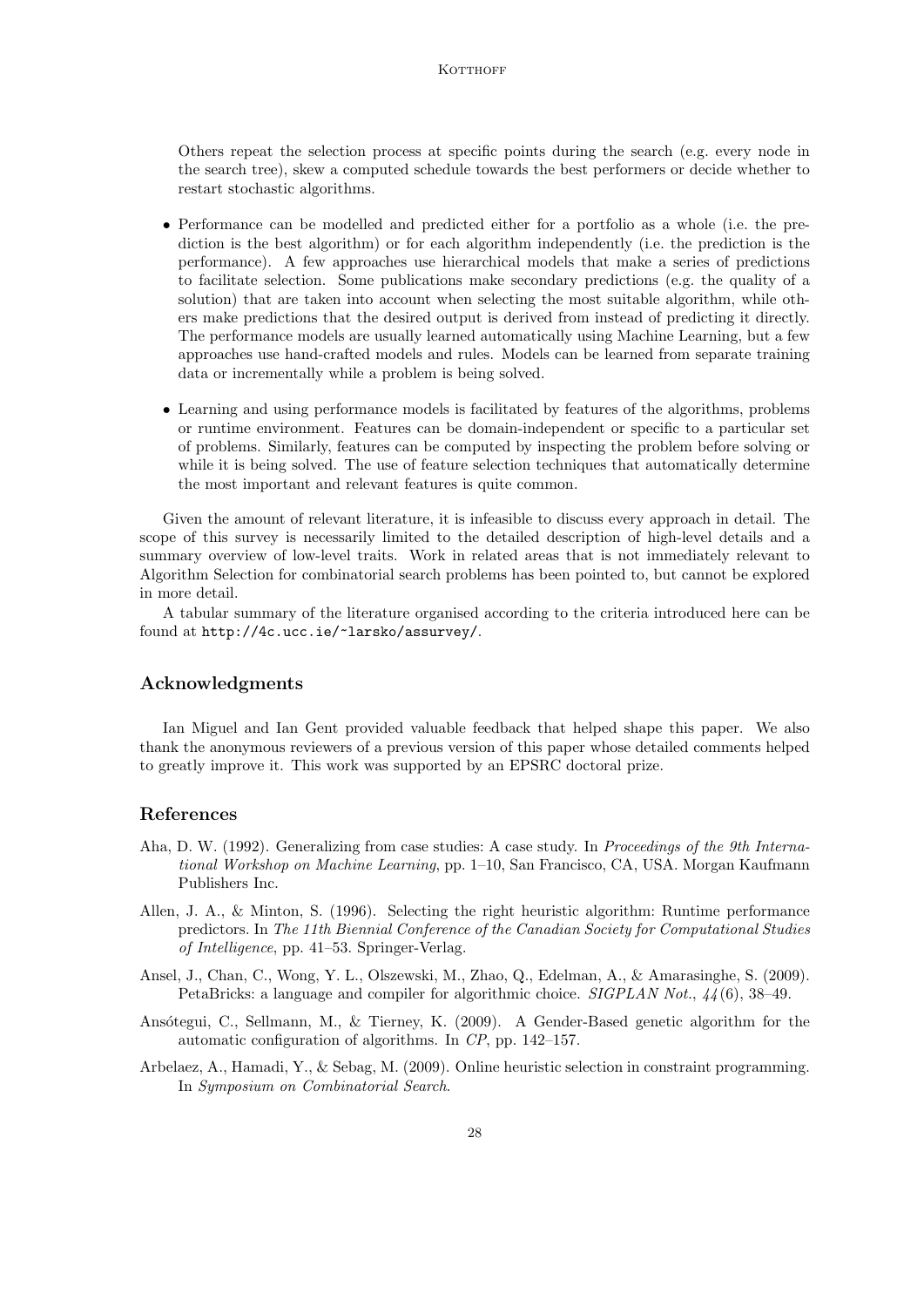- Armstrong, W., Christen, P., McCreath, E., & Rendell, A. P. (2006). Dynamic algorithm selection using reinforcement learning. In *International Workshop on Integrating AI and Data Mining*, pp. 18–25.
- Balasubramaniam, D., Gent, I. P., Jefferson, C., Kotthoff, L., Miguel, I., & Nightingale, P. (2012). An automated approach to generating efficient constraint solvers. In *34th International Conference on Software Engineering*, pp. 661–671.
- Bauer, E., & Kohavi, R. (1999). An empirical comparison of voting classification algorithms: Bagging, boosting, and variants. *Machine Learning*, *36* (1-2), 105–139.
- Beck, J. C., & Fox, M. S. (2000). Dynamic problem structure analysis as a basis for constraintdirected scheduling heuristics. *Artificial Intelligence*, *117* (1), 31–81.
- Beck, J. C., & Freuder, E. C. (2004). Simple rules for low-knowledge algorithm selection. In *CPAIOR*, pp. 50–64. Springer.
- Bhowmick, S., Eijkhout, V., Freund, Y., Fuentes, E., & Keyes, D. (2006). Application of machine learning in selecting sparse linear solvers. Tech. rep., Columbia University.
- Bhowmick, S., Toth, B., & Raghavan, P. (2009). Towards Low-Cost, High-Accuracy classifiers for linear solver selection. In *Proceedings of the 9th International Conference on Computational Science*, ICCS '09, pp. 463–472, Berlin, Heidelberg. Springer-Verlag.
- Borrett, J. E., & Tsang, E. P. K. (2001). A context for constraint satisfaction problem formulation selection. *Constraints*, *6* (4), 299–327.
- Borrett, J. E., Tsang, E. P. K., & Walsh, N. R. (1996). Adaptive constraint satisfaction: The quickest first principle. In *ECAI*, pp. 160–164.
- Bougeret, M., Dutot, P., Goldman, A., Ngoko, Y., & Trystram, D. (2009). Combining multiple heuristics on discrete resources. In *IEEE International Symposium on Parallel & Distributed Processing*, pp. 1–8, Washington, DC, USA. IEEE Computer Society.
- Brazdil, P., & Soares, C. (2000). A comparison of ranking methods for classification algorithm selection. In *Proceedings of the 11th European Conference on Machine Learning*, ECML '00, pp. 63–74, London, UK. Springer-Verlag.
- Breiman, L. (1996). Bagging predictors. *Mach. Learn.*, *24* (2), 123–140.
- Brewer, E. A. (1995). High-level optimization via automated statistical modeling. In *Proceedings of the 5th ACM SIGPLAN Symposium on Principles and Practice of Parallel Programming*, PPOPP '95, pp. 80–91, New York, NY, USA. ACM.
- Brodley, C. E. (1993). Addressing the selective superiority problem: Automatic Algorithm/Model class selection. In *ICML*, pp. 17–24.
- Cahill, E. (1994). Knowledge-based algorithm construction for real-world engineering PDEs. *Mathematics and Computers in Simulation*, *36* (4-6), 389–400.
- Carbonell, J., Etzioni, O., Gil, Y., Joseph, R., Knoblock, C., Minton, S., & Veloso, M. (1991). PRODIGY: an integrated architecture for planning and learning. *SIGART Bull.*, *2*, 51–55.
- Carchrae, T. (2009). *Low Knowledge Algorithm Control for Constraint-Based Scheduling*. Ph.D. thesis, National University of Ireland.
- Carchrae, T., & Beck, J. C. (2004). Low-Knowledge algorithm control. In *AAAI*, pp. 49–54.
- Carchrae, T., & Beck, J. C. (2005). Applying machine learning to Low-Knowledge control of optimization algorithms. *Computational Intelligence*, *21* (4), 372–387.
- Caseau, Y., Laburthe, F., & Silverstein, G. (1999). A Meta-Heuristic factory for vehicle routing problems. In *Proceedings of the 5th International Conference on Principles and Practice of Constraint Programming*, pp. 144–158, London, UK. Springer-Verlag.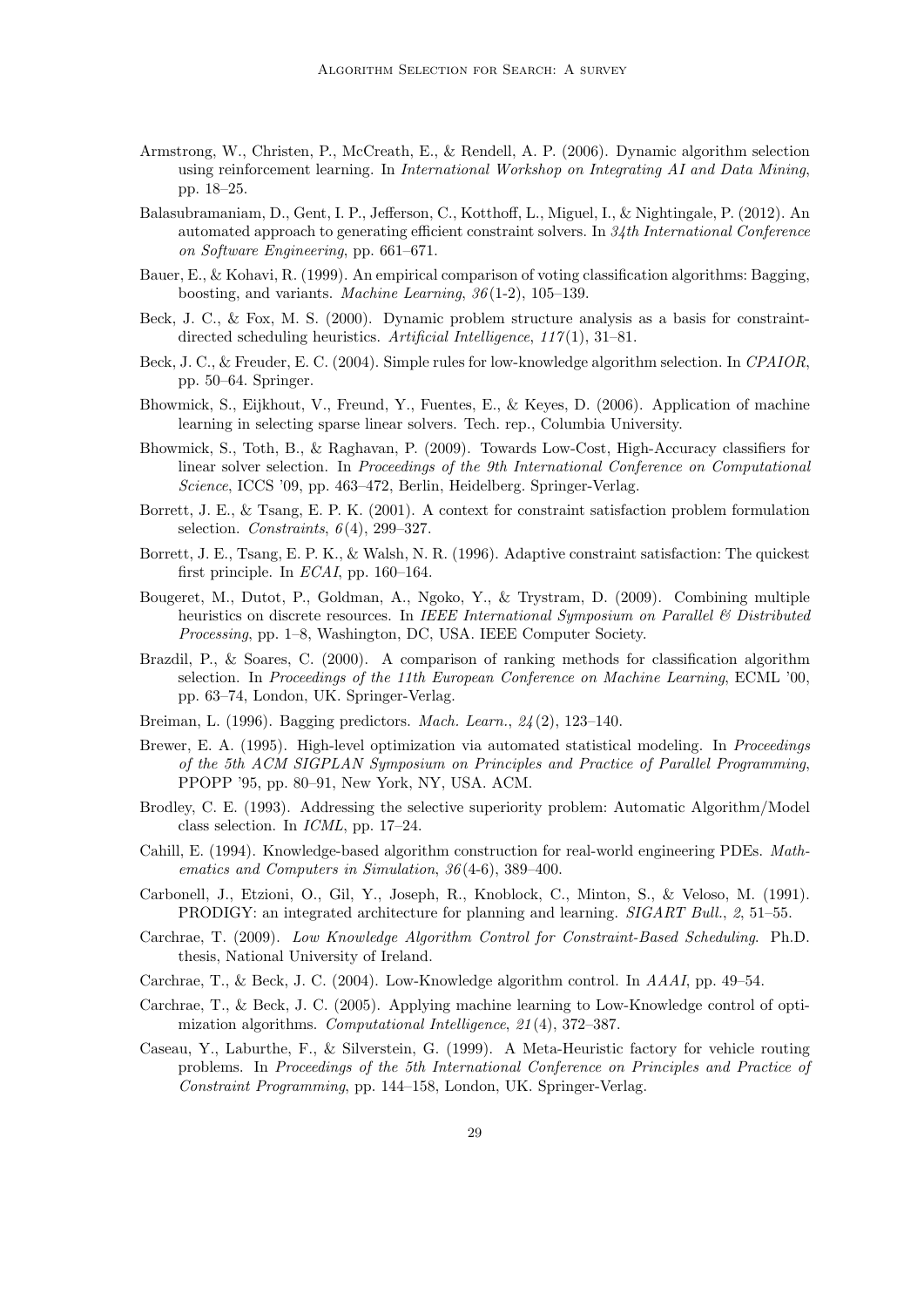- Cheeseman, P., Kanefsky, B., & Taylor, W. M. (1991). Where the really hard problems are. In *12th International Joint Conference on Artificial Intelligence*, pp. 331–337, San Francisco, CA, USA. Morgan Kaufmann Publishers Inc.
- Cicirello, V. A., & Smith, S. F. (2005). The max k-armed bandit: A new model of exploration applied to search heuristic selection. In *Proceedings of the 20th National Conference on Artificial Intelligence*, pp. 1355–1361. AAAI Press.
- Cook, D. J., & Varnell, R. C. (1997). Maximizing the benefits of parallel search using machine learning. In *Proceedings of the 14th National Conference on Artificial Intelligence*, pp. 559– 564. AAAI Press.
- Demmel, J., Dongarra, J., Eijkhout, V., Fuentes, E., Petitet, A., Vuduc, R., Whaley, R. C., & Yelick, K. (2005). Self-Adapting linear algebra algorithms and software. *Proceedings of the IEEE*, *93* (2), 293–312.
- Dietterich, T. G. (2000). Ensemble methods in machine learning. In *Proceedings of the 1st International Workshop on Multiple Classifier Systems*, Vol. 1857 of *Lecture Notes In Computer Science*, pp. 1–15. Springer-Verlag.
- Domingos, P. (1998). How to get a free lunch: A simple cost model for machine learning applications. In *AAAI98/ICML98 Workshop on the Methodology of Applying Machine Learning*, pp. 1–7. AAAI Press.
- Domshlak, C., Karpas, E., & Markovitch, S. (2010). To max or not to max: Online learning for speeding up optimal planning. In *AAAI*.
- Elsayed, S. A. M., & Michel, L. (2010). Synthesis of search algorithms from high-level CP models. In *Proceedings of the 9th International Workshop on Constraint Modelling and Reformulation*.
- Elsayed, S. A. M., & Michel, L. (2011). Synthesis of search algorithms from high-level CP models. In *17th International Conference on Principles and Practice of Constraint Programming*, pp. 256–270, Berlin, Heidelberg. Springer-Verlag.
- Epstein, S. L., & Freuder, E. C. (2001). Collaborative learning for constraint solving. In *Proceedings of the 7th International Conference on Principles and Practice of Constraint Programming*, pp. 46–60, London, UK. Springer-Verlag.
- Epstein, S. L., Freuder, E. C., Wallace, R., Morozov, A., & Samuels, B. (2002). The adaptive constraint engine. In *Principles and Practice of Constraint Programming*, pp. 525–540. Springer.
- Ewald, R. (2010). *Automatic Algorithm Selection for Complex Simulation Problems*. Ph.D. thesis, University of Rostock.
- Ewald, R., Schulz, R., & Uhrmacher, A. M. (2010). Selecting simulation algorithm portfolios by genetic algorithms. In *IEEE Workshop on Principles of Advanced and Distributed Simulation*, PADS '10, pp. 1–9, Washington, DC, USA. IEEE Computer Society.
- Fink, E. (1997). Statistical selection among Problem-Solving methods. Tech. rep. CMU-CS-97-101, Carnegie Mellon University.
- Fink, E. (1998). How to solve it automatically: Selection among Problem-Solving methods. In *Proceedings of the 4th International Conference on Artificial Intelligence Planning Systems*, pp. 128–136. AAAI Press.
- Fukunaga, A. S. (2000). Genetic algorithm portfolios. In *IEEE Congress on Evolutionary Computation*, Vol. 2, pp. 1304–1311.
- Fukunaga, A. S. (2002). Automated discovery of composite SAT variable-selection heuristics. In *18th National Conference on Artificial Intelligence*, pp. 641–648, Menlo Park, CA, USA. American Association for Artificial Intelligence.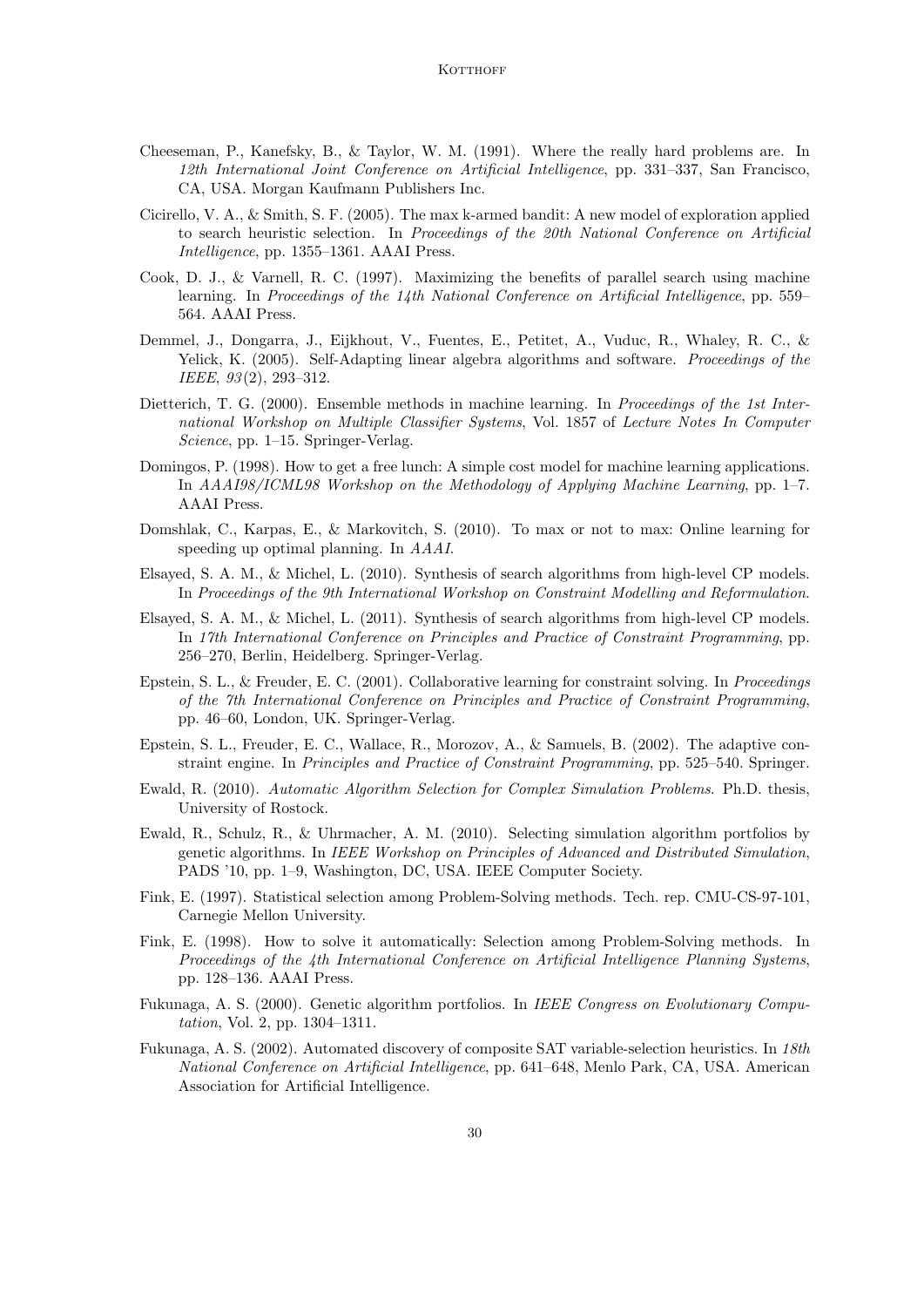- Fukunaga, A. S. (2008). Automated discovery of local search heuristics for satisfiability testing. *Evol. Comput.*, *16*, 31–61.
- Gagliolo, M. (2010). *Online Dynamic Algorithm Portfolios Minimizing the computational cost of problem solving*. Ph.D. thesis, University of Lugano.
- Gagliolo, M., & Schmidhuber, J. (2005). A neural network model for Inter-Problem adaptive online time allocation. In *15th International Conference on Artificial Neural Networks: Formal Models and Their Applications*, pp. 7–12. Springer.
- Gagliolo, M., & Schmidhuber, J. (2006a). Impact of censored sampling on the performance of restart strategies. In *CP*, pp. 167–181.
- Gagliolo, M., & Schmidhuber, J. (2006b). Learning dynamic algorithm portfolios. *Ann. Math. Artif. Intell.*, *47* (3-4), 295–328.
- Gagliolo, M., & Schmidhuber, J. (2008). Towards distributed algorithm portfolios. In *International Symposium on Distributed Computing and Artificial Intelligence, Advances in Soft Computing*. Springer.
- Gagliolo, M., & Schmidhuber, J. (2011). Algorithm portfolio selection as a bandit problem with unbounded losses. *Annals of Mathematics and Artificial Intelligence*, *61* (2), 49–86.
- Gagliolo, M., Zhumatiy, V., & Schmidhuber, J. (2004). Adaptive online time allocation to search algorithms. In *ECML*, pp. 134–143. Springer.
- Garrido, P., & Riff, M. (2010). DVRP: a hard dynamic combinatorial optimisation problem tackled by an evolutionary hyper-heuristic. *Journal of Heuristics*, *16*, 795–834.
- Gebruers, C., Guerri, A., Hnich, B., & Milano, M. (2004). Making choices using structure at the instance level within a case based reasoning framework. In *CPAIOR*, pp. 380–386.
- Gebruers, C., Hnich, B., Bridge, D., & Freuder, E. (2005). Using CBR to select solution strategies in constraint programming. In *Proc. of ICCBR-05*, pp. 222–236.
- Gebser, M., Kaminski, R., Kaufmann, B., Schaub, T., Schneider, M. T., & Ziller, S. (2011). A portfolio solver for answer set programming: preliminary report. In *11th International Conference on Logic Programming and Nonmonotonic Reasoning*, pp. 352–357, Berlin, Heidelberg. Springer-Verlag.
- Gent, I., Jefferson, C., Kotthoff, L., Miguel, I., Moore, N., Nightingale, P., & Petrie, K. (2010a). Learning when to use lazy learning in constraint solving. In *19th European Conference on Artificial Intelligence*, pp. 873–878.
- Gent, I., Kotthoff, L., Miguel, I., & Nightingale, P. (2010b). Machine learning for constraint solver design - a case study for the alldifferent constraint. In *3rd Workshop on Techniques for implementing Constraint Programming Systems (TRICS)*, pp. 13–25.
- Gerevini, A. E., Saetti, A., & Vallati, M. (2009). An automatically configurable portfolio-based planner with macro-actions: PbP. In *Proceedings of the 19th International Conference on Automated Planning and Scheduling*, pp. 350–353.
- Gomes, C. P., & Selman, B. (1997a). Algorithm portfolio design: Theory vs. practice. In *UAI*, pp. 190–197.
- Gomes, C. P., & Selman, B. (1997b). Practical aspects of algorithm portfolio design. In *Proc. of 3rd ILOG International Users Meeting*.
- Gomes, C. P., & Selman, B. (2001). Algorithm portfolios. *Artificial Intelligence*, *126* (1-2), 43–62.
- Gratch, J., & DeJong, G. (1992). COMPOSER: a probabilistic solution to the utility problem in Speed-Up learning. In *AAAI*, pp. 235–240.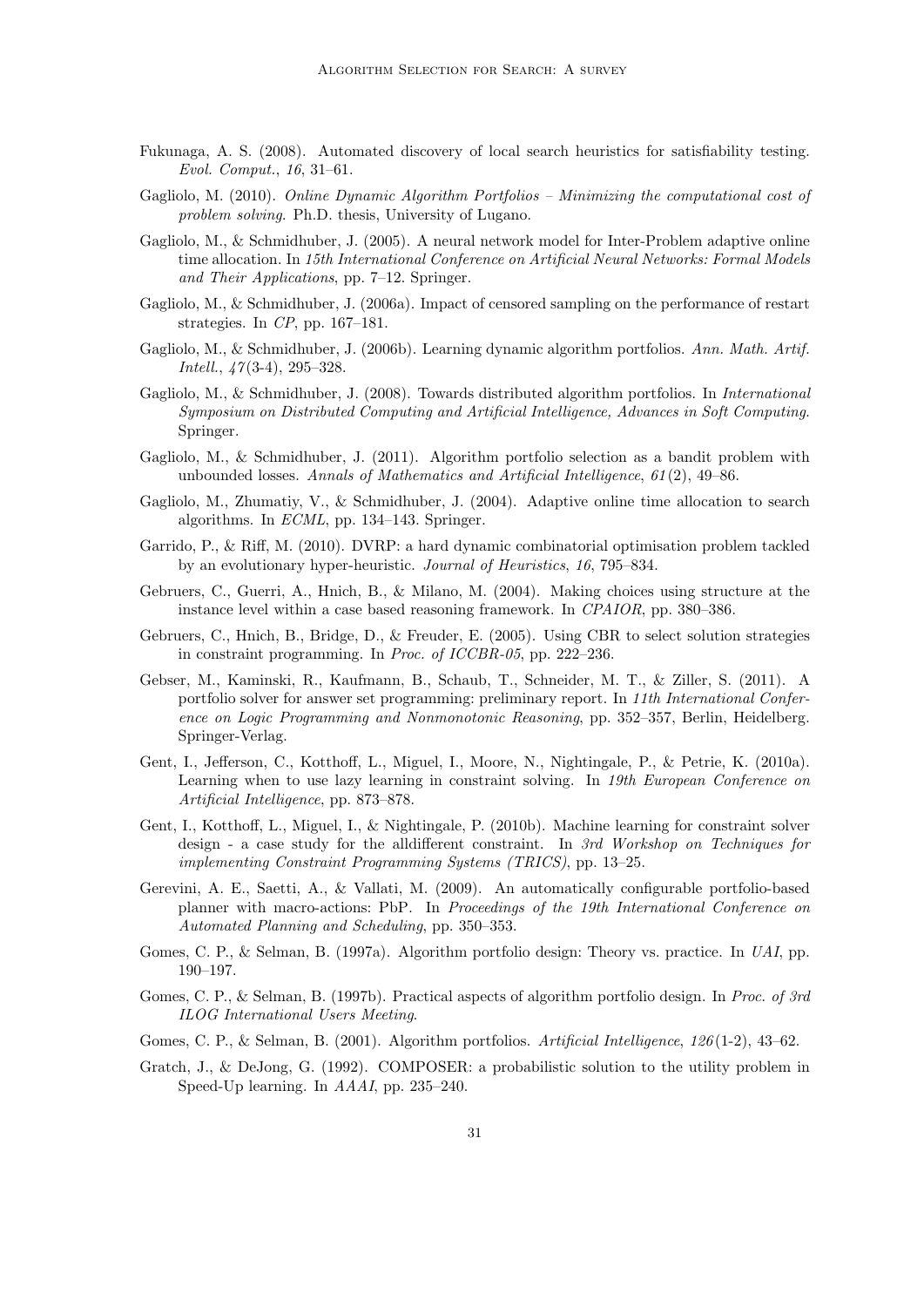- Guerri, A., & Milano, M. (2004). Learning techniques for automatic algorithm portfolio selection. In *ECAI*, pp. 475–479.
- Guo, H. (2003). *Algorithm Selection for Sorting and Probabilistic Inference: A Machine Learning-Based Approach*. Ph.D. thesis, Kansas State University.
- Guo, H., & Hsu, W. H. (2004). A Learning-Based algorithm selection meta-reasoner for the Real-Time MPE problem. In *Australian Conference on Artificial Intelligence*, pp. 307–318.
- Haim, S., & Walsh, T. (2009). Restart strategy selection using machine learning techniques. In *Proceedings of the 12th International Conference on Theory and Applications of Satisfiability Testing*, pp. 312–325, Berlin, Heidelberg. Springer-Verlag.
- Hogg, T., Huberman, B. A., & Williams, C. P. (1996). Phase transitions and the search problem. *Artif. Intell.*, *81* (1-2), 1–15.
- Hong, L., & Page, S. E. (2004). Groups of diverse problem solvers can outperform groups of highability problem solvers. *Proceedings of the National Academy of Sciences of the United States of America*, *101* (46), 16385–16389.
- Hoos, H. H. (2012). Programming by optimization. *Commun. ACM*, *55* (2), 70–80.
- Horvitz, E., Ruan, Y., Gomes, C. P., Kautz, H. A., Selman, B., & Chickering, D. M. (2001). A bayesian approach to tackling hard computational problems. In *Proceedings of the 17th Conference in Uncertainty in Artificial Intelligence*, pp. 235–244, San Francisco, CA, USA. Morgan Kaufmann Publishers Inc.
- Hough, P. D., & Williams, P. J. (2006). Modern machine learning for automatic optimization algorithm selection. In *Proceedings of the INFORMS Artificial Intelligence and Data Mining Workshop*.
- Howe, A. E., Dahlman, E., Hansen, C., Scheetz, M., & von Mayrhauser, A. (1999). Exploiting competitive planner performance. In *Proceedings of the 5th European Conference on Planning*, pp. 62–72. Springer.
- Huberman, B. A., Lukose, R. M., & Hogg, T. (1997). An economics approach to hard computational problems. *Science*, *275* (5296), 51–54.
- Hutter, F. (2009). *Automated Configuration of Algorithms for Solving Hard Computational Problems*. Ph.D. thesis, University of British Columbia, Department of Computer Science, Vancouver, Canada.
- Hutter, F., Hamadi, Y., Hoos, H. H., & Leyton-Brown, K. (2006). Performance prediction and automated tuning of randomized and parametric algorithms. In *CP*, pp. 213–228.
- Hutter, F., Hoos, H. H., & Leyton-Brown, K. (2012). Parallel algorithm configuration. In *Proc. of LION-6*.
- Hutter, F., Hoos, H. H., Leyton-Brown, K., & Stützle, T. (2009). ParamILS: an automatic algorithm configuration framework. *J. Artif. Int. Res.*, *36* (1), 267–306.
- Hutter, F., Hoos, H. H., & Stützle, T. (2007). Automatic algorithm configuration based on local search. In *Proceedings of the 22nd National Conference on Artificial Intelligence*, pp. 1152– 1157. AAAI Press.
- Kadioglu, S., Malitsky, Y., Sabharwal, A., Samulowitz, H., & Sellmann, M. (2011). Algorithm selection and scheduling. In *17th International Conference on Principles and Practice of Constraint Programming*, pp. 454–469.
- Kadioglu, S., Malitsky, Y., Sellmann, M., & Tierney, K. (2010). ISAC Instance-Specific algorithm configuration. In *19th European Conference on Artificial Intelligence*, pp. 751–756. IOS Press.
- Kamel, M. S., Enright, W. H., & Ma, K. S. (1993). ODEXPERT: an expert system to select numerical solvers for initial value ODE systems. *ACM Trans. Math. Softw.*, *19* (1), 44–62.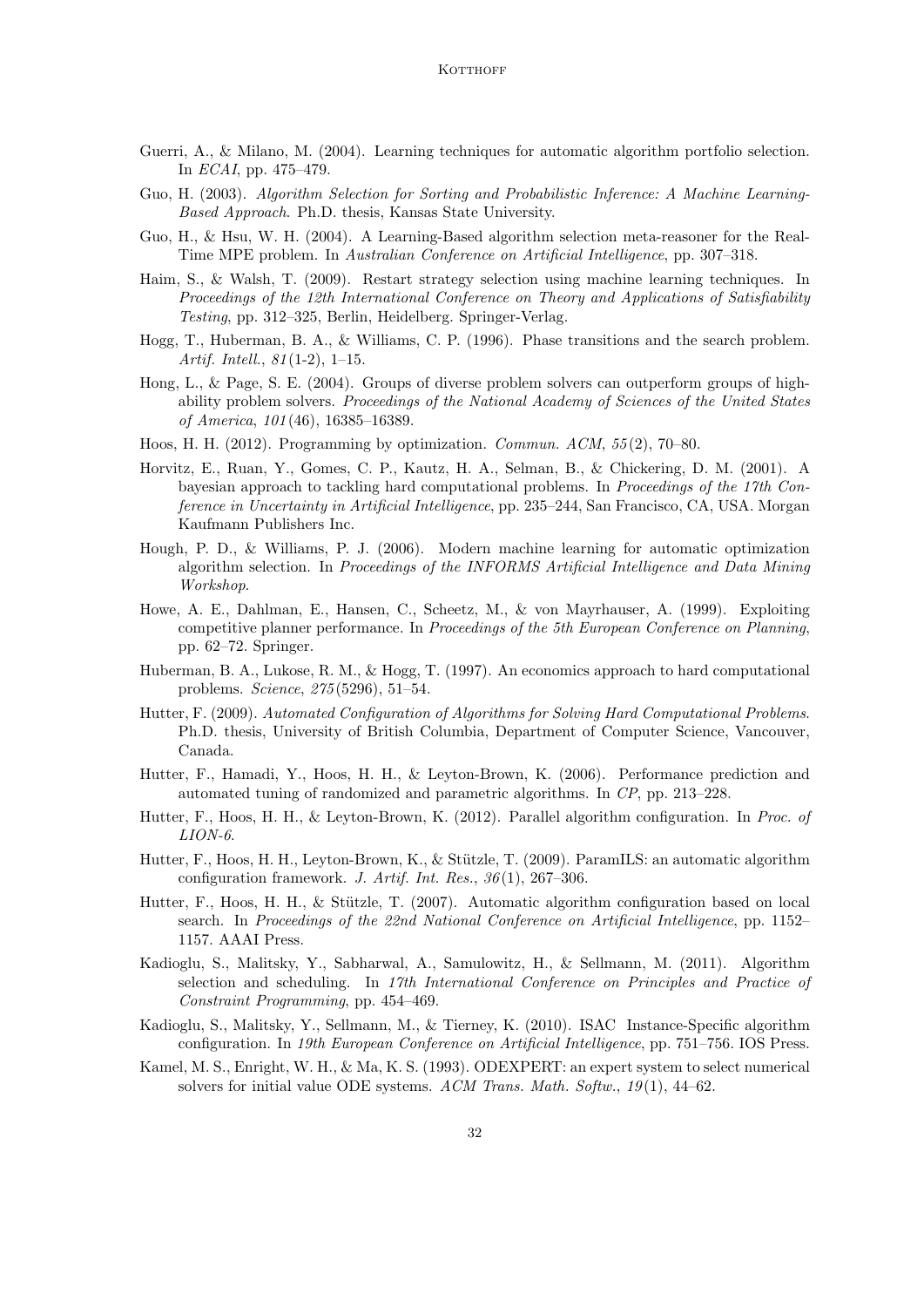- Kotthoff, L. (2012a). Hybrid regression-classification models for algorithm selection. In *20th European Conference on Artificial Intelligence*, pp. 480–485.
- Kotthoff, L. (2012b). *On Algorithm Selection, with an Application to Combinatorial Search Problems*. Ph.D. thesis, University of St Andrews.
- Kotthoff, L., Gent, I. P., & Miguel, I. (2012). An evaluation of machine learning in algorithm selection for search problems. *AI Communications*, *25* (3), 257–270.
- Kotthoff, L., Miguel, I., & Nightingale, P. (2010). Ensemble classification for constraint solver configuration. In *16th International Conference on Principles and Practices of Constraint Programming*, pp. 321–329.
- Kroer, C., & Malitsky, Y. (2011). Feature filtering for Instance-Specific algorithm configuration. In *Proceedings of the 23rd International Conference on Tools with Artificial Intelligence*.
- Kuefler, E., & Chen, T. (2008). On using reinforcement learning to solve sparse linear systems. In *Proceedings of the 8th International Conference on Computational Science*, ICCS '08, pp. 955–964, Berlin, Heidelberg. Springer-Verlag.
- Lagoudakis, M. G., & Littman, M. L. (2000). Algorithm selection using reinforcement learning. In *Proceedings of the 17th International Conference on Machine Learning*, pp. 511–518, San Francisco, CA, USA. Morgan Kaufmann Publishers Inc.
- Lagoudakis, M. G., & Littman, M. L. (2001). Learning to select branching rules in the DPLL procedure for satisfiability. In *LICS/SAT*, pp. 344–359.
- Langley, P. (1983a). Learning effective search heuristics. In *IJCAI*, pp. 419–421.
- Langley, P. (1983b). Learning search strategies through discrimination.. *International Journal of Man-Machine Studies*, 513–541.
- Leite, R., Brazdil, P., Vanschoren, J., & Queiros, F. (2010). Using active testing and Meta-Level information for selection of classification algorithms. In *3rd PlanLearn Workshop*.
- Leyton-Brown, K., Nudelman, E., & Shoham, Y. (2002). Learning the empirical hardness of optimization problems: The case of combinatorial auctions. In *Proceedings of the 8th International Conference on Principles and Practice of Constraint Programming*, pp. 556–572, London, UK. Springer-Verlag.
- Leyton-Brown, K., Nudelman, E., & Shoham, Y. (2009). Empirical hardness models: Methodology and a case study on combinatorial auctions. *J. ACM*, *56*, 22:1–22:52.
- Little, J., Gebruers, C., Bridge, D., & Freuder, E. (2002). Capturing constraint programming experience: A Case-Based approach. In *Modref*.
- Lobjois, L., & Lemaître, M. (1998). Branch and bound algorithm selection by performance prediction. In *Proceedings of the 15th National/10th Conference on Artificial Intelligence/Innovative Applications of Artificial Intelligence*, pp. 353–358, Menlo Park, CA, USA. American Association for Artificial Intelligence.
- Malitsky, Y. (2012). *Instance-Specific Algorithm Configuration*. Ph.D. thesis, Brown University.
- Malitsky, Y., Sabharwal, A., Samulowitz, H., & Sellmann, M. (2011). Non-model-based algorithm portfolios for SAT. In *Theory and Applications of Satisfiability Testing (SAT)*, pp. 369–370.
- Minton, S. (1993a). An analytic learning system for specializing heuristics. In *IJCAI'93: Proceedings of the 13th International Joint Conference on Artifical Intelligence*, pp. 922–928, San Francisco, CA, USA. Morgan Kaufmann Publishers Inc.
- Minton, S. (1993b). Integrating heuristics for constraint satisfaction problems: A case study. In *AAAI: Proceedings of the 11th National Conference on Artificial Intelligence*, pp. 120–126.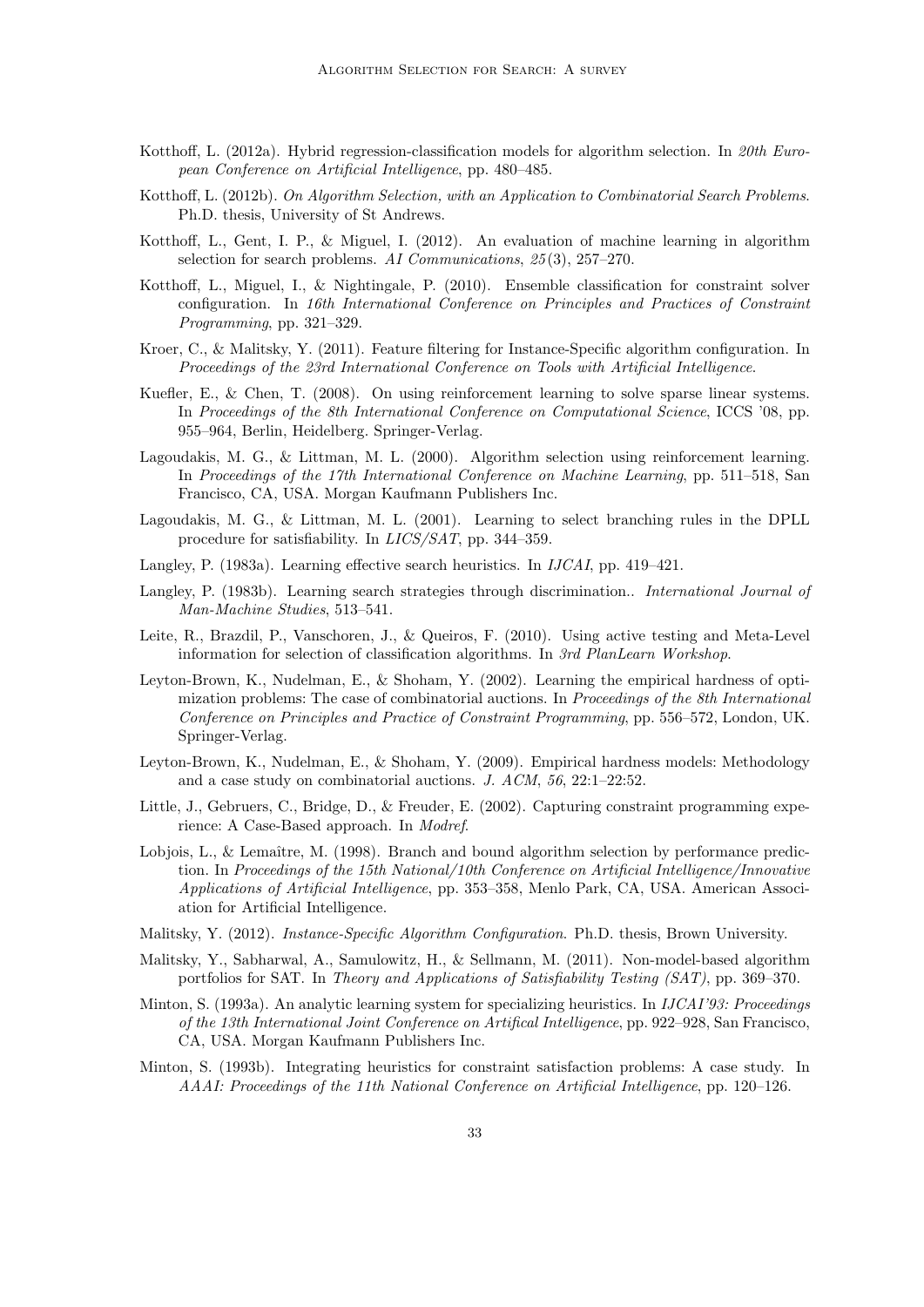- Minton, S. (1996). Automatically configuring constraint satisfaction programs: A case study. *Constraints*, *1*, 7–43.
- Nareyek, A. (2001). Choosing search heuristics by Non-Stationary reinforcement learning. In *Metaheuristics: Computer Decision-Making*, pp. 523–544. Kluwer Academic Publishers.
- Nikolić, M., Marić, F., & Janičić, P. (2009). Instance-Based selection of policies for SAT solvers. In *Proceedings of the 12th International Conference on Theory and Applications of Satisfiability Testing*, SAT '09, pp. 326–340, Berlin, Heidelberg. Springer-Verlag.
- Nudelman, E., Leyton-Brown, K., Hoos, H. H., Devkar, A., & Shoham, Y. (2004). Understanding random SAT: beyond the Clauses-to-Variables ratio. In Wallace, M. (Ed.), *Principles and Practice of Constraint Programming CP 2004*, Vol. 3258 of *Lecture Notes in Computer Science*, pp. 438–452. Springer Berlin / Heidelberg.
- O'Mahony, E., Hebrard, E., Holland, A., Nugent, C., & O'Sullivan, B. (2008). Using case-based reasoning in an algorithm portfolio for constraint solving. In *Proceedings of the 19th Irish Conference on Artificial Intelligence and Cognitive Science*.
- Opitz, D., & Maclin, R. (1999). Popular ensemble methods: An empirical study. *Journal of Artificial Intelligence Research*, *11*, 169–198.
- Petrik, M. (2005). Statistically optimal combination of algorithms. In *Local Proceedings of SOFSEM 2005*.
- Petrik, M., & Zilberstein, S. (2006). Learning parallel portfolios of algorithms. *Annals of Mathematics and Artificial Intelligence*, *48* (1-2), 85–106.
- Petrovic, S., & Qu, R. (2002). Case-Based reasoning as a heuristic selector in Hyper-Heuristic for course timetabling problems. In *KES*, pp. 336–340.
- Pfahringer, B., Bensusan, H., & Giraud-Carrier, C. G. (2000). Meta-Learning by landmarking various learning algorithms. In *17th International Conference on Machine Learning*, ICML '00, pp. 743–750, San Francisco, CA, USA. Morgan Kaufmann Publishers Inc.
- Pulina, L., & Tacchella, A. (2007). A multi-engine solver for quantified boolean formulas. In *Proceedings of the 13th International Conference on Principles and Practice of Constraint Programming*, CP'07, pp. 574–589, Berlin, Heidelberg. Springer-Verlag.
- Pulina, L., & Tacchella, A. (2009). A self-adaptive multi-engine solver for quantified boolean formulas. *Constraints*, *14* (1), 80–116.
- Rao, R. B., Gordon, D., & Spears, W. (1995). For every generalization action, is there really an equal and opposite reaction? Analysis of the conservation law for generalization performance. In *Proceedings of the 12th International Conference on Machine Learning*, pp. 471–479. Morgan Kaufmann.
- Rice, J. R. (1976). The algorithm selection problem. *Advances in Computers*, *15*, 65–118.
- Rice, J. R., & Ramakrishnan, N. (1999). How to get a free lunch (at no cost). Tech. rep. 99-014, Purdue University.
- Roberts, M., & Howe, A. E. (2006). Directing a portfolio with learning. In *AAAI 2006 Workshop on Learning for Search*.
- Roberts, M., & Howe, A. E. (2007). Learned models of performance for many planners. In *ICAPS 2007 Workshop AI Planning and Learning*.
- Roberts, M., Howe, A. E., Wilson, B., & desJardins, M. (2008). What makes planners predictable?. In *ICAPS*, pp. 288–295.
- Sakkout, H. E., Wallace, M. G., & Richards, E. B. (1996). An instance of adaptive constraint propagation. In *Proc. of CP96*, pp. 164–178. Springer Verlag.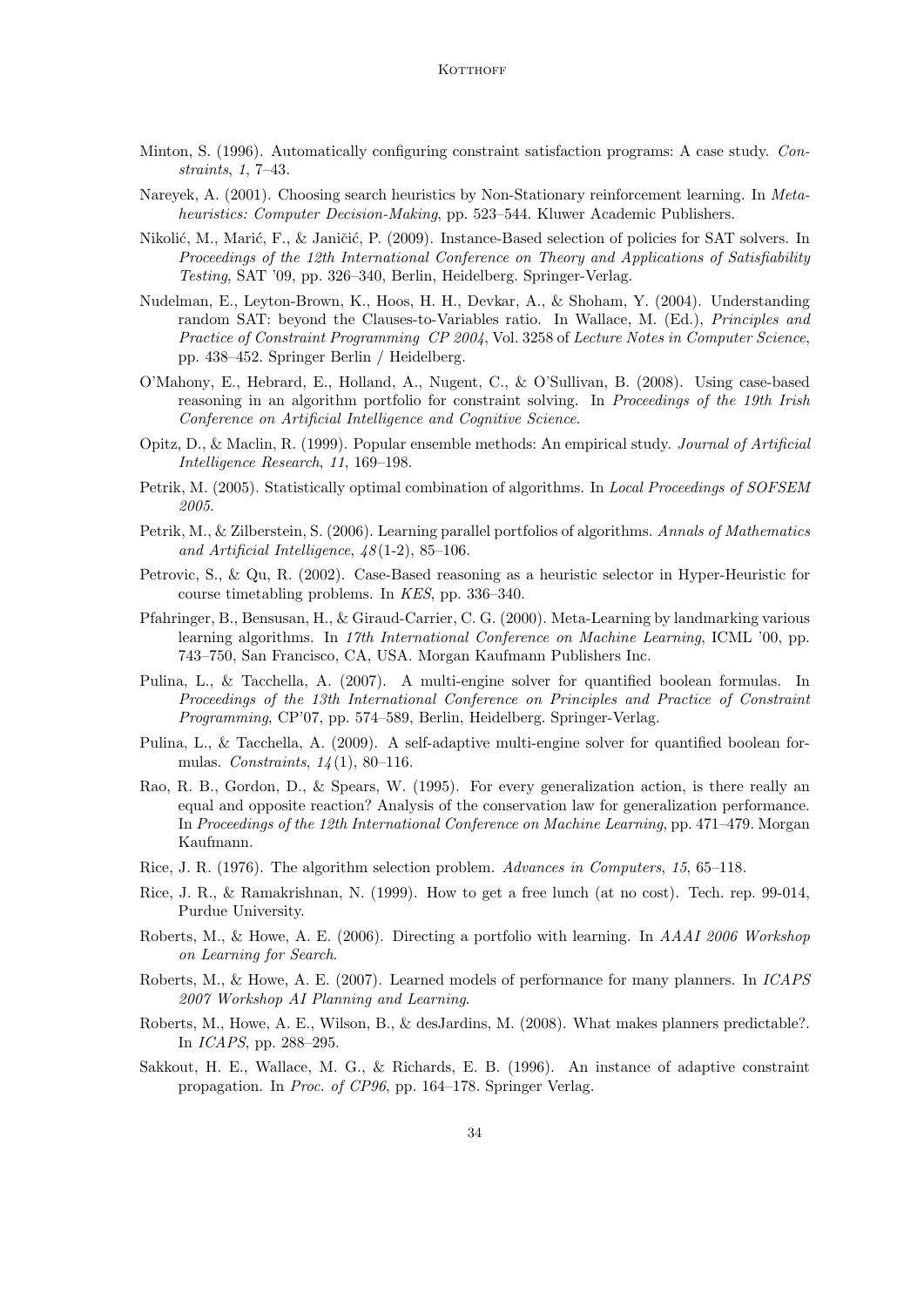- Samulowitz, H., & Memisevic, R. (2007). Learning to solve QBF. In *Proceedings of the 22nd National Conference on Artificial Intelligence*, pp. 255–260. AAAI Press.
- Sayag, T., Fine, S., & Mansour, Y. (2006). Combining multiple heuristics. In *STACS*, Vol. 3884, pp. 242–253, Berlin, Heidelberg. Springer.
- Schapire, R. E. (1990). The strength of weak learnability. *Machine Learning*, *5* (2), 197–227.
- Sillito, J. (2000). Improvements to and estimating the cost of solving constraint satisfaction problems. Master's thesis, University of Alberta.
- Silverthorn, B., & Miikkulainen, R. (2010). Latent class models for algorithm portfolio methods. In *Proceedings of the 24th AAAI Conference on Artificial Intelligence*.
- Smith, T. E., & Setliff, D. E. (1992). Knowledge-based constraint-driven software synthesis. In *Knowledge-Based Software Engineering Conference*, pp. 18–27.
- Smith-Miles, K., & Lopes, L. (2012). Measuring instance difficulty for combinatorial optimization problems. *Comput. Oper. Res.*, *39* (5), 875–889.
- Smith-Miles, K. A. (2008a). Cross-disciplinary perspectives on meta-learning for algorithm selection. *ACM Comput. Surv.*, *41*, 6:1–6:25.
- Smith-Miles, K. A. (2008b). Towards insightful algorithm selection for optimisation using Meta-Learning concepts. In *IEEE International Joint Conference on Neural Networks*, pp. 4118– 4124.
- Soares, C., Brazdil, P. B., & Kuba, P. (2004). A Meta-Learning method to select the kernel width in support vector regression. *Mach. Learn.*, *54* (3), 195–209.
- Stamatatos, E., & Stergiou, K. (2009). Learning how to propagate using random probing. In *Proceedings of the 6th International Conference on Integration of AI and OR Techniques in Constraint Programming for Combinatorial Optimization Problems*, pp. 263–278, Berlin, Heidelberg. Springer-Verlag.
- Stergiou, K. (2009). Heuristics for dynamically adapting propagation in constraint satisfaction problems. *AI Commun.*, *22* (3), 125–141.
- Stern, D. H., Samulowitz, H., Herbrich, R., Graepel, T., Pulina, L., & Tacchella, A. (2010). Collaborative expert portfolio management. In *AAAI*, pp. 179–184.
- Streeter, M. J. (2007). *Using Online Algorithms to Solve NP-Hard Problems More Efficiently in Practice*. Ph.D. thesis, Carnegie Mellon University.
- Streeter, M. J., Golovin, D., & Smith, S. F. (2007a). Combining multiple heuristics online. In *Proceedings of the 22nd National Conference on Artificial Intelligence*, pp. 1197–1203. AAAI Press.
- Streeter, M. J., Golovin, D., & Smith, S. F. (2007b). Restart schedules for ensembles of problem instances. In *Proceedings of the 22nd National Conference on Artificial Intelligence*, pp. 1204– 1210. AAAI Press.
- Streeter, M. J., & Smith, S. F. (2008). New techniques for algorithm portfolio design. In *UAI*, pp. 519–527.
- Terashima-Marín, H., Ross, P., & Valenzuela-Rendón, M. (1999). Evolution of constraint satisfaction strategies in examination timetabling. In *Proceedings of the Genetic and Evolutionary Computation Conference*, pp. 635–642. Morgan Kaufmann.
- Tolpin, D., & Shimony, S. E. (2011). Rational deployment of CSP heuristics. In *IJCAI*, pp. 680–686.
- Tsang, E. P. K., Borrett, J. E., & Kwan, A. C. M. (1995). An attempt to map the performance of a range of algorithm and heuristic combinations. In *Proc. of AISB'95*, pp. 203–216. IOS Press.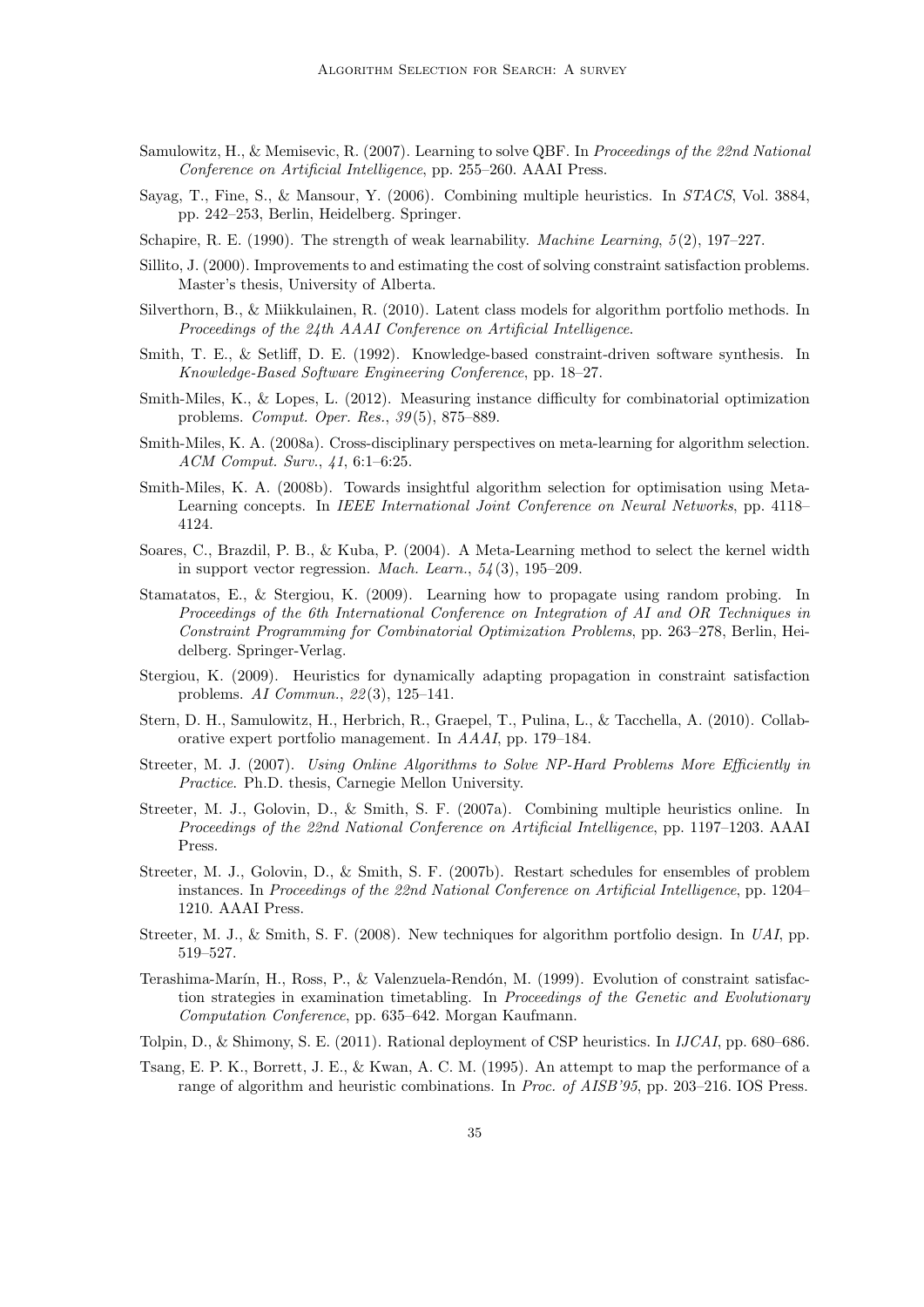- Utgoff, P. E. (1988). Perceptron trees: A case study in hybrid concept representations. In *National Conference on Artificial Intelligence*, pp. 601–606.
- Vassilevska, V., Williams, R., & Woo, S. L. M. (2006). Confronting hardness using a hybrid approach. In *Proceedings of the 17th Annual ACM-SIAM Symposium on Discrete Algorithms*, SODA '06, pp. 1–10, New York, NY, USA. ACM.
- Vrakas, D., Tsoumakas, G., Bassiliades, N., & Vlahavas, I. (2003). Learning rules for adaptive planning. In *Proceedings of the 13th International Conference on Automated Planning and Scheduling*, pp. 82–91.
- Wang, J., & Tropper, C. (2007). Optimizing time warp simulation with reinforcement learning techniques. In *Proceedings of the 39th conference on Winter simulation*, WSC '07, pp. 577– 584, Piscataway, NJ, USA. IEEE Press.
- Watson, J. (2003). *Empirical modeling and analysis of local search algorithms for the job-shop scheduling problem*. Ph.D. thesis, Colorado State University, Fort Collins, CO, USA.
- Weerawarana, S., Houstis, E. N., Rice, J. R., Joshi, A., & Houstis, C. E. (1996). PYTHIA: a knowledge-based system to select scientific algorithms. *ACM Trans. Math. Softw.*, *22* (4), 447–468.
- Wei, W., Li, C. M., & Zhang, H. (2008). Switching among Non-Weighting, clause weighting, and variable weighting in local search for SAT. In *Proceedings of the 14th International Conference on Principles and Practice of Constraint Programming*, pp. 313–326, Berlin, Heidelberg. Springer-Verlag.
- Wilson, D., Leake, D., & Bramley, R. (2000). Case-Based recommender components for scientific Problem-Solving environments. In *Proc. of the 16th International Association for Mathematics and Computers in Simulation World Congress*.
- Wolpert, D. H. (1992). Stacked generalization. *Neural Networks*, *5*, 241–259.
- Wolpert, D. H. (2001). The supervised learning No-Free-Lunch theorems. In *Proceedings of the 6th Online World Conference on Soft Computing in Industrial Applications*, pp. 25–42.
- Wolpert, D. H., & Macready, W. G. (1997). No free lunch theorems for optimization. *IEEE Transactions on Evolutionary Computation*, *1* (1), 67–82.
- Wu, H., & van Beek, P. (2007). On portfolios for backtracking search in the presence of deadlines. In *Proceedings of the 19th IEEE International Conference on Tools with Artificial Intelligence*, pp. 231–238, Washington, DC, USA. IEEE Computer Society.
- Xu, L., Hoos, H. H., & Leyton-Brown, K. (2007). Hierarchical hardness models for SAT. In *CP*, pp. 696–711.
- Xu, L., Hoos, H. H., & Leyton-Brown, K. (2010). Hydra: Automatically configuring algorithms for Portfolio-Based selection. In *24th Conference of the Association for the Advancement of Artificial Intelligence (AAAI-10)*, pp. 210–216.
- Xu, L., Hutter, F., Hoos, H. H., & Leyton-Brown, K. (2007). SATzilla-07: the design and analysis of an algorithm portfolio for SAT. In *CP*, pp. 712–727.
- Xu, L., Hutter, F., Hoos, H. H., & Leyton-Brown, K. (2008). SATzilla: portfolio-based algorithm selection for SAT. *J. Artif. Intell. Res. (JAIR)*, *32*, 565–606.
- Xu, L., Hutter, F., Hoos, H. H., & Leyton-Brown, K. (2009). SATzilla2009: an automatic algorithm portfolio for SAT. In *2009 SAT Competition*.
- Xu, L., Hutter, F., Hoos, H. H., & Leyton-Brown, K. (2011). Hydra-MIP: automated algorithm configuration and selection for mixed integer programming. In *RCRA Workshop on Experimental Evaluation of Algorithms for Solving Problems with Combinatorial Explosion at the International Joint Conference on Artificial Intelligence (IJCAI)*.